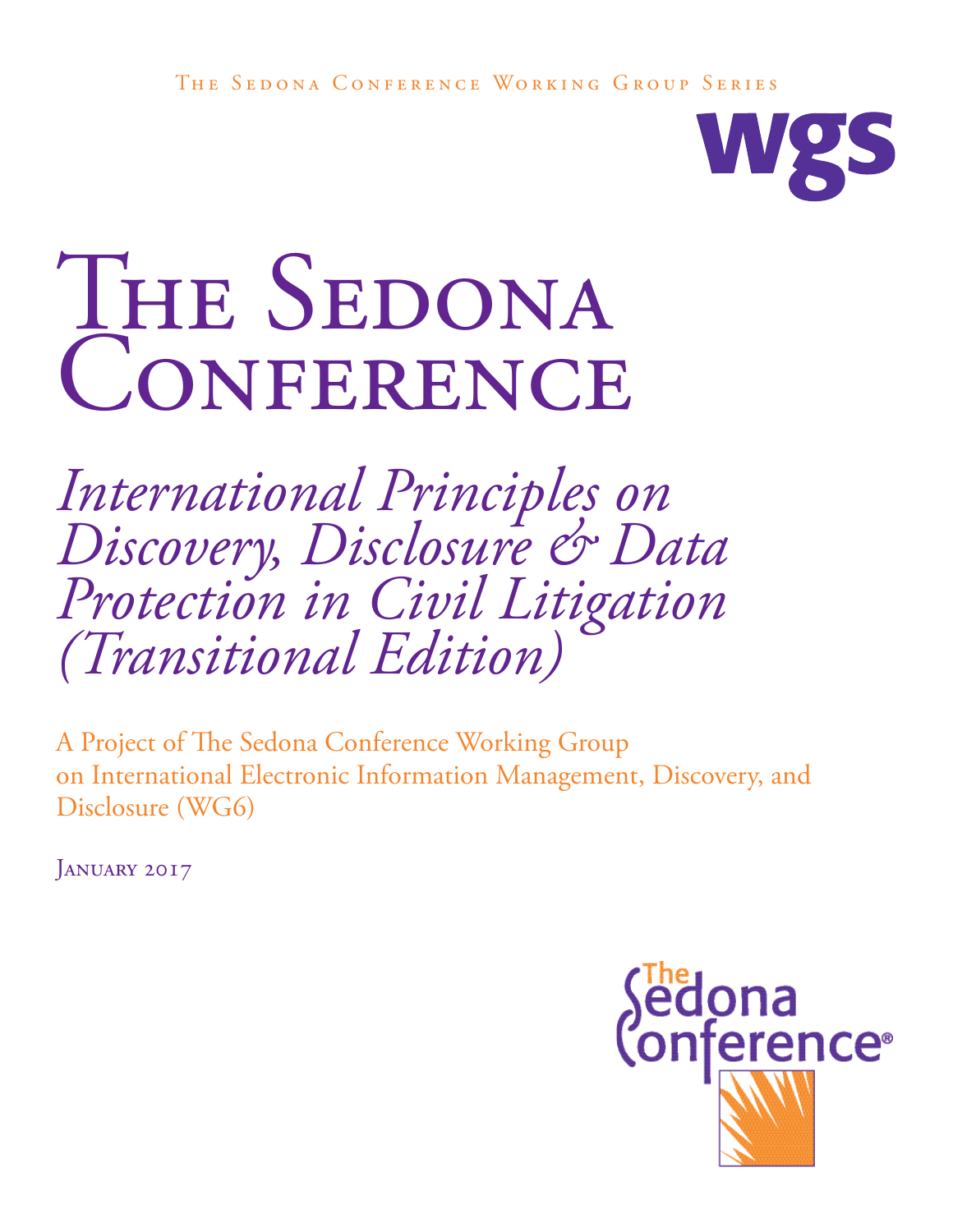# **The Sedona Conference International Principles on Discovery, Disclosure & Data Protection in Civil Litigation (Transitional Edition)**

*A Project of The Sedona Conference Working Group on International Electronic Information Management, Discovery, and Disclosure (WG6)*

#### JANUARY 2017

| Author:                                                                                                                                                       | The Sedona Conference                                                                                                                                                              |  |
|---------------------------------------------------------------------------------------------------------------------------------------------------------------|------------------------------------------------------------------------------------------------------------------------------------------------------------------------------------|--|
| <b>Editor in Chief:</b>                                                                                                                                       | Denise E. Backhouse                                                                                                                                                                |  |
| Editors:                                                                                                                                                      | Cecilia Álvarez, M. James Daley, Amor Esteban, Natascha<br>Gerlach, Peggy Kubicz Hall, Taylor Hoffman, Jerami<br>Kemnitz, Michael Pomarico, David C. Shonka, Kenneth J.<br>Withers |  |
| <b>Managing Editor:</b>                                                                                                                                       | Susan McClain, with the assistance of Shruti Chopra                                                                                                                                |  |
| The editors would like to thank Hon. Michael M. Baylson, United States District Judge,<br>Eastern District of Pennsylvania, for his review and contributions. |                                                                                                                                                                                    |  |

| Editors of the 2011            | Moze Cowper, M. James Daley, Amor A. Esteban (editor-in-  |
|--------------------------------|-----------------------------------------------------------|
| <b>European Union Edition:</b> | chief), John K. Rabiej, Daniel L. Regard, Kenneth J.      |
|                                | Withers, and Christian Zeunert. Special thanks to Dr.     |
|                                | Alexander Dix, LL.M. (ret.), former Berlin Commissioner   |
|                                | for Data Protection and Freedom of Information, and Hon.  |
|                                | Shira A. Scheindlin (ret.), former United States District |
|                                | Judge for the Southern District of New York.              |
|                                |                                                           |

The opinions expressed in this publication, unless otherwise attributed, represent consensus views of the editors. They do not necessarily represent the views of any of the individual participants in Working Group 6 or their employers, clients, or any organizations to which they may belong, nor do they necessarily represent official positions of The Sedona Conference.

We thank all of our Working Group Series Sustaining and Annual Sponsors, whose support is essential to our ability to develop Working Group Series publications. For a listing of our sponsors, click on the "Sponsors" navigation bar on the homepage of our website.

#### REPRINT REQUESTS:

Requests for reprints or reprint information should be directed to The Sedona Conference at [info@sedonaconference.org.](mailto:info@sedonaconference.org)

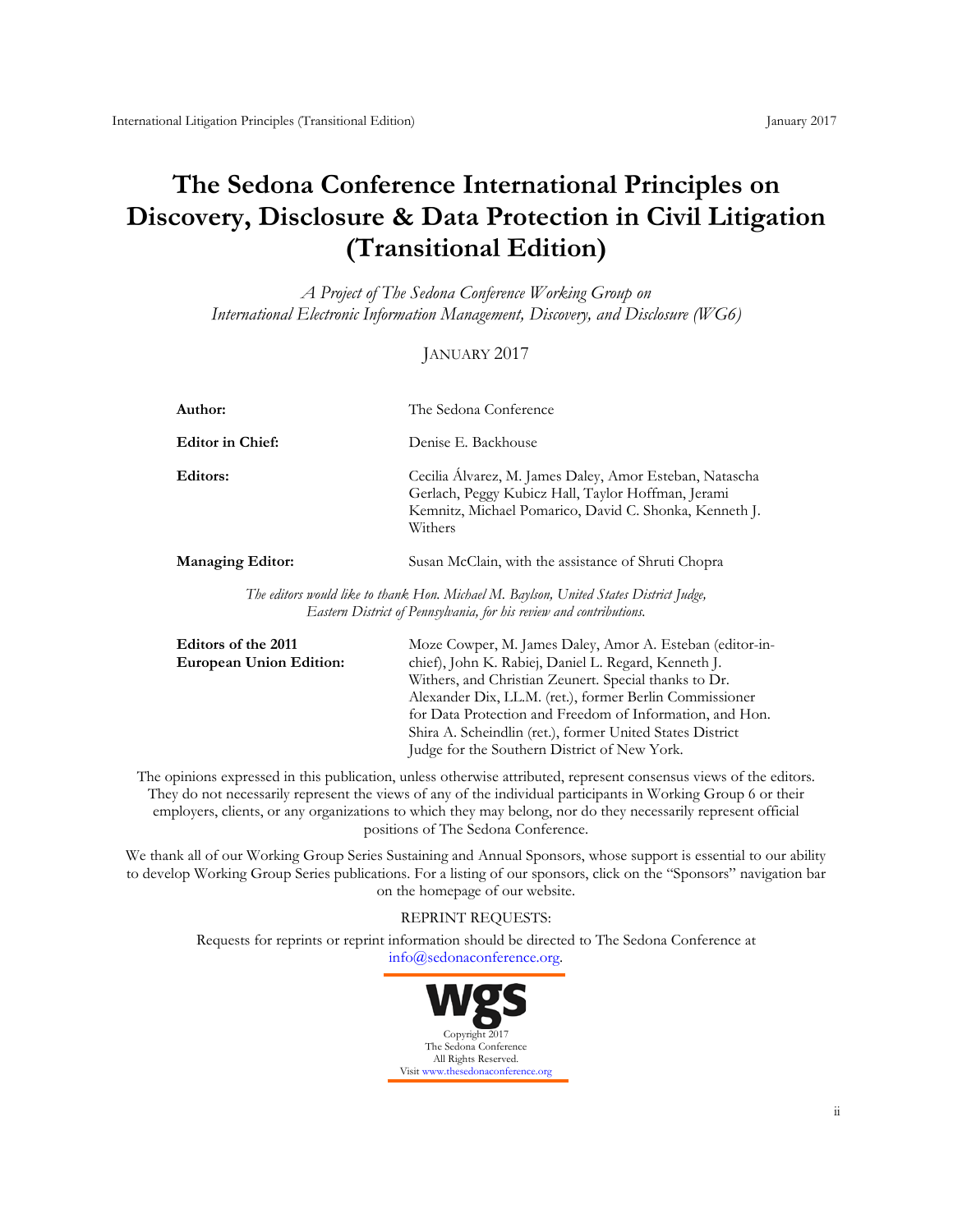# **Preface**

Welcome to *The Sedona Conference International Principles on Discovery, Disclosure & Data Protection in Civil Litigation (Transitional Edition)*, a project of The Sedona Conference Working Group Six on International Electronic Information Management, Discovery and Disclosure (WG6). This is one of a series of Working Group commentaries published by The Sedona Conference, a 501(c)(3) research and educational institute dedicated to the advanced study of law and policy in the areas of antitrust law, complex litigation, and intellectual property rights. The mission of The Sedona Conference is to move the law forward in a reasoned and just way.

WG6 was launched in 2005 after The Sedona Conference's first International Programme, held at Claire College in Cambridge, England. The group's mandate was an important one: bring together some of the most experienced attorneys, judges, privacy and compliance officers, technology thought leaders, and academics from around the globe to engage in dialogue about the management, discovery, and disclosure of electronically stored information that is subject to the potentially conflicting rules of multiple jurisdictions. An important goal of WG6 has been to develop a set of principles to guide parties as they attempt to navigate the challenges of cross-border conflicts, complicated by the tension between the concept of pretrial discovery or disclosure in common law jurisdictions, and the evolving Data Protection Laws of the European Union (EU) and other regions of the world.

Between 2005 and 2011, WG6 met in Barcelona, Spain; Washington, D.C.; and Lisbon, Portugal in order to develop and test principles that parties, data privacy authorities, and courts might turn to for guidance when faced with these cross-border issues. Each of these meetings was extended beyond the ranks of WG6 to invited members of the judiciary as well as data protection and data privacy thought leaders from around the world. Since 2009, WG6 also engaged in an active dialogue with the EU's Article 29 Working Party in order to share ideas and develop solutions to the EU/U.S. cross-border data transfer conundrum. In 2011, WG6 released the public comment version of *The Sedona Conference International Principles on Discovery, Disclosure & Data Protection* (the "Interna*tional Litigation Principles"*). This document set forth a three-stage approach addressing cross-border conflicts while also providing useful commentary. It demonstrated that data protection and discovery need not be at intellectual or practical odds. The *International Litigation Principles* was well-received by practitioners, and individual members of the Article 29 Working Party considered it to be both a positive contribution and an opening for further dialogue.

Following the publication of the *International Litigation Principles*, WG6 broadened the dialogue to include members of the judiciary, data protection authorities, and government officials from beyond the U.S. and EU, including from Asia, Canada, Australasia, and Africa. Between 2012 and 2016, WG6 met in Toronto, Canada; Zurich, Switzerland; London, England; Hong Kong, PRC; and Berlin, Germany. This turned out to be a watershed period in the evolution of data protection law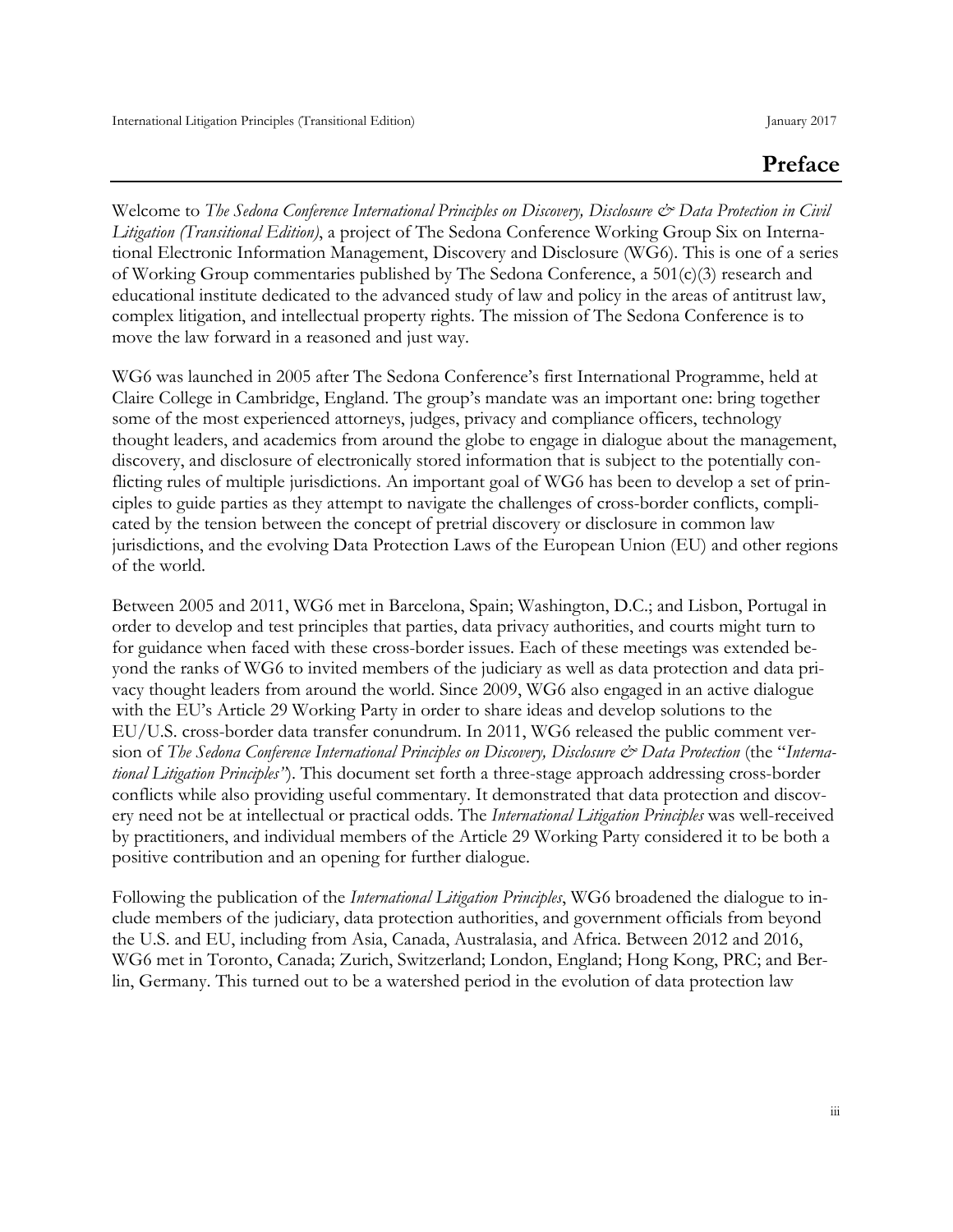worldwide, as described in detail in the Foreword and Introduction, culminating in the adoption of the General Data Protection Regulation (GDPR), which will replace the 1995 EU Data Protection Directive in May 2018.

Throughout this period, it became apparent that the *International Litigation Principles*, originally subtitled "European Union Edition," transcended both the specific context of EU/U.S. cross-border litigation and significant changes in data protection law globally. The original authors anticipated this, stating that, "[a]lthough focused principally on the relationship between U.S. preservation and discovery obligations and the EU Data Protection Directive, the [document] is intended to apply broadly wherever Data Protection Laws, regardless of national origin, conflict with U.S. preservation and discovery obligations, whether those laws take the form of blocking statutes, privacy regulations, or trade secret protections and whether those laws are enacted by EU member states, other countries, or the United States."

In 2016, WG6 determined that the commentary and supporting practice materials in the *International Litigation Principles* needed immediate revision to reflect the significant intervening changes to the legal and regulatory landscape, including the 2015 amendments to the U.S. Federal Rules of Civil Procedure and the transition from the EU Data Protection Directive to the GDPR. However, the drafters have added an important phrase to the title of the resulting document, "Transitional Edition," to emphasize that we anticipate further revision after May of 2018, when the GDPR takes effect. We hope that this Transitional Edition provides immediate guidance, while stimulating ideas, comments, and suggestions, which may be submitted to comments $@$ sedonaconference.org.

In addition, we encourage your active engagement in the dialogue. Membership in The Sedona Conference Working Group Series is open to all. The Series includes WG6 and several other Working Groups in the areas of electronic document management and discovery, patent litigation best practices, data privacy and security, and other "tipping point" issues in the law. Information on membership and a description of current Working Group activities is available at [https://thesedonaconfer](https://thesedonaconference.org/wgs)[ence.org/wgs.](https://thesedonaconference.org/wgs)

As with this Transitional Edition of the *International Litigation Principles*, the 2011 edition was prepared by attorneys from around the globe whose practices focus on cross-border discovery and data protection. We would like to acknowledge the WG6 Steering Committee of that time, all of whom were deeply involved in drafting and editing the first edition. The Co-Chairs of the Steering Committee in 2011 were Quentin Archer (UK) and M. James Daley (US). Steering Committee members in 2011 were Steven C. Bennett (US), Amor A. Esteban (US), Richard J. Hood (US), Sandra Potter (AU), Cecilia Álvarez Rigaudias (ES), and Christian Zeunert (CH). In formulating the *International Litigation Principles*, WG6 gained the perspective of—and would like to thank—the many recognized authorities on the subject who joined the dialogue, including government and compliance enforcement personnel from many countries, as well as members of the Article 29 Working Party, the EU body that provides formal guidance concerning application of the 1995 EU Data Protection Directive and will continue to do so regarding the GDPR. We expect to continue being engaged in dialogue with the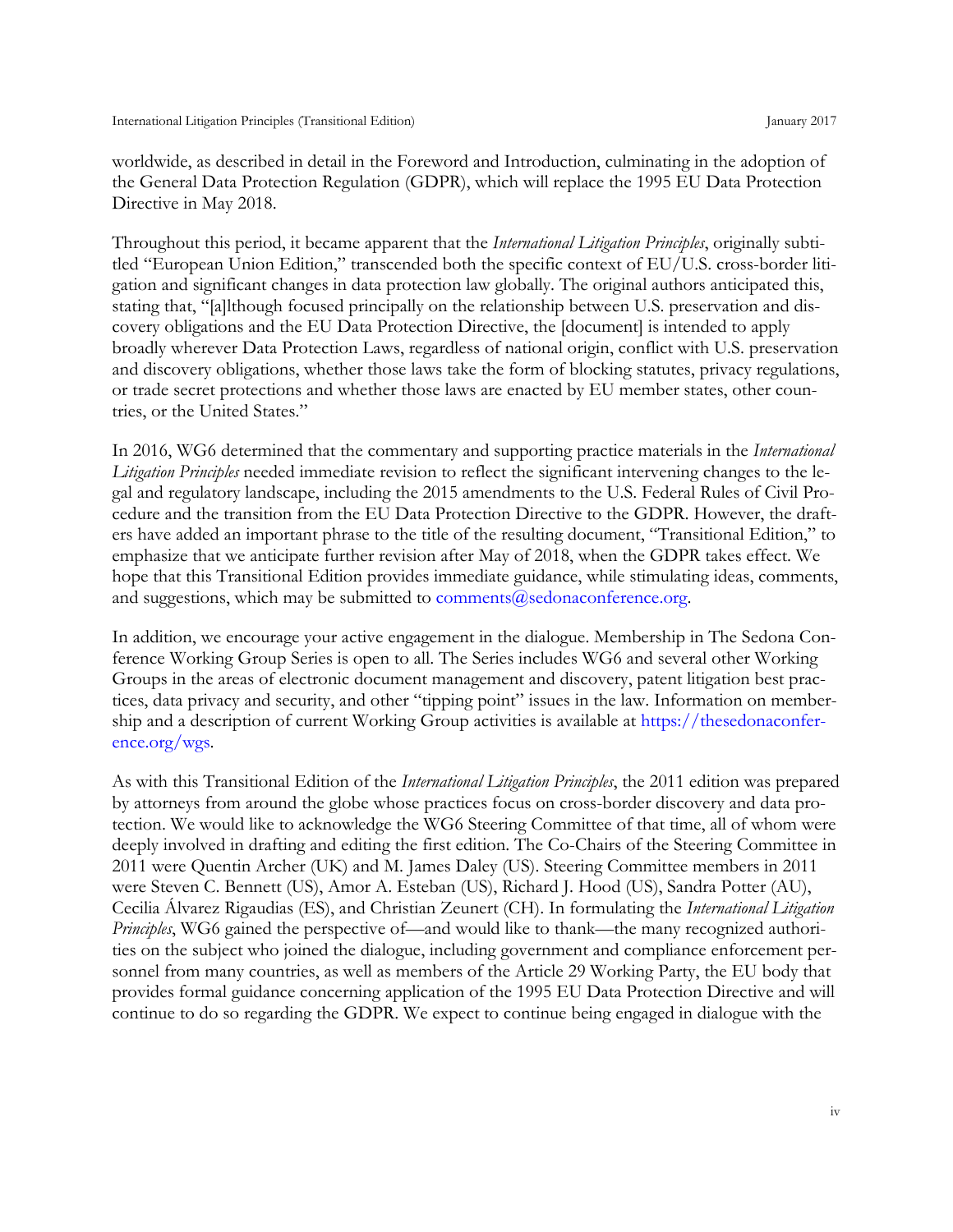International Litigation Principles (Transitional Edition) January 2017

Article 29 Working Party (in its current form and as the European Data Protection Board under the GDPR in the near future) during the transition to the GDPR. It is through these various sources and many years of study that The Sedona Conference provides this work to advance the law in an area often thought of as so complex and confounding that it has been largely ignored.

Kenneth J. Withers Deputy Executive Director The Sedona Conference January 2017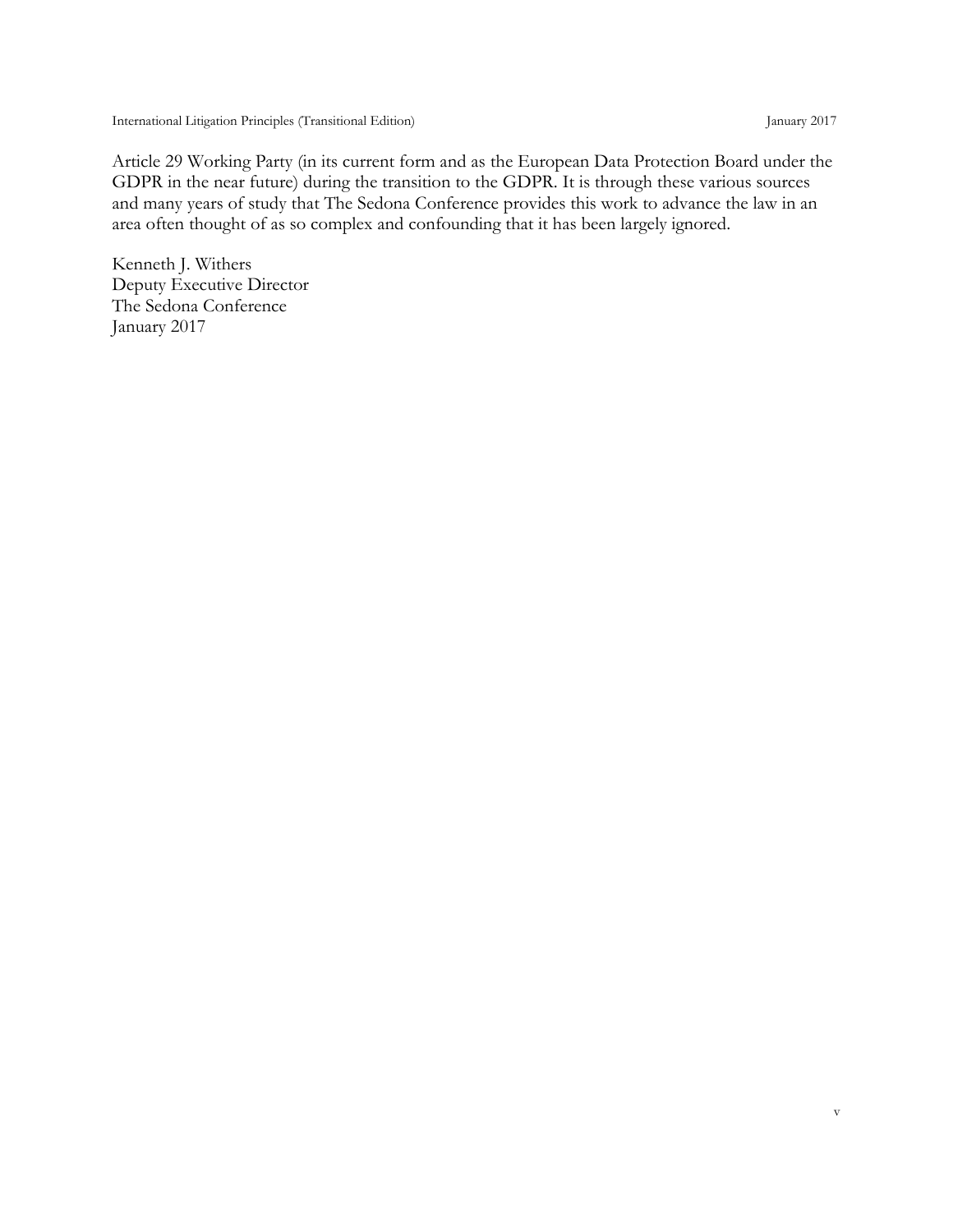# **Foreword**

The Sedona Conference Working Group 6 (WG6) recognizes that the rapid proliferation of electronic information and the increasing interdependence of individuals, multinational companies, and governments arising from a global marketplace present novel and unique legal challenges that previously did not exist. These challenges have made the legal community rethink deeply held notions of privacy, personal freedom, and how legal conflicts are resolved. WG6, more specifically, recognizes that one of the challenges in this new "flat world" is the conflict that arises when a party is obligated to disclose information in one jurisdiction, but that information is located in another jurisdiction where it is protected by a data protection law, commercial secrecy law, or a "blocking statute" which prohibits its disclosure.

For example, all European Union (EU) Member States implemented the 1995 EU Data Protection Directive<sup>[1](#page-5-0)</sup> which imposed restrictions on the use and dissemination of personal information. It is challenging to navigate the restrictions relating to the processing and transfer of personal information to the U.S., which is deemed by the EU as a country with inadequate personal data protection and, thus, a potential danger to the fundamental right the European privacy legislation aims to protect. The purpose of the *International Litigation Principles* is to provide guidance to public and private parties, counsel, data protection authorities, and the judiciary regarding the management of such conflicts.

However, the legal landscape in which the *International Litigation Principles* was placed in 2011 is rapidly changing on many fronts.

Currently, the 1995 EU Data Protection Directive is being replaced by the General Data Protection Regulation (GDPR),<sup>[2](#page-5-1)</sup> which comes into effect on May 25, 2018. The GDPR is the result of extensive negotiations between the European Commission, the European Parliament, and the Council of the European Union. Different from a directive, a regulation under EU law has direct, binding effect on the EU Member States. Across Member States, initiatives to adapt secondary law in relation to the GDPR have begun. Even though the United Kingdom voted in 2016 to withdraw from the EU, "it would be expected and quite normal for [the UK government] to opt into the GDPR and then look later at how best . . . to help British business with data protection while maintaining high levels

<span id="page-5-0"></span><sup>1</sup> The Data Protection Directive is more formally known as Directive 95/46/EC of the European Parliament and of the Council of 24 October 1995 on the Protection of Individuals with Regard to the Processing of Personal Data and on the Free Movement of Such Data. *See* 1995 O.J. (L 281), Individuals with Regard to the Processing of Personal Data and on the Free Movement of Such Data. *See* 1995 O.J. (L 281), [http://eur-lex.europa.eu/LexUriS](http://eur-lex.europa.eu/LexUriServ/LexUriServ.do?uri=CELEX:31995L0046:EN:NOT)[erv/LexUriServ.do?uri=CELEX:31995L0046:EN:NOT](http://eur-lex.europa.eu/LexUriServ/LexUriServ.do?uri=CELEX:31995L0046:EN:NOT) [hereinafter EU Data Protection Directive].

<span id="page-5-1"></span><sup>&</sup>lt;sup>2</sup> Regulation (EU) 2016/679 of the European Parliament and of the Council of 27 April 2016 on the Protection of Natural Persons with Regard to the Processing of Personal Data and on the Free Movement of Such Data, and Repealing Directive 95/46/EC (General Data Protection Regulation), 2016 O.J. (L 119/1) [hereinafter GDPR], came into force on May 25, 2016. *See* [http://ec.europa.eu/justice/data-protection/reform/files/regulation\\_oj\\_en.pdf.](http://ec.europa.eu/justice/data-protection/reform/files/regulation_oj_en.pdf)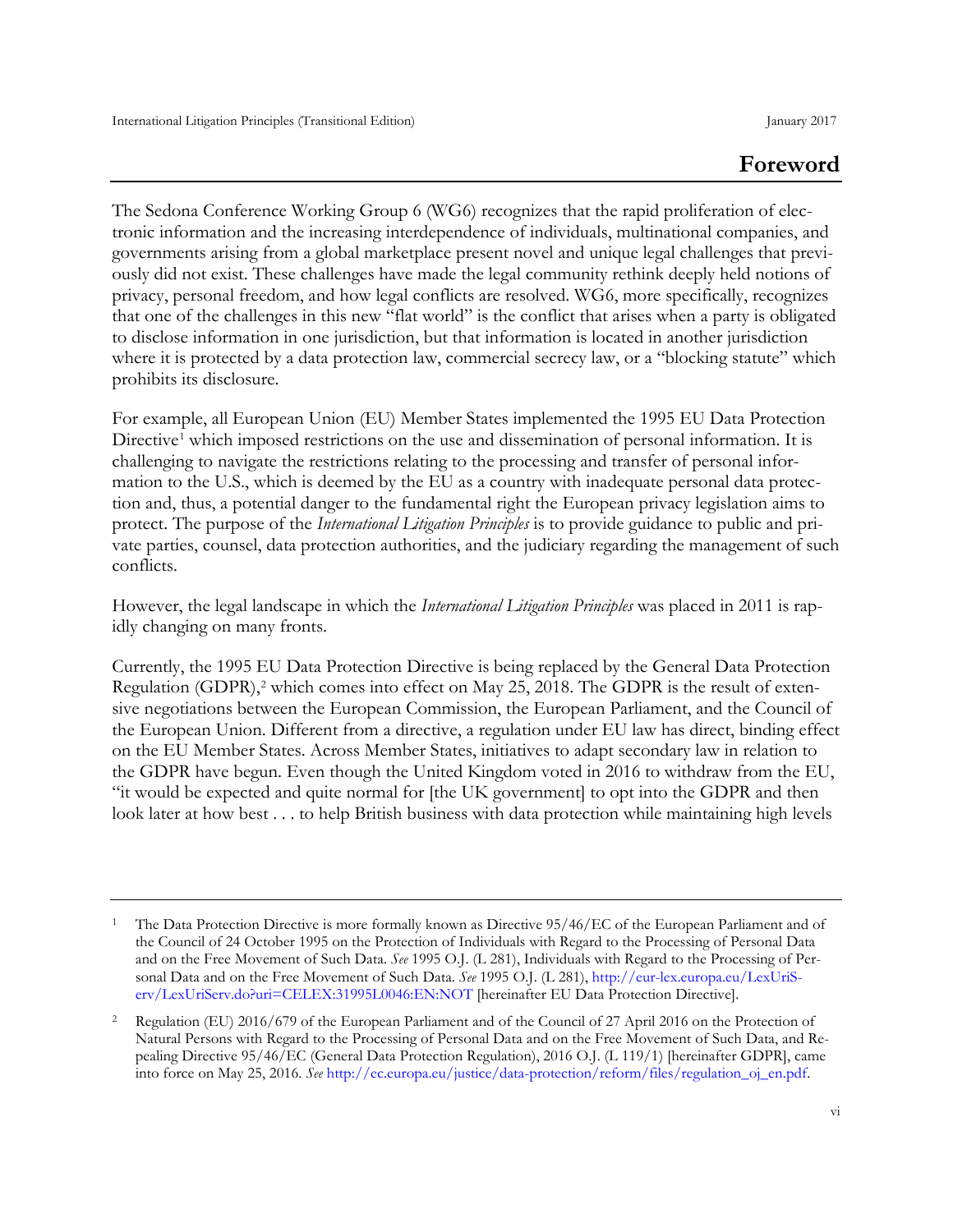of protection for members of the public."[3](#page-6-0) But until May of 2018, the laws of Member States (including the UK) that implemented the EU Data Protection Directive will continue to govern data processing and transfers out of the EU.

In October 2015, the Court of Justice of the European Union declared that the European Commission's determination in 2000 that the widely relied-upon EU-U.S. Safe Harbor data transfer frame-work provided an adequate level of data protection for EU citizens was invalid<sup>[4](#page-6-1)</sup> in the wake of the Snowden revelations and a subsequent Commission finding in 2013 that

the United States authorities were able to access the personal data transferred from the Member States to the United States and process it in a way incompatible, in particular, with the purposes for which it was transferred, beyond what was strictly necessary and proportionate to the protection of national security. Also, the Commission noted that the data subjects had no administrative or judicial means of redress enabling, in particular, the data relating to them to be accessed and, as the case may be, rectified or erased.<sup>[5](#page-6-2)</sup>

Safe Harbor has since been replaced by a new framework, called the EU-U.S. Privacy Shield, which is supported by a new adequacy determination.<sup>[6](#page-6-3)</sup> However, the adequacy of the Privacy Shield frame-work is being challenged.<sup>[7](#page-6-4)</sup>

Also in the intervening years since the *International Litigation Principles* was published, a growing number of countries outside of the EU have adopted Data Protection Laws, often modeled on those in the EU.[8](#page-6-5) The Asia-Pacific Economic Cooperation "Privacy Framework" was adopted in 2014. In

<span id="page-6-0"></span><sup>3</sup> Testimony of The Rt. Hon. Karen Bradley MP, Secretary of State for Culture, Media and Sport, given at the Parliamentary Committee Meeting on Responsibilities of the Secretary of State for Culture, Media and Sport, HC 764, October 24, 2016, *available at* [http://data.parliament.uk/writtenevidence/committeeevidence.svc/evidencedocu](http://data.parliament.uk/writtenevidence/committeeevidence.svc/evidencedocument/culture-media-and-sport-committee/responsibilities-of-the-secretary-of-state-for-culture-media-and-sport/oral/42119.html)[ment/culture-media-and-sport-committee/responsibilities-of-the-secretary-of-state-for-culture-media-and](http://data.parliament.uk/writtenevidence/committeeevidence.svc/evidencedocument/culture-media-and-sport-committee/responsibilities-of-the-secretary-of-state-for-culture-media-and-sport/oral/42119.html)[sport/oral/42119.html.](http://data.parliament.uk/writtenevidence/committeeevidence.svc/evidencedocument/culture-media-and-sport-committee/responsibilities-of-the-secretary-of-state-for-culture-media-and-sport/oral/42119.html)

<span id="page-6-1"></span><sup>4</sup> Case C-362/14, Schrems v. Data Protection Comm'r (Ireland), 2015 E.C.R. (October 6, 2015), *available at* [http://cu](http://curia.europa.eu/juris/document/document.jsf?text=&docid=169195&pageIndex=0&doclang=EN&mode=req&dir=&occ=first&part=1&cid=135693)[ria.europa.eu/juris/document/document.jsf?text=&docid=169195&pageIndex=0&doclang=EN&mode](http://curia.europa.eu/juris/document/document.jsf?text=&docid=169195&pageIndex=0&doclang=EN&mode=req&dir=&occ=first&part=1&cid=135693) [=req&dir=&occ=first&part=1&cid=135693.](http://curia.europa.eu/juris/document/document.jsf?text=&docid=169195&pageIndex=0&doclang=EN&mode=req&dir=&occ=first&part=1&cid=135693)

<span id="page-6-2"></span><sup>5</sup> *Id.* at ¶ 90.

<span id="page-6-3"></span><sup>6</sup> *See generally* PRIVACY SHIELD FRAMEWORK, [https://www.privacyshield.gov/welcome.](https://www.privacyshield.gov/welcome) A Swiss-U.S. Privacy Shield Framework will be available in April 2017. *Id*.

<span id="page-6-4"></span><sup>7</sup> Press Release, Article 29 Working Party Statement on the decision of the European Commission on the EU-U.S. Privacy Shield (July 26, 2016), *available at* [http://ec.europa.eu/justice/data-protection/article-29/press-mate](http://ec.europa.eu/justice/data-protection/article-29/press-material/press-release/art29_press_material/2016/20160726_wp29_wp_statement_eu_us_privacy_shield_en.pdf)[rial/press-release/art29\\_press\\_material/2016/20160726\\_wp29\\_wp\\_statement\\_eu\\_us\\_privacy\\_shield\\_en.pdf.](http://ec.europa.eu/justice/data-protection/article-29/press-material/press-release/art29_press_material/2016/20160726_wp29_wp_statement_eu_us_privacy_shield_en.pdf) In late 2016, advocacy groups Digital Rights Ireland and French-based La Quadrature du Net both filed actions against the European Commission with the Court of Justice of the European Union to have the EU-U.S. Privacy Shield adequacy decision annulled (Case T-670/16 and Case T-738/16).

<span id="page-6-5"></span><sup>8</sup> *See, e.g.*, Philippines, Data Privacy Act, Republic Act 10173 (August 2012); Columbia, General Provisions for the Protection of Personal Data, Law 1581 (October 2012); South Africa, Protection of Personal Information (POPI) Act, No. 4 of 2013 (November 2013).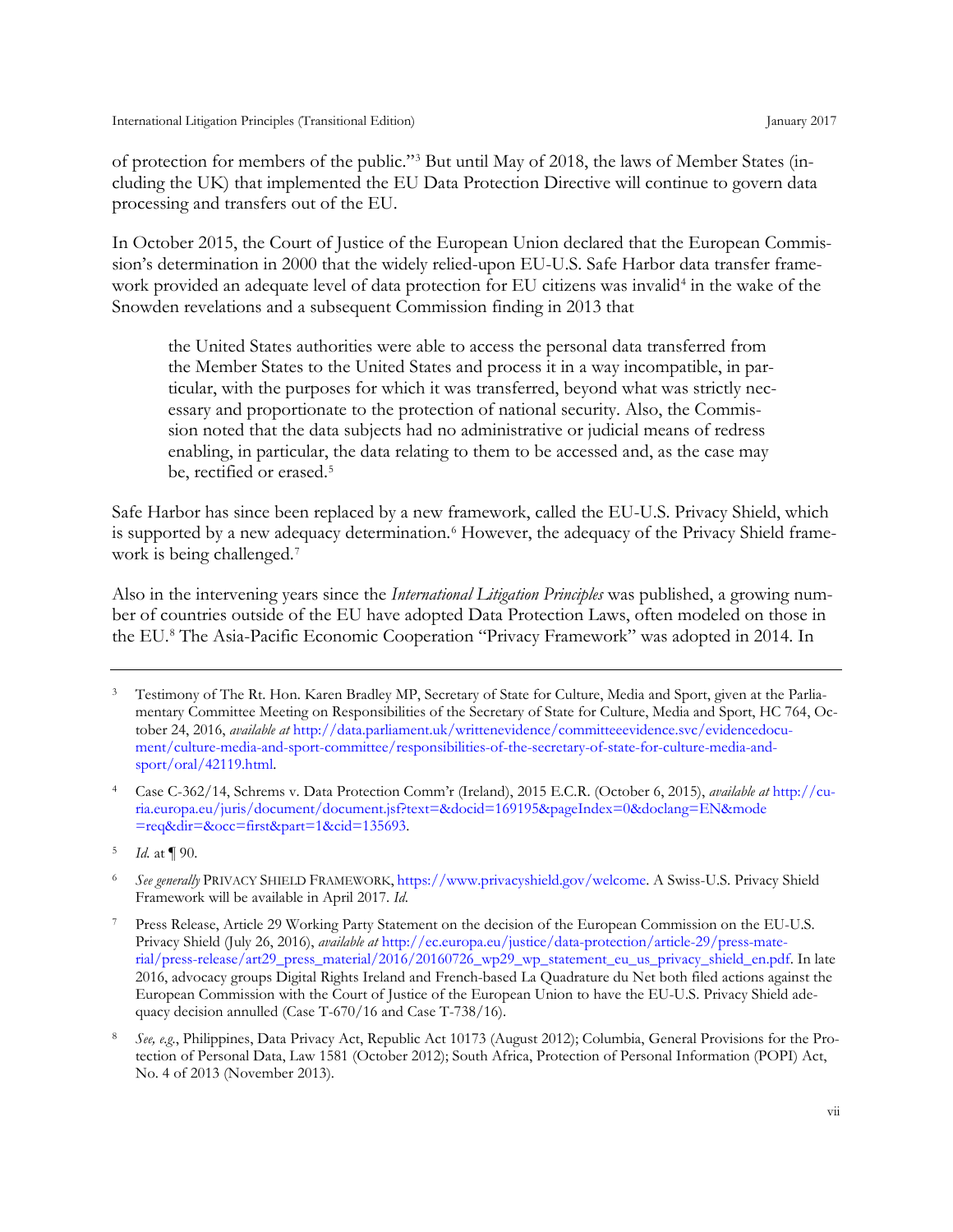the U.S., the Federal Rules of Civil Procedure were amended, effective December 2015, to more narrowly focus the scope of pretrial discovery and to encourage more active judicial supervision of discovery proceedings.

Thus, we have chosen to call this edition of the *International Litigation Principles* "Transitional," in recognition of this multi-faceted, fluid situation.

Given the frequency of disputes in the U.S. involving data located in EU Member States, the *International Litigation Principles* is naturally influenced by conflicts of law that arise because of processing and transfer restrictions currently imposed by the 1995 EU Data Protection Directive and the implementing Member State laws, as well as in the future by the GDPR. Nonetheless, the *International Litigation Principles* is intended to transcend parochial treatment and apply broadly to any data protection law in conflict with U.S. preservation, disclosure, or discovery obligations, regardless of the law at issue or the State that enacted it. Thus, this Transitional Edition of the *International Litigation Principles* has omitted the subtitle "European Union Edition" that appeared on the 2011 public comment edition. WG6 has established committees that are exploring the cross-border data transfer issues arising in other parts of the world, such as the Asia-Pacific, Latin America, and Middle East regions. These explorations may result in future supplementary commentaries on the *International Litigation Principles*, but the essential Principles themselves are providing useful guidance to practitioners in these regions already.

Similarly, while thematically centered on data in electronic form, the *International Litigation Principles* is intentionally written to apply equally to Protected Data in any form, whether recorded electronically, on paper, or on some other media.

As part of the *International Litigation Principles*, WG6 has developed a model protective order and a model data process and transfer protocol for use by parties and courts to better protect litigationrelated data subject to Data Protection Laws within the ambit of traditional U.S. Litigation and court discovery practices. The *Model U.S. Federal Court Protective Order* (the "*Protective Order," infra* Appendix C) combines the conventional protective order restrictions on disclosure and use of "confidential" information with additional specific protections for certain classes of information (e.g., personal information) because of international and domestic Data Protection Laws. *The Sedona Conference Cross-Border Data Safeguarding Process + Transfer Protocol* (the "*Protocol," infra* Appendix D) outlines a practical, standardized approach to protecting data at the preservation and collection levels, designed to maximize compliance with applicable laws. These models have been examined in light of increased concern for data security since they were first published in 2011. In addition, we are grateful to United States District Judge Michael Baylson of the Eastern District of Pennsylvania for permission to reprint his *Model U.S. Federal Court Order Addressing Cross-Border ESI Discovery* (the "*Pretrial Order," infra*  Appendix B).

The *International Litigation Principles*, together with the *Protective Order,* the *Protocol*, and the *Pretrial Order*, demonstrate that through cooperation and dialogue, and the collective experiences of hundreds of commentators, problems that were once thought to be insurmountable are, in fact, manageable and solvable.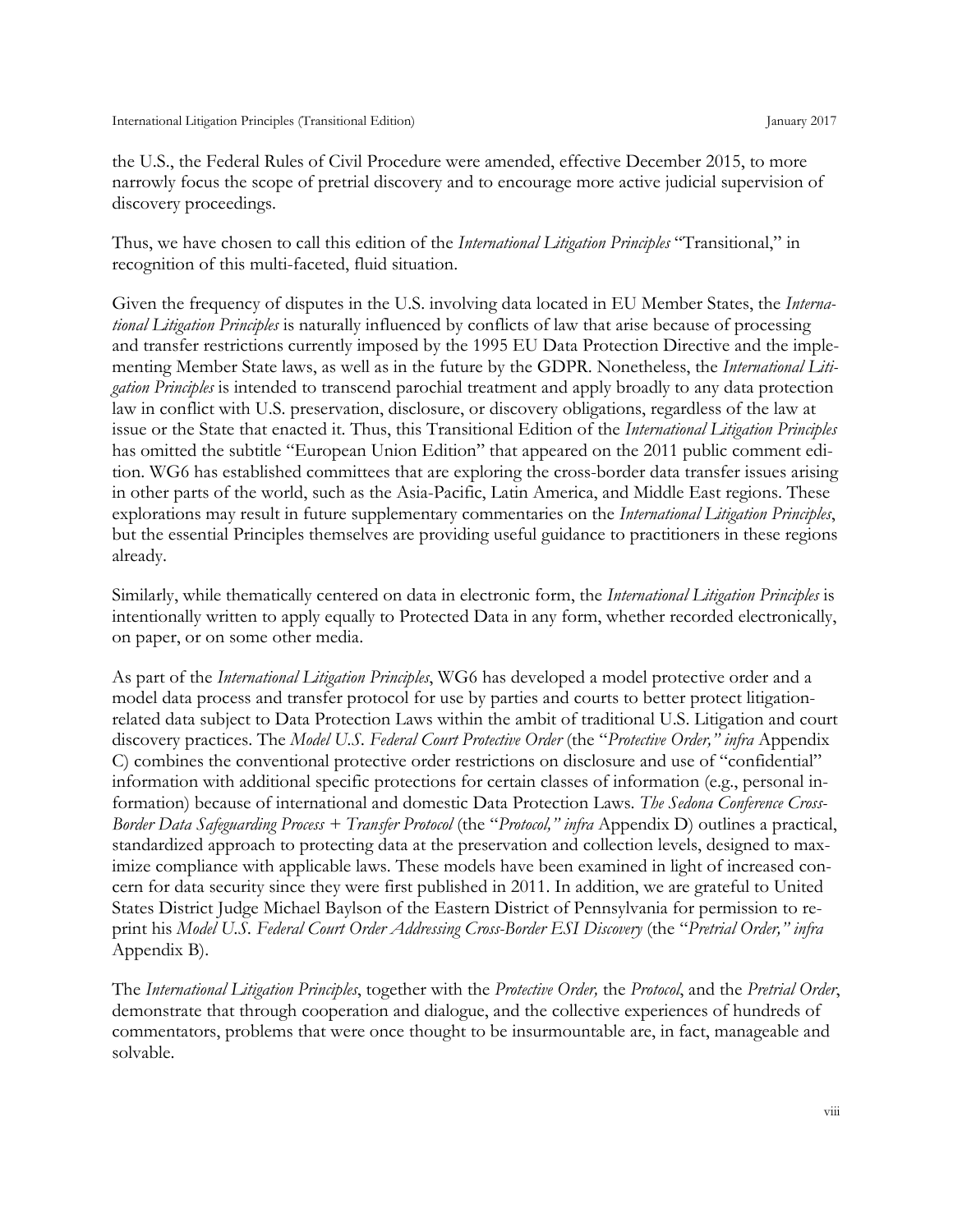# Table of Contents

|      |           | The Sedona Conference International Principles on Discovery, Disclosure & Data Protection in Civil |  |
|------|-----------|----------------------------------------------------------------------------------------------------|--|
| I.   |           |                                                                                                    |  |
| П.   |           |                                                                                                    |  |
| III. |           | The Sedona Conference International Principles on Discovery, Disclosure & Data Protection in Civil |  |
|      |           |                                                                                                    |  |
|      |           |                                                                                                    |  |
|      |           |                                                                                                    |  |
|      | A.        |                                                                                                    |  |
|      | <b>B.</b> |                                                                                                    |  |
|      | C.        |                                                                                                    |  |
|      | D.        |                                                                                                    |  |
|      | Е.        |                                                                                                    |  |
|      | F.        |                                                                                                    |  |
|      |           |                                                                                                    |  |
|      | A.        |                                                                                                    |  |
|      | <b>B.</b> |                                                                                                    |  |
|      | C.        |                                                                                                    |  |
|      |           |                                                                                                    |  |
|      |           |                                                                                                    |  |
|      |           |                                                                                                    |  |
|      |           |                                                                                                    |  |
|      |           |                                                                                                    |  |
|      |           | Appendix D: The Sedona Conference Cross-Border Data Safeguarding Process + Transfer Protocol 59    |  |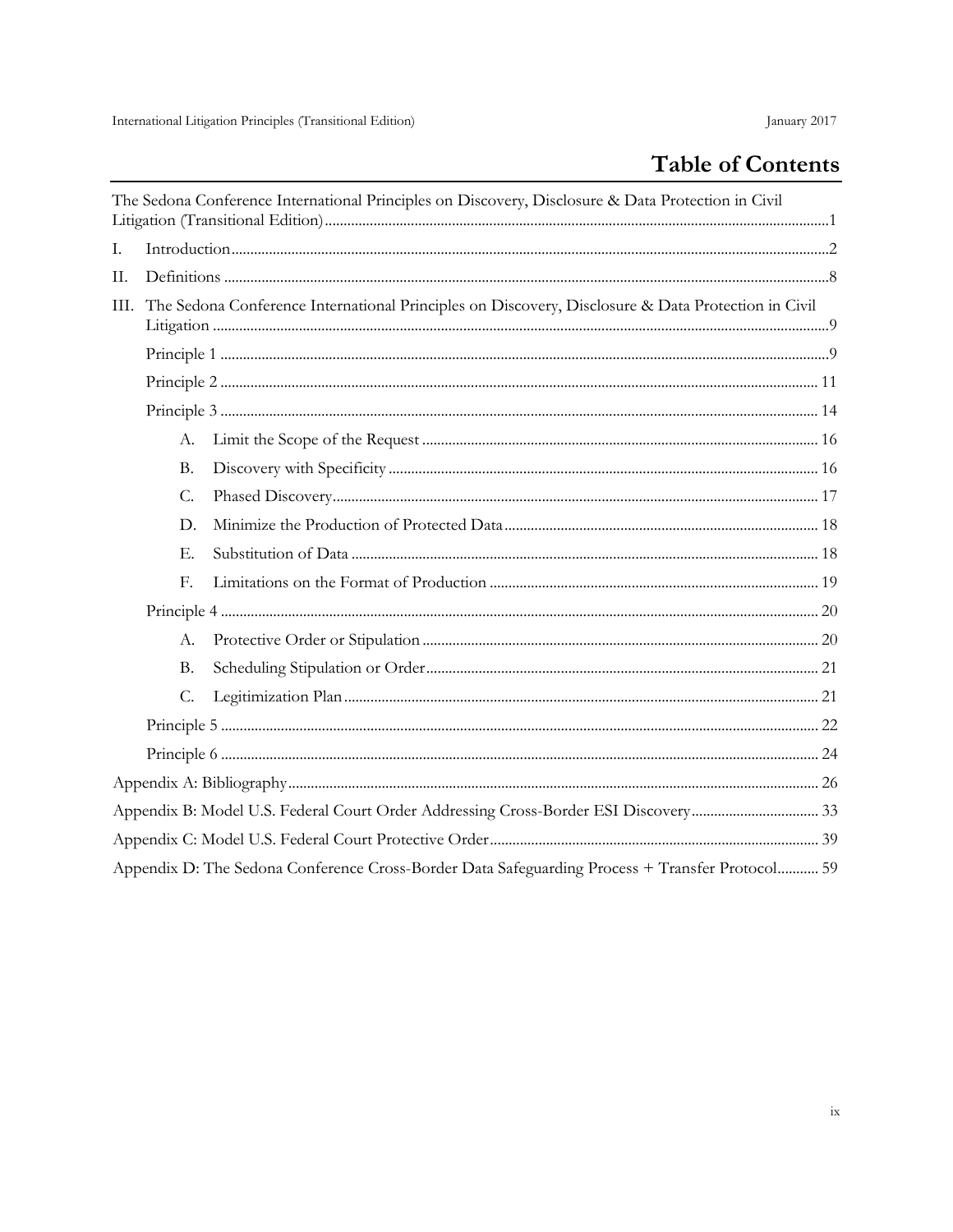# <span id="page-9-0"></span>**The Sedona Conference International Principles on Discovery, Disclosure & Data Protection in Civil Litigation (Transitional Edition)**

- 1. With regard to data that is subject to preservation, disclosure, or discovery in a U.S. legal proceeding, courts and parties should demonstrate due respect to the Data Protection Laws of any foreign sovereign and the interests of any person who is subject to or benefits from such laws.
- 2. Where full compliance with both Data Protection Laws and preservation, disclosure, and discovery obligations presents a conflict, a party's conduct should be judged by a court or data protection authority under a standard of good faith and reasonableness.
- 3. Preservation, disclosure, and discovery of Protected Data should be limited in scope to that which is relevant and necessary to support any party's claim or defense in order to minimize conflicts of law and impact on the Data Subject.
- 4. Where a conflict exists between Data Protection Laws and preservation, disclosure, or discovery obligations, a stipulation or court order should be employed to protect Protected Data and minimize the conflict.
- 5. A Data Controller subject to preservation, disclosure, or discovery obligations should be prepared to demonstrate that data protection obligations have been addressed and that appropriate data protection safeguards have been instituted.
- 6. Data Controllers should retain Protected Data only as long as necessary to satisfy legal or business needs. While a legal action is pending or remains reasonably anticipated, Data Controllers should preserve relevant information, including relevant Protected Data, with appropriate data safeguards.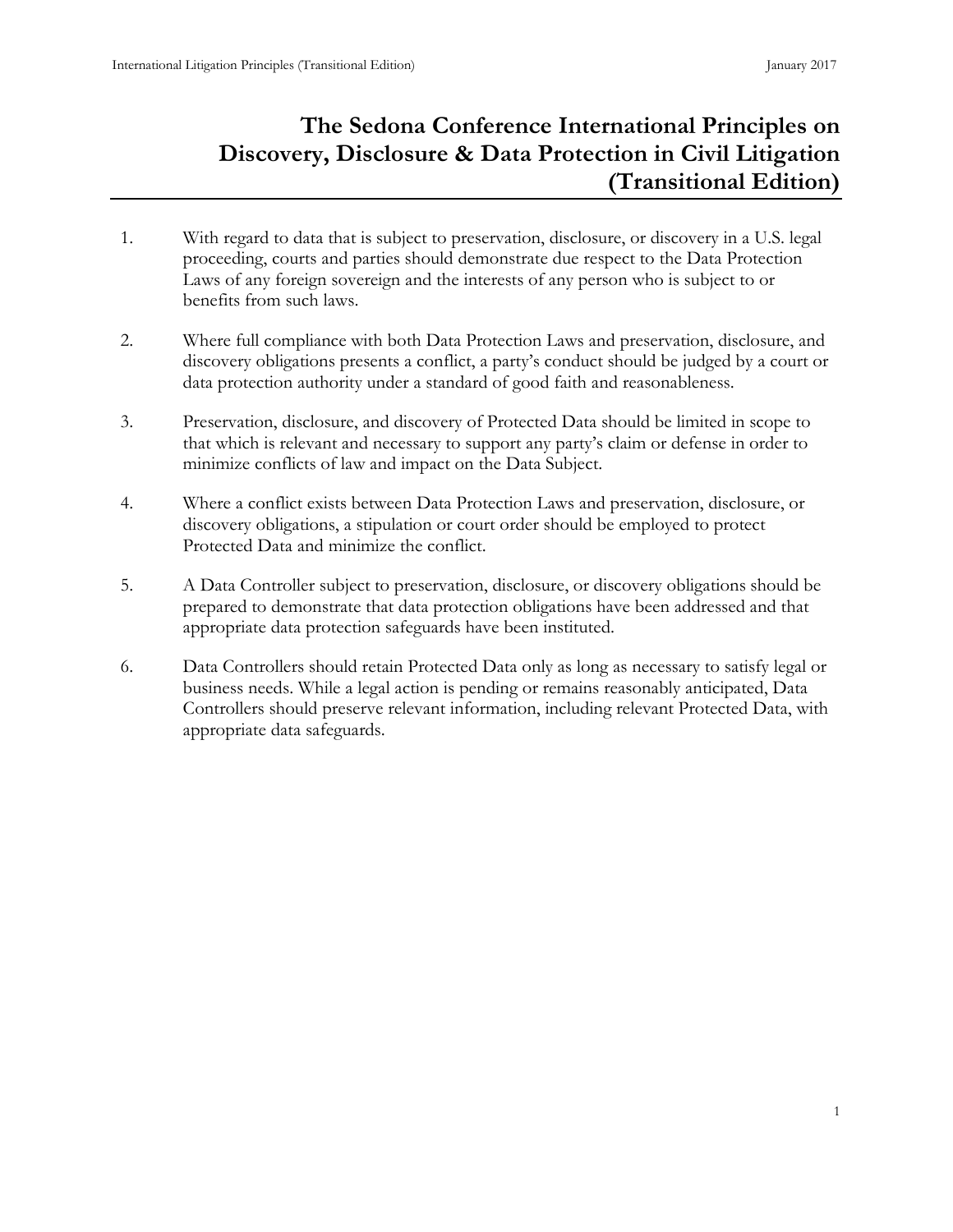#### **I. INTRODUCTION**

"Discovery" is a central—and somewhat unique—feature of civil litigation in the American legal system. Discovery, generally speaking, is the formal procedure set forth in the Federal Rules of Civil Procedure by which parties to litigation exchange information in order to better understand the facts of the case and the evidence that may be introduced at trial. U.S. state courts generally employ similar rules, often patterned after the federal rules. Fed. R. Civ. P. 34 applies where one party seeks doc-uments and electronically store information (ESI) from another party to the litigation.<sup>[9](#page-10-0)</sup> Fed. R. Civ. P. 45 applies where any party seeks documents and ESI from a non-party.[10](#page-10-1) Several factors determine the appropriateness of a request for documents under Fed. R. Civ. P. 34. As a threshold matter, the material sought must be relevant to a party's claim or defense in the action and proportional to the needs of the case.[11](#page-10-2) Likewise, the material sought should not be cumulative or duplicative, and it should be sought from the source that is most convenient, least burdensome, and least expen-sive.<sup>[12](#page-10-3)</sup>

The legal tradition in the United States is that discovery is conducted by the litigants themselves (or, in most cases, by counsel for the litigants) under the supervision of the court. Discovery is also not limited to securing the documents and testimony that will be used at trial. Traditionally, litigants have been allowed access to any sources of information relevant to the issues in dispute in the litigation, limited by court-enforced rules of privilege and an unevenly-applied concept of proportionality,

<span id="page-10-0"></span>The definitions of "document" and "electronically stored information" (ESI) are broad. Fed. R. Civ. P. 34(a)(1)(A) provides for production of "any designated documents or electronically stored information—including writings, drawings, graphs, charts, photographs, sound recordings, images, and other data or data compilations—stored in any medium from which information can be obtained either directly or, if necessary, after translation by the responding party into a reasonably usable form."

<span id="page-10-1"></span><sup>&</sup>lt;sup>10</sup> While the discovery procedures under Fed. R. Civ. P. 45 differ from Fed. R. Civ. P. 34, the scope of discovery is essentially the same.

<span id="page-10-2"></span><sup>11</sup> Fed. R. Civ. P. 26(b)(1) states:

Unless otherwise limited by court order, the scope of discovery is as follows: Parties may obtain discovery regarding any nonprivileged matter that is relevant to any party's claim or defense and proportional to the needs of the case, considering the importance of the issues at stake in the action, the amount in controversy, the parties' relative access to relevant information, the parties' resources, the importance of the discovery in resolving the issues, and whether the burden or expense of the proposed discovery outweighs its likely benefit. Information within this scope of discovery need not be admissible in evidence to be discoverable.

<span id="page-10-3"></span><sup>12</sup> Fed. R. Civ. P.  $26(b)(2)(C)$  states:

On motion or on its own, the court must limit the frequency or extent of discovery otherwise allowed by these rules or by local rule if it determines that: (i) the discovery sought is unreasonably cumulative or duplicative, or can be obtained from some other source that is more convenient, less burdensome, or less expensive; (ii) the party seeking discovery has had ample opportunity to obtain the information by discovery in the action; or (iii) the proposed discovery is outside the scope permitted by Rule  $26(b)(1)$ .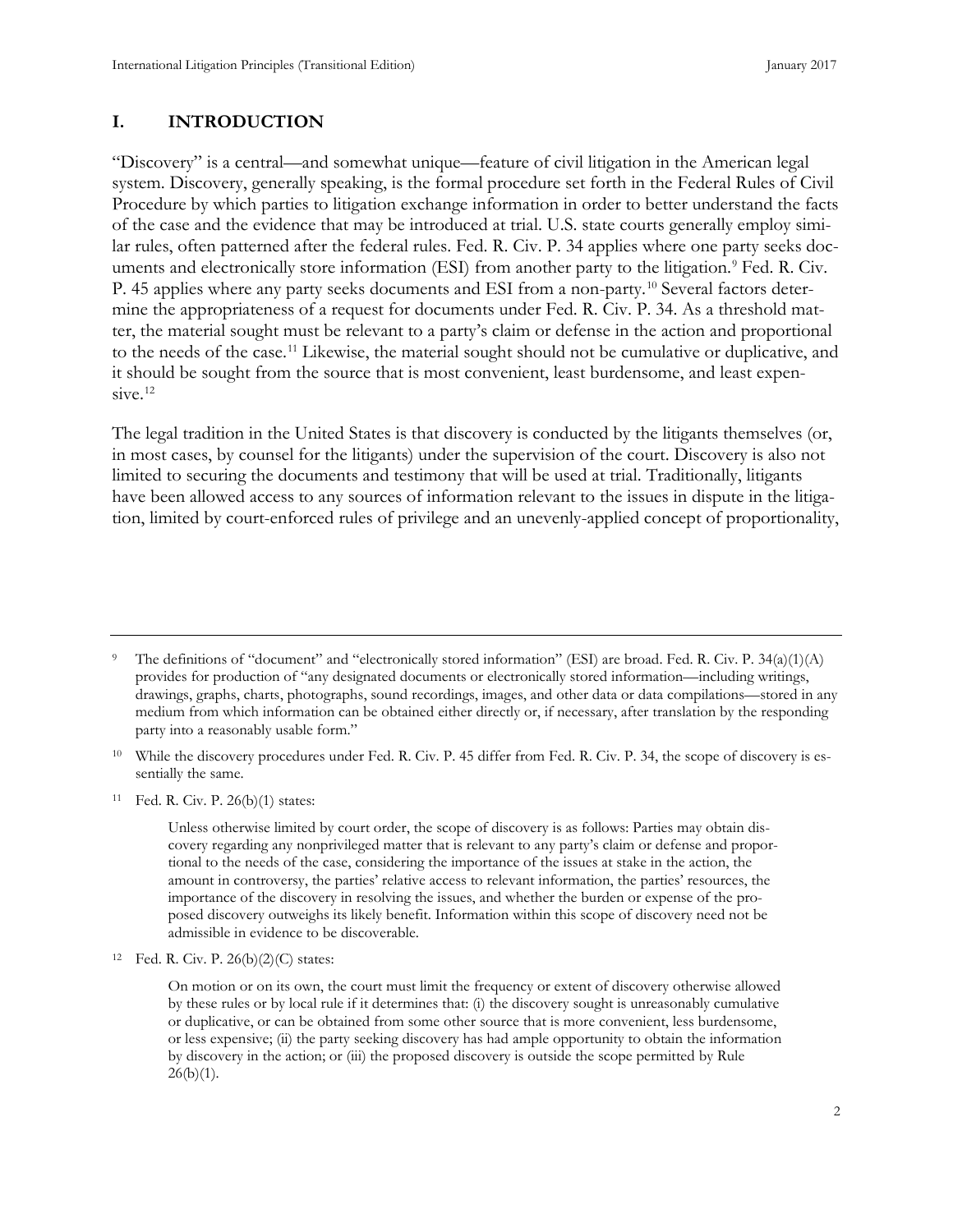usually articulated as a prohibition on "undue burden." Unlike courts in civil law countries, American courts are not equipped to independently inquire into the facts of a civil dispute. There are no court officers available to request and review documents or conduct interviews with witnesses.

While this concept of discovery had some precedents in common law and equity, it was enshrined into the Federal Rules in 1938 and rapidly incorporated into the court rules of each of the individual states. The goal of this system is to encourage the parties to discover, for themselves, before trial, what factual assertions essential to their case are supported by the evidence and what are not. This is designed to pave the way for the parties to settle their dispute without trial, stipulate to the facts and present the case to the court for a ruling without trial ("summary judgment"), or significantly narrow the issues for trial. Although many cases in American courts involve only minimal discovery, the availability of discovery is essential to the fair adjudication of nearly all disputes.

Today, litigation transcends geographical boundaries. In the past, when cross-border disputes were less frequent and complex, general international rules for "obtaining evidence abroad" provided sufficient guidance to the parties, counsel, and the courts. Today's commercial globalization has given rise to a complicated matrix of legal, technological, and compliance requirements. This complex international interconnectivity is naturally manifested in international disputes, whether in the context of litigation, arbitration, or regulatory activity. The difficulty in sorting out applicable and sometimes conflicting national laws is one of the most challenging aspects of litigation pertaining to multinational corporations. Nowhere is the tension greater than in discovery for purposes of litigation in the U.S., which often conflicts with the significantly narrower scope permitted in other countries, particularly concerning information deemed confidential or subject to Data Protection Laws.

Among the challenges inherent in the global marketplace is the cross-border disclosure and transfer of confidential, personal, privileged, or otherwise protected information sought for disclosure or discovery in U.S. Litigation. Discovery requests that seek information from sources outside the U.S. bring to light international differences in the use of certain data deemed worthy of protections by the sovereign laws of other countries. The frequency and complexity of these requests have significantly increased over the last several years, undoubtedly driven by a dramatic expansion in the volume of data created and stored in an electronic format—commonly referred to as ESI—which now accounts for virtually all business information. Indeed, the volume of ESI and number of ESI transmissions grows dramatically each year.[13](#page-11-0)

This unprecedented explosion in information is due in large part to the ubiquitous, mobile, and easily-replicated nature of ESI. Today, an employee from a Toronto company can conduct business

<span id="page-11-0"></span><sup>13</sup> Focusing on just email as one form of ESI communication, a well-respected technology market research firm reported:

In 2015, the number of worldwide email users will be nearly 2.6 billion. By the end of 2019, the number of worldwide email users will increase to over 2.9 billion. . . . In 2015, the number of emails sent and received per day total over 205 billion. This figure is expected to grow at an average annual rate of 3% over the next four years, reaching over 246 billion by the end of 2019. . . . In 2015, the number of business emails sent and received per user per day totals 122 emails per day. This figure continues to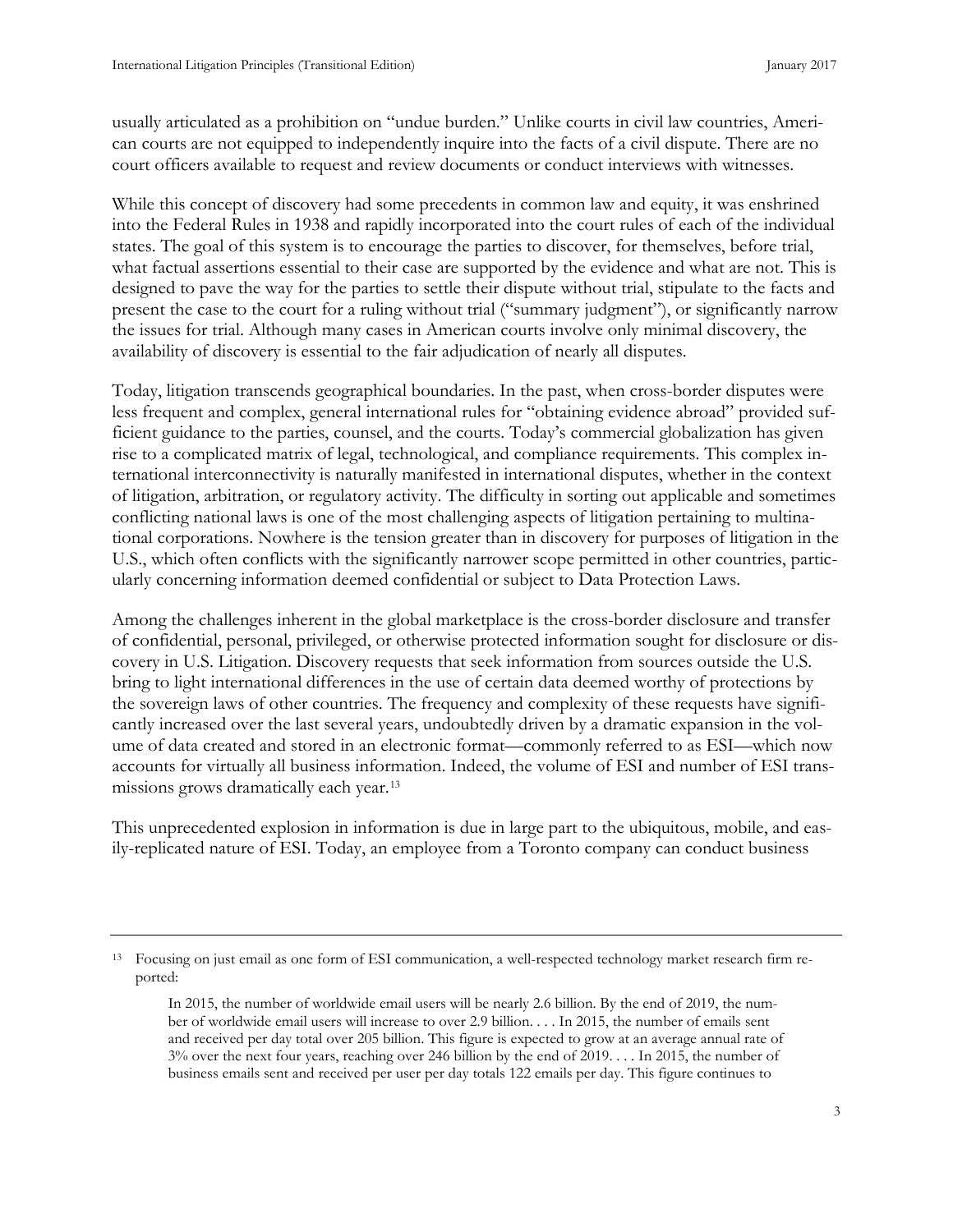from a cafe in Paris, while sending electronic messages to customers in Dubai that attach documents from "cloud" servers located in Singapore, Dallas, and Amsterdam. The ease with which electronic data is created, replicated, transmitted, and stored—unconstrained by traditional geographic borders—places profound stress on existing international treaties regarding discovery of information for purposes of cross-border litigation. In short, agreements among nations concerning cross-border discovery, made in the age before personal computers and the Internet, are now severely outdated. Indeed, the rapid pace of technological change, as reflected by increased use of cloud computing and social networking platforms, has blurred traditional U.S. legal notions of "possession, custody, or control"—the touchstone for traditional analysis of preservation and production obligations under U.S. law.[14](#page-12-0)

A necessary precondition for effective discovery is that the information has been preserved, giving rise to a duty of preservation.[15](#page-12-1) The preservation obligation makes it unlawful for any party to destroy, hide, or render unusable information that is relevant to a claim or defense. The preservation obligation arises when a party first learns of the litigation or should have reasonably anticipated it not merely when litigation is "possible." The purpose of the preservation obligation is to compel a party to maintain and safeguard information that is likely to be requested through discovery, even if that information may be harmful to the party having possession, custody, or control over it. Failing to preserve documents and ESI that fall within the scope of the preservation obligation may be remediated or punished by the court. Remedial measures and punishment a court can impose include

show growth and is expected to average 126 messages sent and received per business user by the end of 2019.

The Radicati Group, *Email Statistics Report, 2015-2019*, *available at* [http://www.radicati.com/wp/wp-content/up](http://www.radicati.com/wp/wp-content/uploads/2015/02/Email-Statistics-Report-2015-2019-Executive-Summary.pdf)[loads/2015/02/Email-Statistics-Report-2015-2019-Executive-Summary.pdf.](http://www.radicati.com/wp/wp-content/uploads/2015/02/Email-Statistics-Report-2015-2019-Executive-Summary.pdf) 

<span id="page-12-0"></span><sup>14</sup> The Sedona Conference, *Commentary on Rule 34 and Rule 45 "Possession, Custody, or Control*," 17 SEDONA CONF. J. 467 (2016), *available at* [https://thesedonaconference.org/publication/The%20Sedona%20Conference%20Commen](https://thesedonaconference.org/publication/The%20Sedona%20Conference%20Commentary%20on%20Rule%2034%20and%20Rule%2045%20%E2%80%9CPossession%2C%20Custody%2C%20or%20Control%E2%80%9D)[tary%20on%20Rule%2034%20and%20Rule%2045%20%E2%80%9CPossession%2C%20Cus](https://thesedonaconference.org/publication/The%20Sedona%20Conference%20Commentary%20on%20Rule%2034%20and%20Rule%2045%20%E2%80%9CPossession%2C%20Custody%2C%20or%20Control%E2%80%9D)[tody%2C%20or%20Control%E2%80%9D.](https://thesedonaconference.org/publication/The%20Sedona%20Conference%20Commentary%20on%20Rule%2034%20and%20Rule%2045%20%E2%80%9CPossession%2C%20Custody%2C%20or%20Control%E2%80%9D)

<span id="page-12-1"></span><sup>15</sup> Rimkus Consulting Grp., Inc. v. Cammarata, 688 F. Supp. 2d 598, 612–13 (S.D. Tex. 2010) ("Generally, the duty to preserve extends to documents or tangible things (defined by [Fed. R. Civ. P.] 34) by or to individuals 'likely to have discoverable information that the disclosing party may use to support its claims or defenses.'") (quoting Zubulake v. UBS Warburg LLC (*Zubulake IV*), 220 F.R.D. 212, 217–18 (S.D.N.Y. 2003)); Victor Stanley, Inc. v. Creative Pipe, Inc., 269 F.R.D. 497, 522 (D. Md. 2010) ("The duty to preserve evidence 'includes an obligation to identify, locate, and maintain, information that is relevant to specific, predictable, and identifiable litigation'") (quoting The Sedona Conference, *Commentary On Legal Holds: The Trigger & The Process*, THE SEDONA CONFERENCE (August 2007 Public Comment Version) at 3, [https://thesedonaconference.org/publication/The%20Sedona%20Conference%20Com](https://thesedonaconference.org/publication/The%20Sedona%20Conference%20Commentary%20on%20Legal%20Holds)[mentary%20on%20Legal%20Holds\)](https://thesedonaconference.org/publication/The%20Sedona%20Conference%20Commentary%20on%20Legal%20Holds); Apple Inc. v. Samsung Elecs. Co., 881 F. Supp. 2d 1132, 1137 (N.D. Cal. 2012) (same and noting that "[i]t is well-established that the duty pertains only to relevant documents.") (citing Pension Comm. of Univ. of Montreal Pension Plan v. Banc of Am. Sec. LLC, [685 F. Supp. 2d 456, 466](https://casetext.com/case/pension-com-of-univ-of-montreal-v-banc-of-a-sec#p466) (S.D.N.Y. 2010)).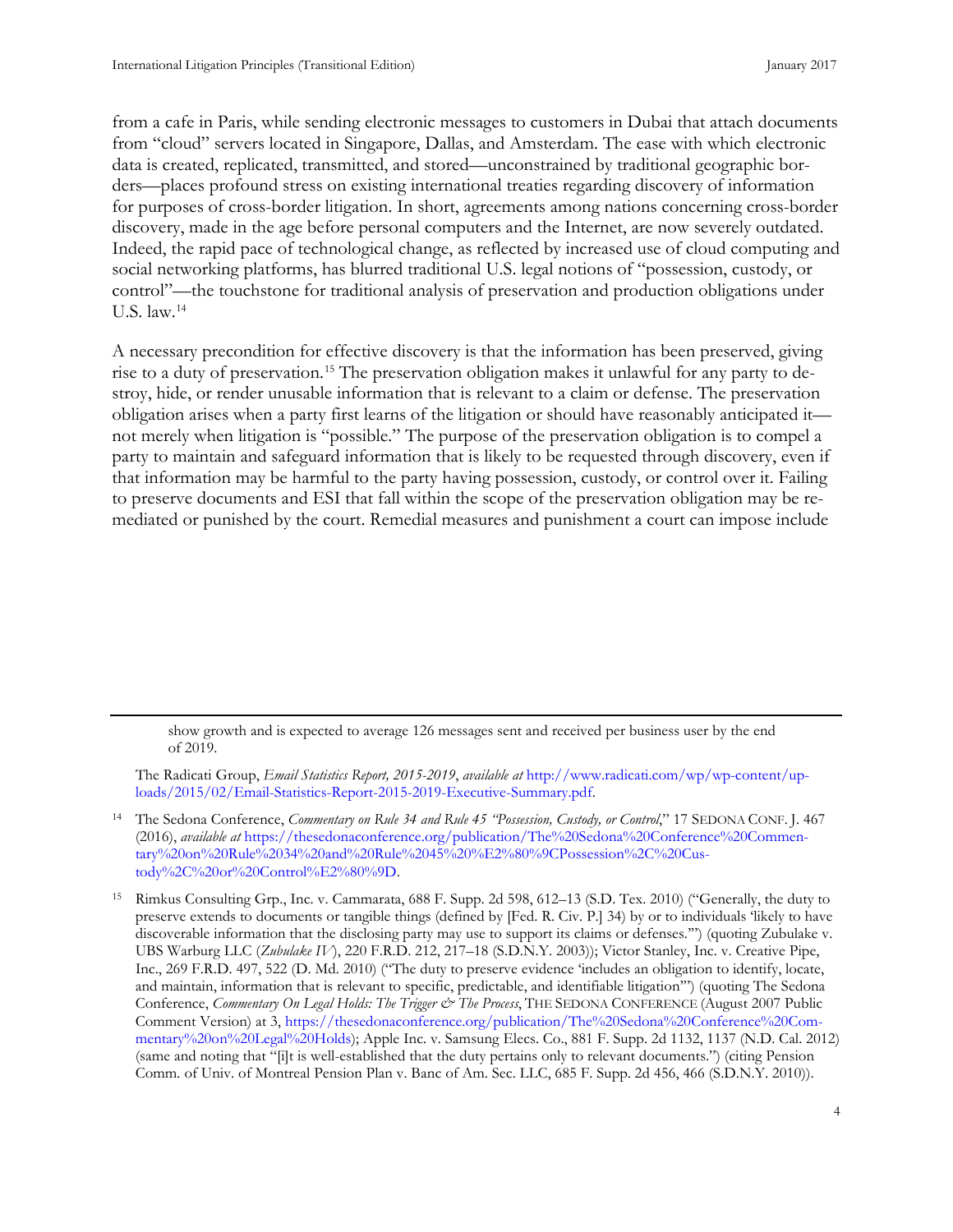granting additional discovery, or imposing monetary or other sanctions up to and including a dispositive judgment. The case law recognizes, however, limits to the duty to preserve and that it does not require preservation of every possible piece of data.[16](#page-13-0)

Conflicts between U.S. discovery and preservation obligations, on the one hand, and non-U.S. Data Protection Laws, on the other, can arise in several ways. On many occasions, the information requested in U.S. discovery is accessible to a responding party but subject to the Data Protection Laws of another country. Frequently, however, information that is subject to discovery may be held by another entity that is not a party to the litigation, such as an agent, corporate affiliate, or joint venture partner of the litigant, and also subject to the Data Protection Laws of another country. The court, under those circumstances, must first determine whether the responding party has sufficient "control" over the agent or corporate affiliate, or has sufficient "control" over the information sought to require its production in the U.S.[17](#page-13-1)

Importantly, U.S. courts have the authority to order the production of the information sought even if it is located outside the U.S. or disclosure is restricted or prohibited by the law of another country. To determine whether to exercise that authority, U.S. courts weigh a number of factors pursuant to guidance provided by the U.S. Supreme Court.[18](#page-13-2) And, while it is one of the factors that a court should consider before ordering cross-border production, the fact that a party is subject to civil, administrative, or even criminal sanctions in the foreign jurisdiction may not alone prevent the U.S. court from ordering the production. This means that parties to U.S. Litigation may find themselves

<span id="page-13-0"></span><sup>16</sup> *See, e.g.*, Zubulake v. UBS Warburg LLC, 220 F.R.D. 212, 217 (S.D.N.Y. 2003) (A party, upon recognizing the threat of litigation, need not preserve "every shred of paper, every email or electronic document, and every backup tape[.]"); Marten Transp., Ltd. v. PlattForm Advert., Inc., No. 14-cv-02464-JWL-TJJ, 2016 WL 492743, at \*4 (D. Kan. Feb. 8, 2016) (the intent of Fed. R. Civ. P. 37(e), as amended in December 2015, is to curtail excessive preservation efforts: "[t]his rule recognizes that 'reasonable steps' to preserve suffice; it does not call for perfection") (quoting JUDICIAL CONF. COMM. ON RULES OF PRACTICE & PROCEDURE, REPORT OF THE JUDICIAL CONF. COMM. ON RULES OF PRACTICE AND PROCEDURE 15 (Sept. 2014)).

<span id="page-13-1"></span>U.S. federal courts apply divergent tests for determining whether a party has "possession, custody or control" of documents sought in discovery; moreover, the analysis is intensely fact-based. *Compare* Genentech, Inc. v. Trs. of the Univ. of Pa., No.10-2037, 2011 U.S. Dist. LEXIS 128526 (N.D. Cal. Nov. 7, 2011) (applying 9th Circuit's "legal right" test and declining to compel wholly-owned U.S. subsidiary of German parent company to produce documents outside of narrow contractual agreement), *with In re* Ski Train Fire of November 11, 2000 Kaprun Aus., MDL 1428, 2006 U.S. Dist. LEXIS 29987 (S.D.N.Y. May 16, 2006) (compelling German parent company party to produce discovery from its non-party, wholly-owned Austrian subsidiary where parent had the practical ability to obtain it), *and* S2 Automation LLC v. Micron Tech., Inc., No. 11-0884, 2012 U.S. Dist. LEXIS 120097, at \*54 and *passim* (D.N.M. Aug. 9, 2012) ("the party to whom the discovery is directed need not have legal ownership or actual physical possession, but rather a practical ability to obtain the documents.... '[I]f a party has access and the practical ability to possess documents not available to the party seeking them, production may be required.'" (citing Shcherbakovskiy v. Da Capo Al Fine, Ltd., 490 F.3d 130, 138 (2d Cir. 2007)). *See generally*, The Sedona Conference, *Commentary on Rule 34 and Rule 45 "Possession, Custody, or Control,*" *supra* note 14.

<span id="page-13-2"></span><sup>18</sup> Société Nationale Industrielle Aérospatiale v. U.S. Dist. Ct. for the S. Dist. of Iowa, 482 U.S. 522, 544 n.28 (1987) (approving factors identified in Restatement of Foreign Relations Law of the United States (Revised) § 437(1)(c) (Tent. Draft No. 7, 1986) (approved May 14, 1986)).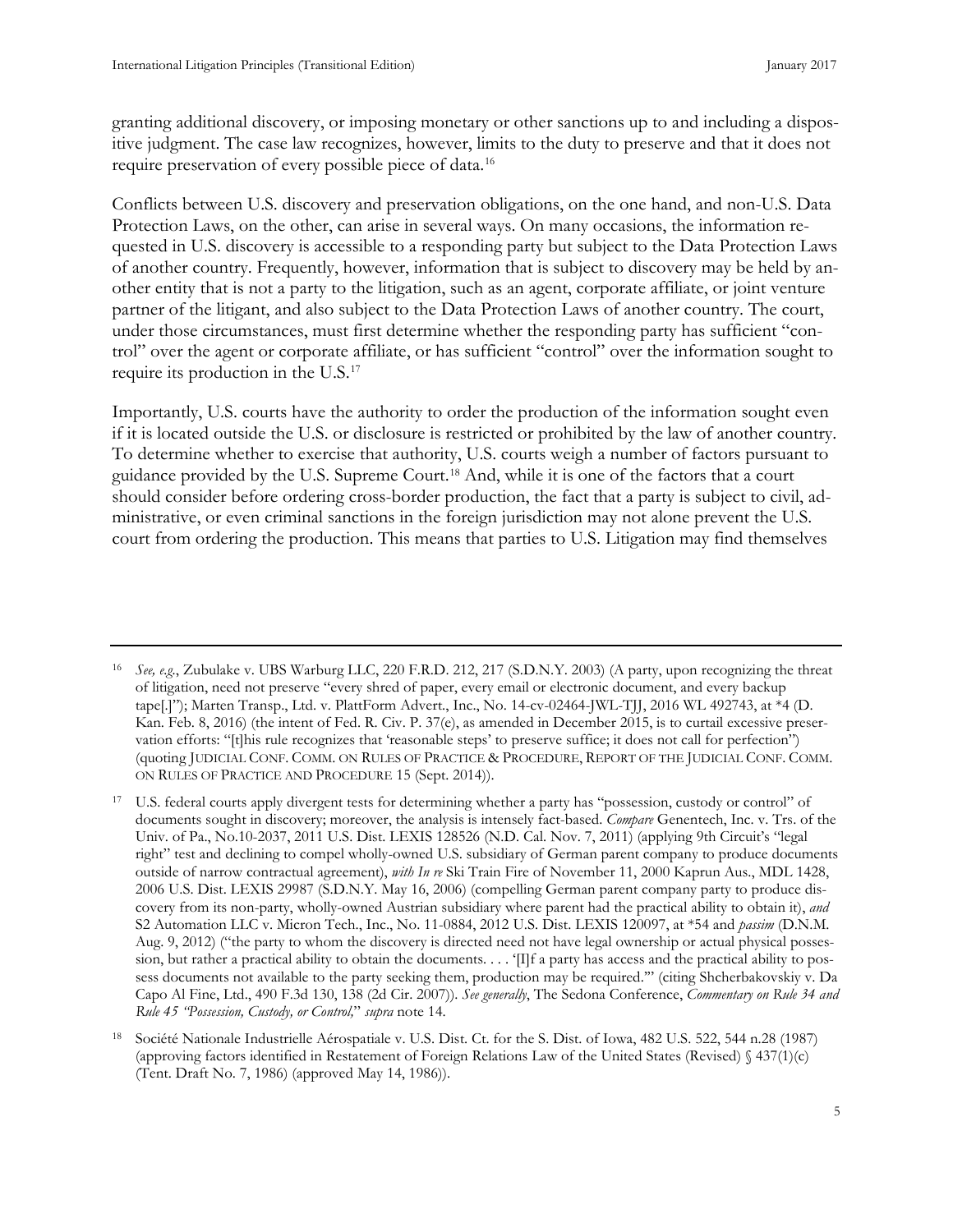compelled to preserve and produce information while doing so would violate the law of another country.

## **The Sedona Conference Three-Stage Approach for Harmonization of U.S. Discovery and Data Protection Laws**

The *International Litigation Principles* is based on the belief that through cooperation, lawyers, parties, judges, and data protection authorities often can avoid conflicts of law concerning discovery before they arise and resolve them when the conflict is unavoidable. Cooperation, in fact, is a hallmark of The Sedona Conference (TSC), as reflected in its widely accepted *Cooperation Proclamation* published in July 2008.[19](#page-14-0) The *Cooperation Proclamation* calls upon adversaries to work collaboratively during the discovery phase of litigation as a means of reducing costs and delays.

Here, TSC advances its position that data protection and discovery must co-exist. Data Protection Laws, after all, are not inherently antithetical to U.S. preservation and discovery efforts. U.S. courts and parties often provide protections for personal, confidential, and sensitive information through the use of confidentiality agreements and protective orders. Courts, in fact, have denied, restricted, or postponed consideration of discovery in circumstances where privacy rights are deemed more important than the discovery sought by litigants.[20](#page-14-1)

To this end, the *International Litigation Principles* envisions a three-stage approach for parties seeking to avoid or minimize the conflict that might otherwise arise: (1) a stipulation by the parties or an order from the U.S. court to extend special protections to data covered by Data Protection Laws; (2) a scheduling order by the U.S. court that phases discovery to permit time to implement data protection processes and to determine whether the same or substantially similar information is available from non-protected sources; and (3) implementation of a legitimization plan by the parties to maximize simultaneous compliance with the foreign data protection law and the U.S. discovery obliga-

<span id="page-14-0"></span><sup>19</sup> The Sedona Conference, *The Case for Cooperation*, 10 SEDONA CONF. J. 339 (2009 Supp.), *available at* [https://thesedo](https://thesedonaconference.org/publication/Supplement%20to%20Volume%2010%20of%20The%20Sedona%20Conference%20Journal%C2%AE%20-%20Cooperation)[naconference.org/publication/Supplement%20to%20Volume%2010%20of%20The%20Sedona%20Confer](https://thesedonaconference.org/publication/Supplement%20to%20Volume%2010%20of%20The%20Sedona%20Conference%20Journal%C2%AE%20-%20Cooperation)[ence%20Journal%C2%AE%20-%20Cooperation.](https://thesedonaconference.org/publication/Supplement%20to%20Volume%2010%20of%20The%20Sedona%20Conference%20Journal%C2%AE%20-%20Cooperation) The *Sedona Conference Cooperation Proclamation* (2008) has been cited in more than twenty federal court opinions and is formally endorsed by more than one hundred U.S. state and federal judges. It is available without charge at THE SEDONA CONFERENCE, [http://www.thesedonaconfer](http://www.thesedonaconference.org/content/tsc_cooperation_proclamation)[ence.org/content/tsc\\_cooperation\\_proclamation.](http://www.thesedonaconference.org/content/tsc_cooperation_proclamation) 

<span id="page-14-1"></span><sup>20</sup> *See, e.g.*, Salerno v. Lecia, Inc., 97-CV-9735(H), 1999 U.S. Dist. LEXIS 7169, at \*10 (W.D.N.Y. Mar. 23, 1999) (production of severance package information and personnel files precluded by Directive 95/46/EC and by the German Act on Data Protection); Volkswagen, A.G. v. Valdez, 909 S.W.2d 900, 902–03 (Tex. 1995) (denying request to produce company telephone book protected by German Federal Data Protection Act (BUNDESDATENSCHUTZGESETZ [BDSG], Dec. 20, 1990, BGBL. I at 2954, as amended) because production would undermine interests of Germany but no interest of the United States would be undermined if it was not produced, particularly where alternative methods of discovery of same information were available); Da Silva Moore v. Publicis Groupe S.A., 287 F.R.D. 182, 188– 89 (S.D.N.Y. 2012) (emails of defendant's French CEO excluded from first phase of discovery) (citing *Aérospatiale,*  482 U.S. at 522, and The Sedona Conference, *International Principles on Discovery, Disclosure and Data Protection: Best Practices, Recommendations & Principles for Addressing the Preservation Discovery of Protected Data in U.S. Litigation, European Union Ed.*, THE SEDONA CONFERENCE (Dec. 2011 Public Comment Version), [https://thesedonaconference.org/publica](https://thesedonaconference.org/publication/The%20Sedona%20Conference%C2%AE%20InternInterna%20Principles%20on%20Discovery%2C%20Disclosure%20%2526%20Data%20Protection)[tion/The%20Sedona%20Conference%C2%AE%20InternInterna%20Principles%20on%20Discovery%2C](https://thesedonaconference.org/publication/The%20Sedona%20Conference%C2%AE%20InternInterna%20Principles%20on%20Discovery%2C%20Disclosure%20%2526%20Data%20Protection) [%20Disclosure%20%2526%20Data%20Protection\)](https://thesedonaconference.org/publication/The%20Sedona%20Conference%C2%AE%20InternInterna%20Principles%20on%20Discovery%2C%20Disclosure%20%2526%20Data%20Protection).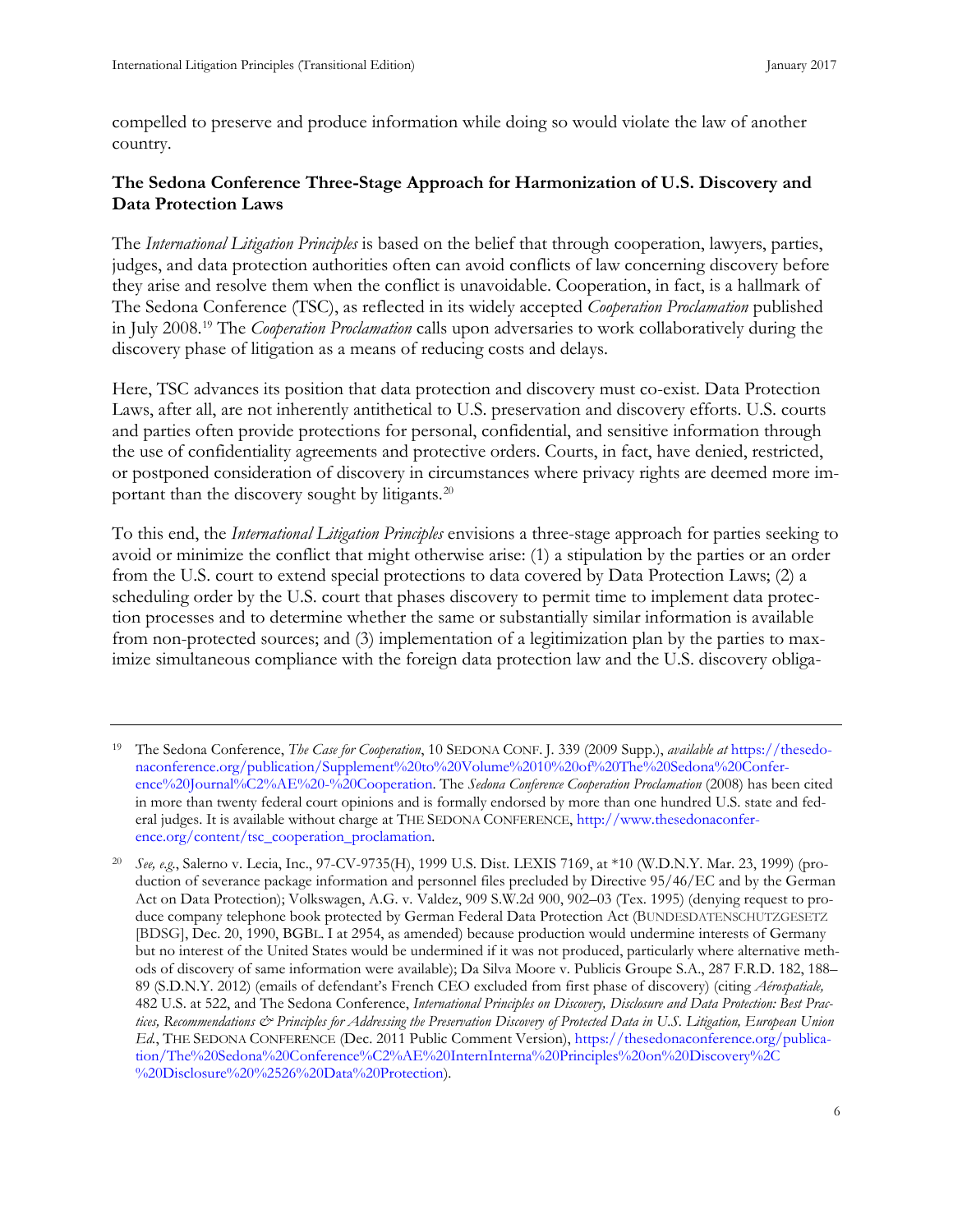<span id="page-15-0"></span>tion. The *International Litigation Principles* includes six definitions, six Principles, and a comment section under each Principle to elucidate the purpose of each Principle and provide references to supporting treaties, case law, and other authorities. The roadmap provided by the *International Litigation Principles* is designed to help chart the course for compliant, defensible discovery. It has been applied in scores of litigations since 2011 and has advanced the interests of both fair adjudication and data protection.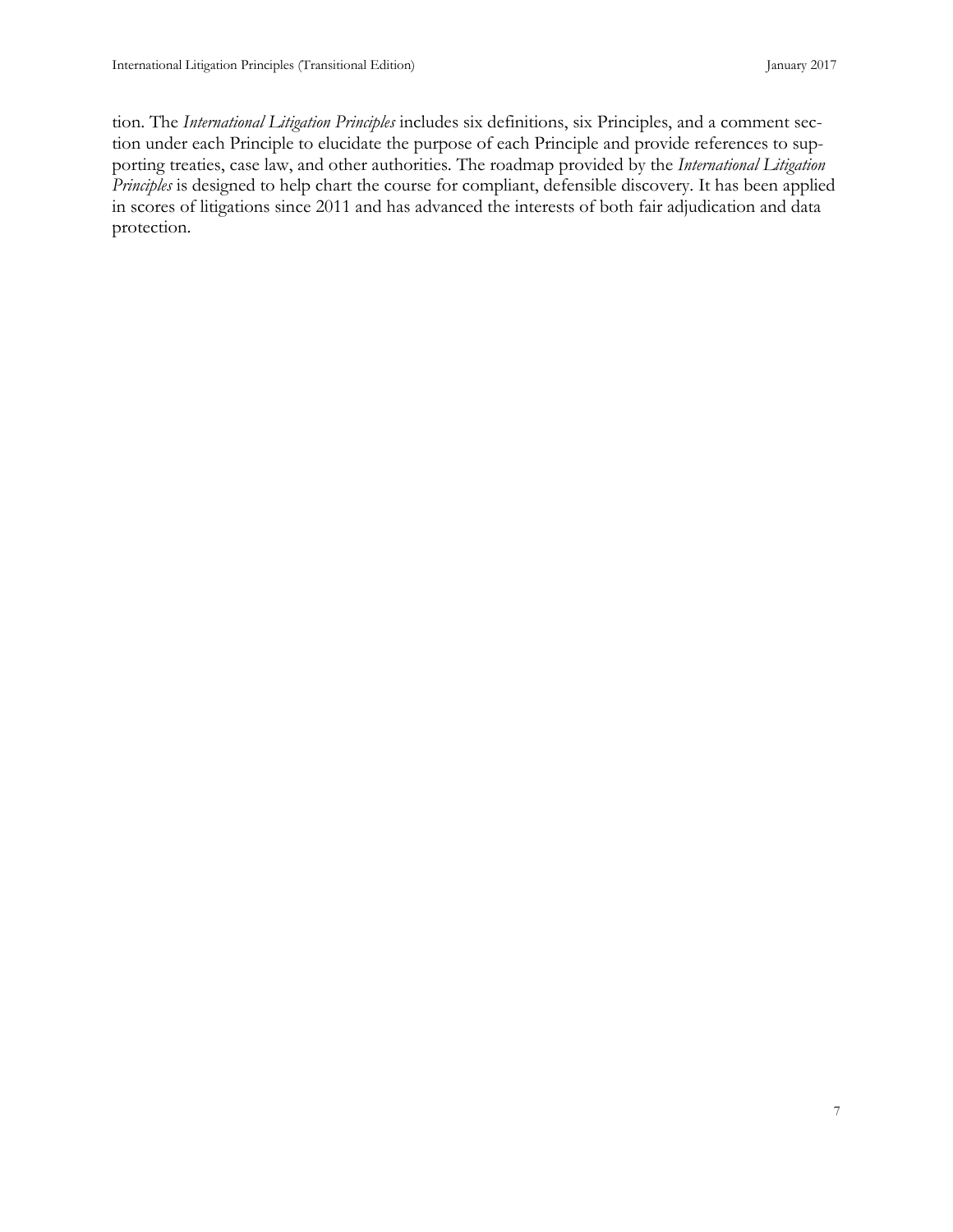#### **II. DEFINITIONS**

The following definitions apply to the Principles, commentary, and associated guidance:<sup>[21](#page-16-0)</sup>

- 1. "Data Controller" is the natural or legal person, public authority, agency, or any other body which alone or jointly with others determines the purposes and means for the processing and transfer of Protected Data.<sup>[22](#page-16-1)</sup>
- 2. "Data Protection Laws" include any law or regulation, including U.S. laws and regulations, that restricts the usage or disclosure of data, requires safeguarding data, or imposes obligations in the event of compromises to the security or confidentiality of data. The *International Litigation Principles* is intended to apply broadly wherever Data Protection Laws, regardless of national origin, conflict with U.S. common law preservation and discovery obligations, whether those laws take the form of privacy regulations, blocking statutes, trade secret, or other protections.
- 3. "Data Subject" is any person or entity whose Protected Data is or may be processed, transferred, or disclosed.
- 4. "Processing" includes any operation, activity, use, or application performed upon Protected Data by automatic or other means, such as collection, recording, storage, alteration, retrieval, disclosure, or transfer.
- 5. "Protected Data" is any data irrespective of its form (e.g., paper, ESI, images, etc.) that is subject to Data Protection Laws.<sup>[23](#page-16-2)</sup>
- 6. "U.S. Litigation" includes civil proceedings requiring the discovery of relevant information whether in federal, state, or other U.S. fora. "U.S. Litigation" does not include—and these International Litigation Principles are not intended to apply in—criminal proceedings or any other government investigations.[24](#page-16-3)

<span id="page-16-2"></span><sup>23</sup> The use of the word "data" in the *International Litigation Principles* is intended to convey that the Principles, commentary, and associated guidance apply to all data, from its lowest level of abstraction to any assembly into information and its recordation on any media.

<span id="page-16-0"></span><sup>21</sup> Many of the definitions used in the *International Litigation Principles* parallel the terms used in the EU Data Protection Directive and are also found in the GDPR. We use these definitions intentionally in order to achieve and maintain a common platform of understanding. It should be noted, however, that the *International Litigation Principles* is agnostic relative to the national origin of any Data Protection Law and our usage of similar terminology should not be construed as recognition or acceptance of any particular interpretation given to those terms by others, either now or in the future.

<span id="page-16-1"></span><sup>&</sup>lt;sup>22</sup> Under the GDPR, a Data Processor who is not also a Data Controller may nevertheless also become subject to a similar level of accountability as a Data Controller or subject to potential joint liability for processing performed on behalf of a Data Controller. GDPR, *supra* note 2, at arts. 28(10) and 82–83.

<span id="page-16-3"></span><sup>24</sup> For specific guidance concerning internal and civil investigations implicating cross-border data transfers, *see* The Sedona Conference, International Principles for Addressing Data Protection in Cross-Border Government & Internal Investigations: *Principles, Commentary & Best Practices* ("*International Investigations Principles*"), THE SEDONA CONFERENCE (forthcoming 2017 a[t https://thesedonaconference.org/node/107952\)](https://thesedonaconference.org/node/107952).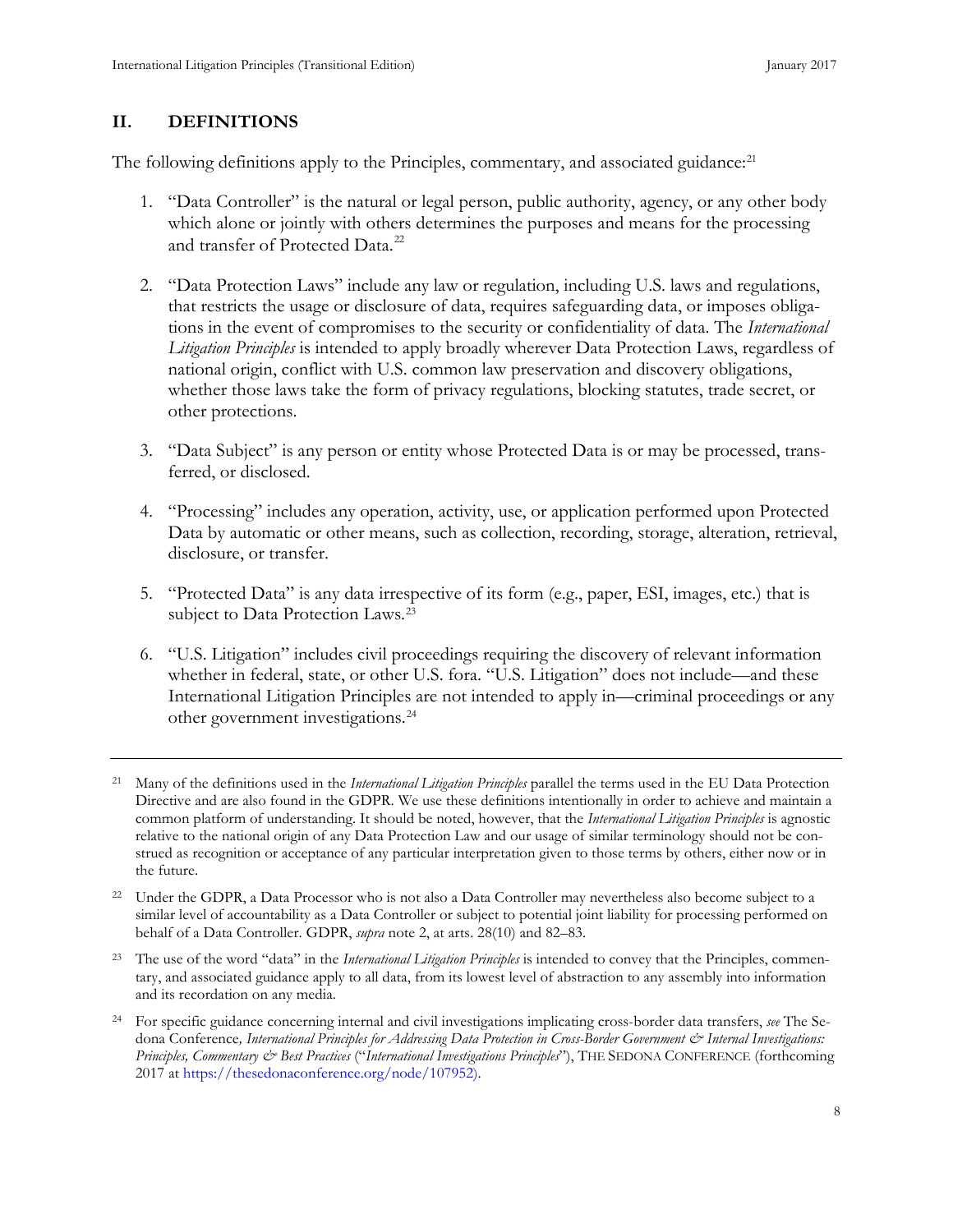#### <span id="page-17-0"></span>**III. THE SEDONA CONFERENCE INTERNATIONAL PRINCIPLES ON DISCOVERY, DISCLOSURE & DATA PROTECTION IN CIVIL LITIGATION**

#### **Principle 1**

*With regard to data that is subject to preservation, disclosure, or discovery in a U.S. legal proceeding, courts and parties should demonstrate due respect to the Data Protection Laws of any foreign sovereign and the interests of any person who is subject to or benefits from such laws.*

#### **Comment**

Principle No. 1 requires the recognition of two fundamental tenets in circumstances where Data Protection Laws are advanced as justification for limiting preservation or discovery. The first, recognized by the U.S. Supreme Court in *Aérospatiale*,<sup>[25](#page-17-1)</sup> is that international comity<sup>[26](#page-17-2)</sup> compels "due respect" for the laws of other nations and their impact on parties in U.S. Litigation subject to, or enti-tled to benefits under, those laws.<sup>[27](#page-17-3)</sup> The notion of comity is traditionally supported by the U.S.

<span id="page-17-2"></span><sup>26</sup> As stated by the Restatement (Third) of Foreign Relations Law:

Comity has been variously conceived and defined. A well-known definition is: "Comity, in the legal sense, is neither a matter of absolute obligation, on the one hand, nor of mere courtesy and good will, upon the other. But it is the recognition which one nation allows within its territory to the legislative, executive or judicial acts of another nation, having due regard both to international duty and convenience and to the rights of its own citizens or of other persons who are under the protection of its laws."

RESTATEMENT (THIRD) OF FOREIGN RELATIONS LAW OF THE UNITED STATES § 101 cmt. e (1987) (quoting Hilton v. Guyot, 159 U.S. 113, 163–64 (1895)).

<span id="page-17-3"></span><sup>27</sup> *See Aérospatiale,* 482 U.S. at 546:

[W]e have long recognized the demands of comity in suits involving foreign states, either as parties or as sovereigns with a coordinate interest in litigation. . . . American courts should therefore take care to demonstrate due respect for any special problem confronted by the foreign litigant on account of its nationality or the location of its operations, and for any sovereign interest expressed by a foreign state.

*Aérospatiale* therefore prohibits U.S. courts from simply disregarding foreign Data Protection Laws; instead, a balancing of domestic and foreign interests is required. *See, e.g., In re* Auto. Refinishing Paint Antitrust Litig., 358 F.3d 288, 304 n.20 (2d Cir. 2004) (noting that subordinate courts are bound to respect international comity and apply *Aérospatiale* balancing test); Am. Home Assur. Co. v. Sociétée Commerciale Toutelectric, 128 Cal. Rptr. 2d 430, 446 (Cal. Ct. App. 2002) ("We believe California courts will protect these [foreign and domestic] interests when performing the *Aérospatiale* comity analysis, which requires careful consideration of the 'sovereign interests' and other 'important interests' of both jurisdictions."); Knight v. Ford Motor Co., 615 A.2d 297, 302 n.12 (N.J. Super. Ct. 1992) (observing that *Aérospatiale* establishes "the minimum standard of deference to foreign interests" for states and suggesting that states could be even more deferential to foreign law); *In re* Xarelto (Rivaroxaban) Prods. Liab. Litig., MDL 2592, 2016 WL 3923873, at \*17 (E.D. La., Jul. 21, 2016) (noting that "the balancing of national interests carries the most weight" among the factors considered by courts engaging in a comity analysis).

<span id="page-17-1"></span><sup>&</sup>lt;sup>25</sup> Société Nationale Industrielle Aérospatiale v. U.S. Dist. Ct. for the S. Dist. of Iowa, 482 U.S. 522 (1987).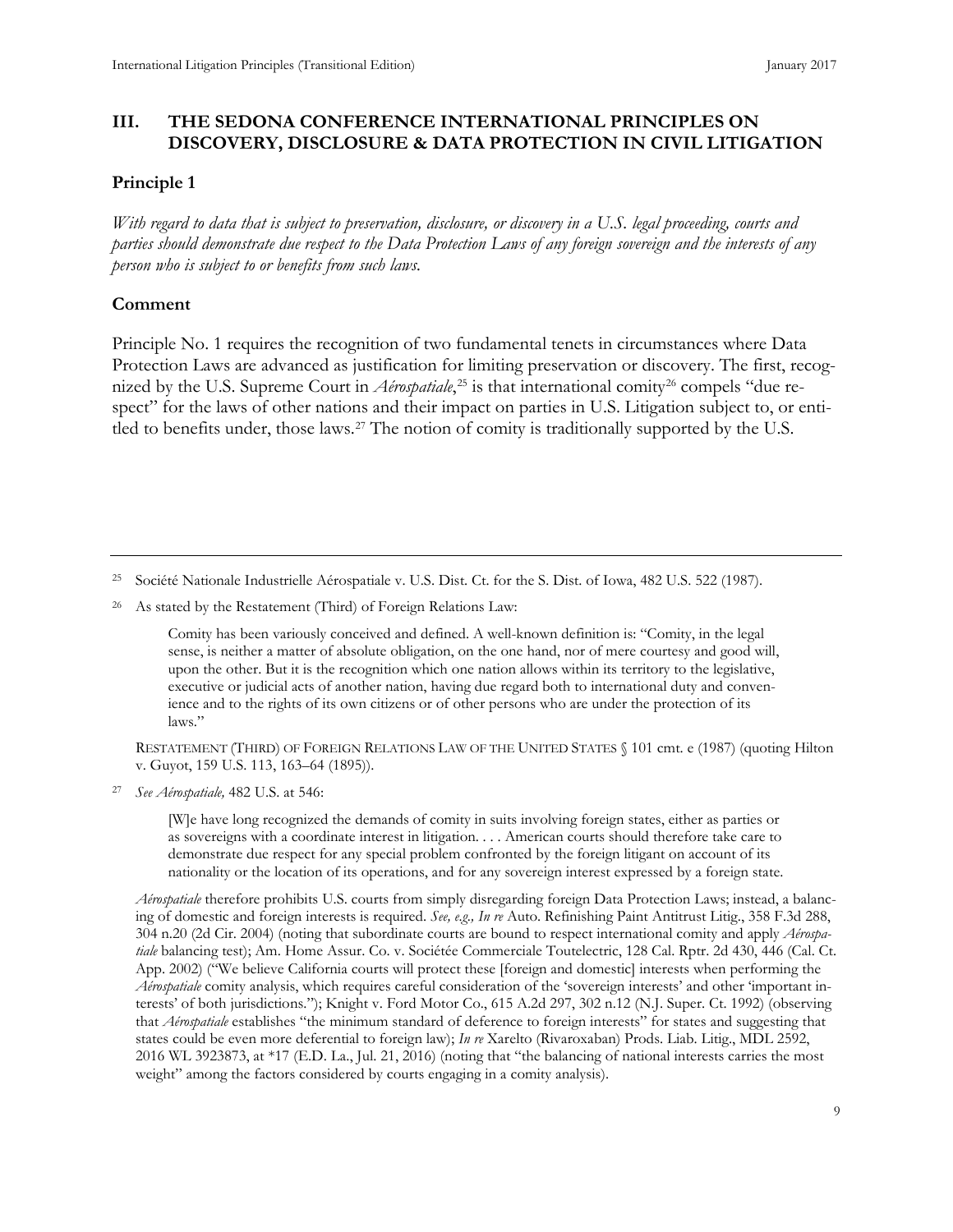judiciary as presumptively applicable and necessary for the functioning of the international legal system.[28](#page-18-0) It has been described as the "the mortar which cements together a brick house."[29](#page-18-1) The "due respect" standard advanced by Principle 1 applies this presumption while recognizing that comity is not without limits.<sup>[30](#page-18-2)</sup> The second tenet, consistent with Fed. R. Civ. P. 26 $(g)$ , is that Data Protection Laws should not be advanced for improper purposes or to delay preservation or discovery absent good faith belief that Data Protection Laws conflict with U.S. preservation or discovery require-ments.<sup>[31](#page-18-3)</sup>

<span id="page-18-0"></span><sup>28</sup> *See* Laker Airways, Ltd. v. Sabena, Belgian World Airlines, 731 F.2d 909, 937 (D.C. Cir. 1984) and cases cited therein: ("'Comity' summarizes in a brief word a complex and elusive concept—the degree of deference that a domestic forum must pay to the act of a foreign government not otherwise binding on the forum. Since comity varies according to the factual circumstances surrounding each claim for its recognition, the absolute boundaries of the duties it imposes are inherently uncertain. However, the central precept of comity teaches that, when possible, the decisions of foreign tribunals should be given effect in domestic courts, since recognition fosters international cooperation and encourages reciprocity, thereby promoting predictability and stability through satisfaction of mutual expectations. The interests of both forums are advanced—the foreign court because its laws and policies have been vindicated; the domestic country because international cooperation and ties have been strengthened. The rule of law is also encouraged, which benefits all nations.'").

<span id="page-18-2"></span><span id="page-18-1"></span><sup>29</sup> *Id*.

- Id. at 937–38. ("However, there are limitations to the application of comity. When the foreign act is inherently inconsistent with the policies underlying comity, domestic recognition could tend either to legitimize the aberration or to encourage retaliation, undercutting the realization of the goals served by comity. No nation is under an unremitting obligation to enforce foreign interests which are fundamentally prejudicial to those of the domestic forum. Thus, from the earliest times, authorities have recognized that the obligation of comity expires when the strong public policies of the forum are vitiated by the foreign act. Case law on the subject is extensive and recognizes the current validity of this exception to comity.")
- <span id="page-18-3"></span><sup>31</sup> *See* FED. R. CIV. P. 26(g):
	- (g) Signing Disclosures and Discovery Requests, Responses, and Objections.

(1) Signature Required; Effect of Signature. Every disclosure under Rule 26(a)(1) or (a)(3) and every discovery request, response, or objection must be signed by at least one attorney of record . . . By signing, an attorney or party certifies that to the best of the person's knowledge, information, and belief formed after a reasonable inquiry: (A) with respect to a disclosure, it is complete and correct as of the time it is made; and (B) with respect to a discovery request, response, or objection, it is: (i) consistent with these rules and warranted by existing law or by a nonfrivolous argument for extending, modifying, or reversing existing law, or for establishing new law; (ii) not interposed for any improper purpose, such as to harass, cause unnecessary delay, or needlessly increase the cost of litigation; and (iii) neither unreasonable nor unduly burdensome or expensive, considering the needs of the case, prior discovery in the case, the amount in controversy, and the importance of the issues at stake in the action.

*See also* Société Internationale Pour Participations v. Rogers, 357 U.S. 197 (1958) (holding that good faith of the party resisting discovery is a key factor when determining if that party should be sanctioned for failure to comply with discovery requests when foreign law prohibits the requested discovery); Strauss v. Credit Lyonnais, S.A., 249 F.R.D. 429, 439 (E.D.N.Y. 2008) (noting that courts within the Second Circuit consider "'the good faith of the party resisting discovery'") (quoting Minpeco, S.A. v. Conticommodity Servs., Inc., 116 F.R.D. 517, 523 (S.D.N.Y. 1987)); NML Capital v. Republic of Argentina, No. 03 Civ. 8845, 2013 U.S. Dist. LEXIS 17572, at \*45 (S.D.N.Y. Feb. 8, 2013) (same); RESTATEMENT (THIRD) OF FOREIGN RELATIONS LAW OF THE UNITED STATES § 442 cmt. h (1987) ("Parties to litigation . . . may be required to show that they have made serious efforts before appropriate authorities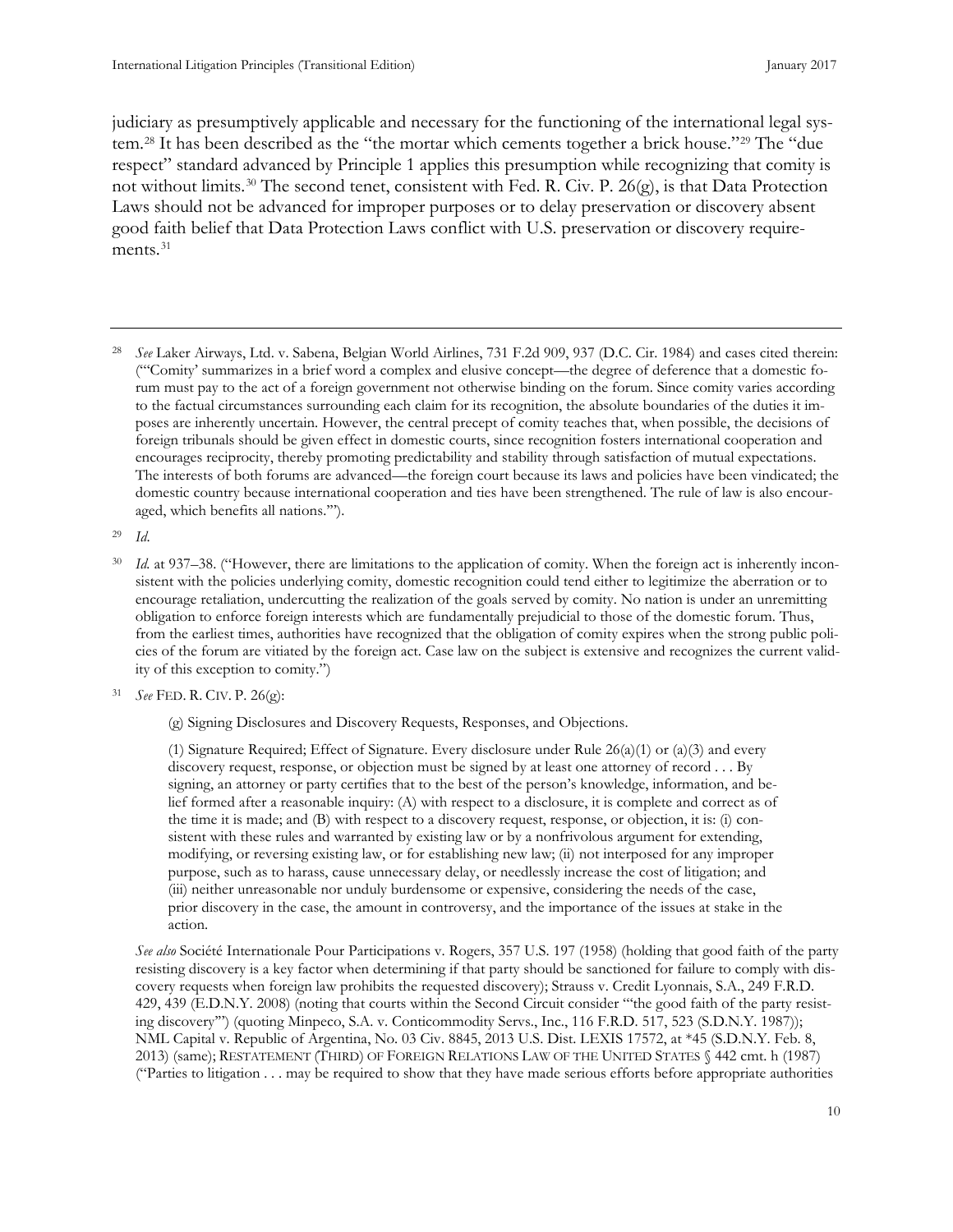#### <span id="page-19-0"></span>**Principle 2**

*Where full compliance with both Data Protection Laws and preservation, disclosure, and discovery obligations presents a conflict, a party's conduct should be judged by a court or data protection authority under a standard of good faith and reasonableness.*

## **Comment**

Where a conflict exists preventing complete and concurrent compliance with Data Protection Laws and U.S. preservation, disclosure, and discovery obligations, this Principle provides guidance to parties who must attempt to meet both obligations, and to courts and data protection authorities that may later be required to evaluate the actions taken by the parties. In both situations, standards of good faith and reasonableness must be applied, particularly when guidance is unavailable, vague, or inconsistent. In the first instance, Data Controllers and parties seeking data for use in U.S. legal proceedings must recognize the legitimate interests that both non-U.S. and U.S. obligations serve and seek to minimize friction between the two. When conflicting obligations do arise, Data Controllers and other parties should make good faith and reasonable efforts to respond to those obligations, recognizing that full compliance with all obligations may be impracticable. Conversely, when called upon to evaluate the actions and responses, data protection authorities and courts should consider the conflicting obligations and base their judgments in consideration of the Data Controller's or other parties' reasonable and good faith efforts made under the circumstances that existed at the time proportionate to the matters at issue.

For example, a Data Controller must necessarily make determinations regarding the applicability of Data Protection Laws, the country of origin of any Protected Data, and what data is actually protected. Furthermore, the Data Controller must ultimately make determinations about how to effectuate the processing and potential transfer of the Protected Data. Often these determinations need to be made early, upon "reasonable anticipation" of litigation, before there is an opportunity to know much about the circumstances of the litigation or for consultation with opposing parties, the court, or the appropriate data protection authority.[32](#page-19-1) Under Principle 2, the parties' actions—and later judgment of those actions—should be governed by a good faith and reasonableness standard.

Standards of good faith are often invoked in the U.S. in relation to preservation and discovery compliance. For example, parties to a litigation are required to meet and confer in order to attempt "in

of states with blocking statutes to secure release or waiver from a prohibition against disclosure. Evidence that parties or targets have actively sought a prohibition against disclosure, or that the information was deliberately moved to a state with blocking legislation, may be regarded as evidence of bad faith and justification for sanctions . . . .") (Reporter's Note citation omitted).

<span id="page-19-1"></span><sup>&</sup>lt;sup>32</sup> Under U.S. law, the duty to preserve relevant information arises when litigation is "reasonably anticipated." The Sedona Conference, *Commentary on Legal Holds: The Trigger & The Process*, 11 SEDONA CONF. J. 265, 268, 69 (2010), *available at* [https://thesedonaconference.org/publication/The%20Sedona%20Conference%20Commentary%20on%20](https://thesedonaconference.org/publication/The%20Sedona%20Conference%20Commentary%20on%20Legal%20Holds) [Legal%20Holds.](https://thesedonaconference.org/publication/The%20Sedona%20Conference%20Commentary%20on%20Legal%20Holds) ("A reasonable anticipation of litigation arises when an organization is on notice of a credible probability that it will become involved in litigation, seriously contemplates initiating litigation, or when it takes specific actions to commence litigation.").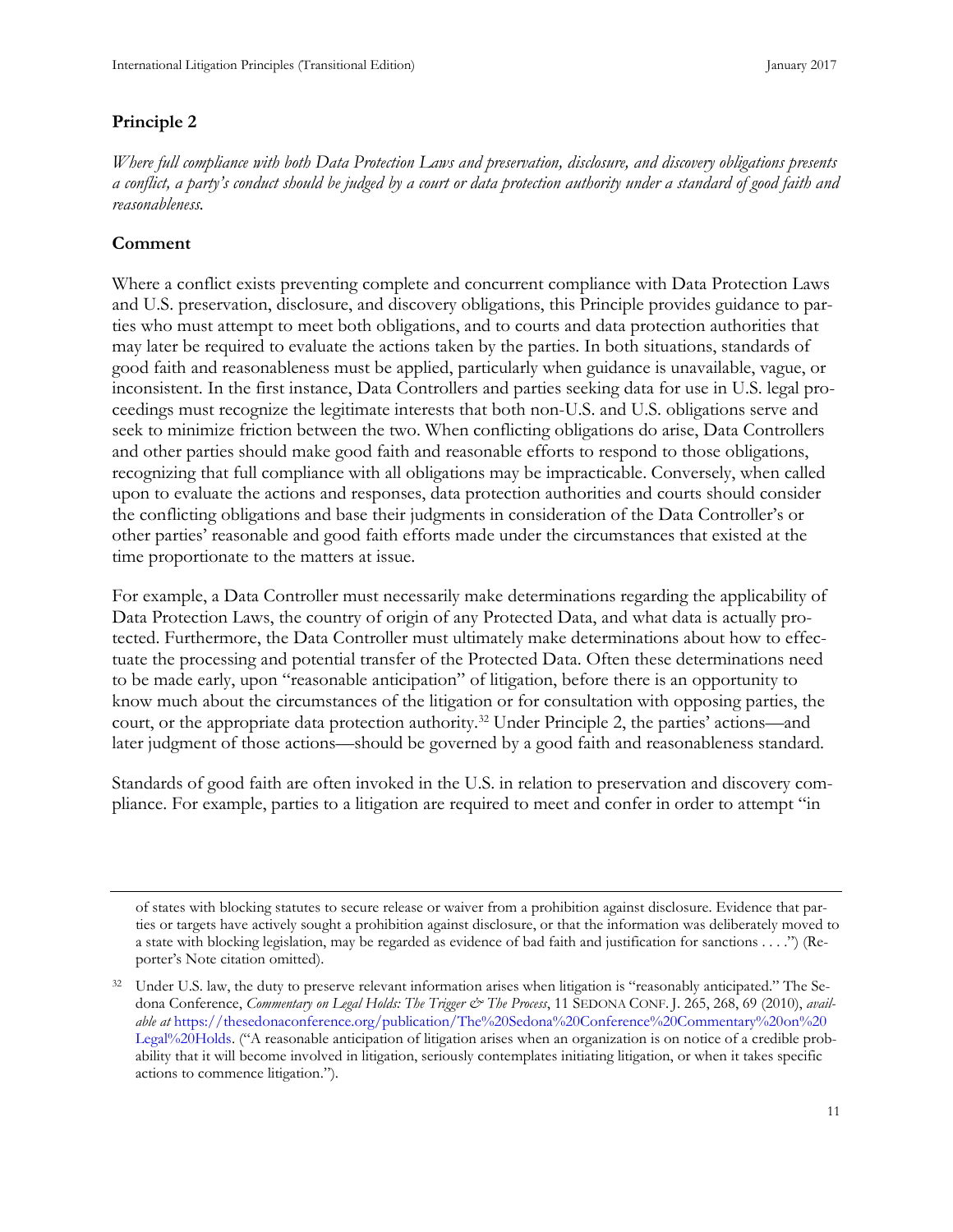good faith to agree on the proposed discovery plan[.]"[33](#page-20-0) However, efforts to define good faith usually involve trying to identify what it is not.[34](#page-20-1)That is, if an action is not in "bad faith," then it must be in "good faith."[35](#page-20-2) Courts often assess good faith to determine exemptions from liability or to assess rights and obligations. Courts interpreting federal statutes, for example, traditionally have interpreted "good faith" to encompass a subjective standard and "reasonableness" to encompass an objective standard[.36](#page-20-3) In defining the two-fold requirement of good faith and reasonableness to avoid liquidated damages under a federal act, one court described the dual standards as such:

The good faith requirement of the Portal-to-Portal defense requires that the employer have an honest intention to ascertain and follow the dictates of the Act. The additional requirement that the employer have reasonable grounds for believing that his conduct complies with the Act imposes an objective standard by which to judge the employer's behavior. Moreover, an employer may not rely on ignorance alone in meeting the objective test.<sup>[37](#page-20-4)</sup>

What is reasonable for one set of circumstances may not be in another. In the analogous tort context, the California Supreme Court has stated: "Because application of [due care] is inherently situational, the amount of care deemed reasonable in any particular case will vary, while at the same time the standard of conduct itself remains constant, i.e., due care commensurate with the risk posed by the conduct taking into consideration all relevant circumstances."[38](#page-20-5)

Central to the concept of reasonableness is proportionality—the balancing of competing factors to achieve a practical compromise. U.S. courts and data protection authorities should consider a responding party's burdens and complications added by Data Protection obligations when judging compliance using the standard of good faith and reasonableness. Proportionality in discovery is al-ready embodied in the Federal Rules of Civil Procedure.<sup>[39](#page-20-6)</sup> Courts and parties are required to apply the rules to achieve the "just, speedy, and inexpensive determination of every action and proceeding."[40](#page-20-7) For example, courts are obliged to restrict discovery where it is outside the scope permitted

<span id="page-20-5"></span><sup>38</sup> Flowers v. Torrance Mem'l Hosp. Med. Ctr., 884 P.2d 142, 144 (Cal. 1994).

<span id="page-20-0"></span><sup>33</sup> FED. R. CIV. P. 26(f)(2).

<span id="page-20-1"></span><sup>34</sup> *See* Robert S. Summers, *"Good Faith" in General Contract Law and the Sales Provisions of the Uniform Commercial Code*, 54 VA. L. REV. 195 (1968); *see also* Robert S. Summers, *The General Duty of Good Faith—Its Recognition and Conceptualization*, 67 CORNELL L. REV. 810 (1982).

<span id="page-20-2"></span><sup>35</sup> The definition of "bad faith," itself, is subject to dispute. The architects of Fed. R. Civ. P. 37(e) removed the term from early drafts of the proposed rule, noting that clarity required a court to make a specific finding of "intent to deprive an-other party of the information's use" before imposing a sanction for the loss or destruction of ESI subject to discovery.

<span id="page-20-3"></span><sup>36</sup> *See, e.g.,* Rossi v. Motion Picture Ass'n of Am., 391 F.3d 1000, 1004 (9th Cir. 2004) (interpreting "good faith" as a subjective analysis under the Digital Millennium Copyright Act of 1998, 17 U.S.C.  $\$512(c)(3)(A)(v)$ , analyzing similar interpretations under various federal statutes and noting that "the objective reasonableness standard is distinct from the subjective good faith standard, and that Congress understands this distinction").

<span id="page-20-4"></span><sup>37</sup> Marshall v. Brunner, 668 F.2d 748, 753 (3d Cir. 1982) (citations and internal quotes omitted).

<span id="page-20-6"></span><sup>39</sup> *See* FED. R. CIV. P. 26(b)(1).

<span id="page-20-7"></span><sup>40</sup> *See* FED. R. CIV. P. 1.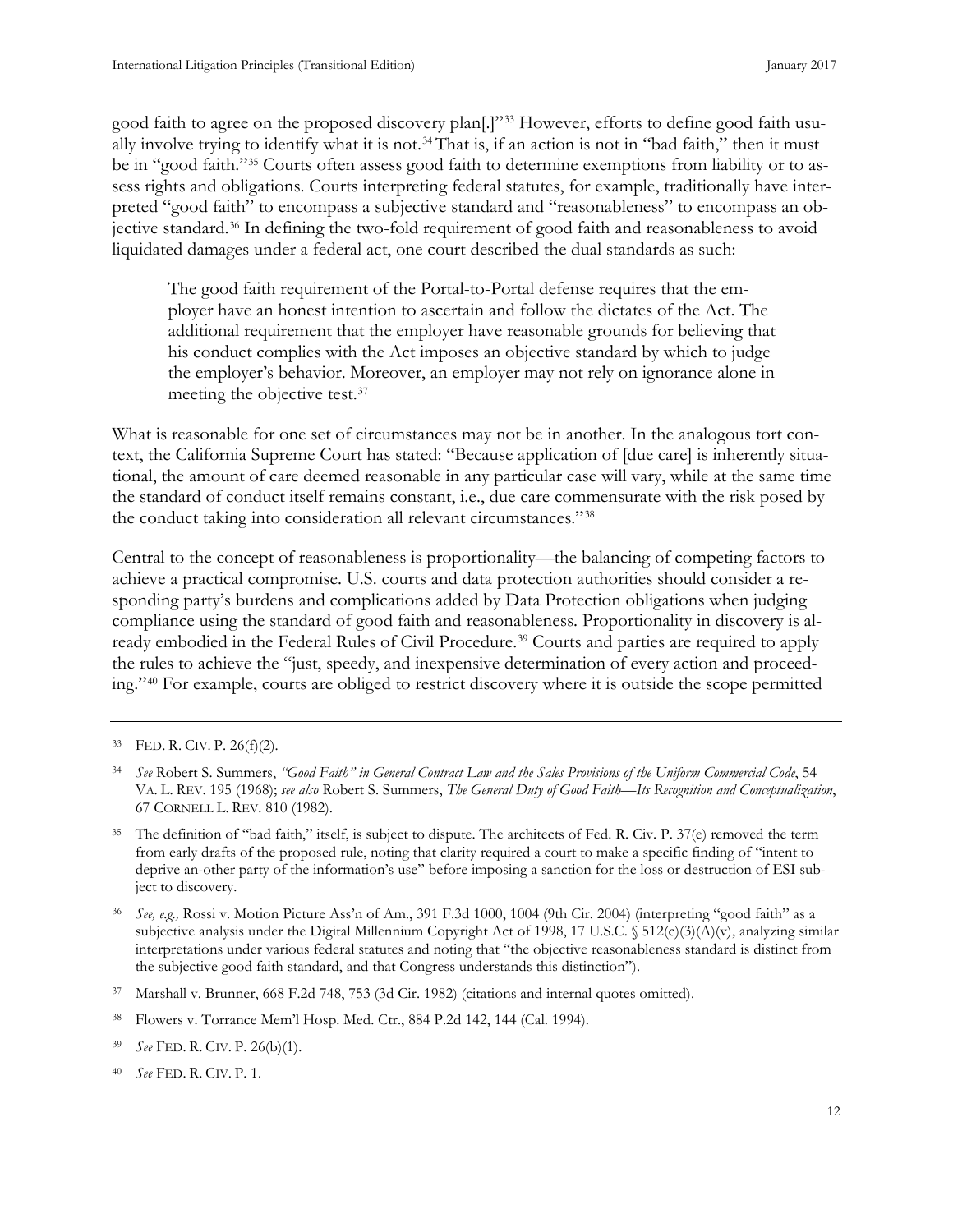<span id="page-21-0"></span>by Fed. R. Civ. P. 26(b)(1)—i.e., not relevant to any party's claim or defense or not proportional to the needs of the case, considering the importance of the issues at stake in the action, the amount in controversy, the parties' relative access to relevant information, the parties' resources, the importance of the discovery in resolving the issues, and whether the burden or expense of the proposed discovery outweighs its likely benefit*.* [41](#page-21-1) Similarly, parties must certify that their discovery requests are not unreasonable, unduly burdensome, or expensive in proportion to the issues or the amount at stake in the litigation.[42](#page-21-2) Commentaries published by other TSC Working Groups in the U.S. and Canada have expounded on the application of proportionality to common law discovery.[43](#page-21-3)

In the *Aérospatiale* decision, the U.S. Supreme Court stated that U.S. courts, when faced with requests for discovery of information protected by the laws of a foreign sovereign, must use proportionality considerations in framing an appropriate discovery order to balance domestic discovery obligations with the interests of that foreign sovereign. Among the considerations are the importance to the investigation or litigation of the documents or other information requested, the degree of specificity of the request, and the availability of alternative means of securing the information.<sup>[44](#page-21-4)</sup> Principle 2 urges that these same considerations should be used by Data Controllers and parties when they must make decisions concerning conflicting legal obligations, and that courts and data protection authorities use these factors if they are called upon later to evaluate the parties' actions in that regard.

<span id="page-21-1"></span><sup>41</sup> FED. R. CIV. P.  $26(b)(2)(C)(iii)$ ; FED. R. CIV. P.  $26(b)(1)$ .

<span id="page-21-2"></span><sup>42</sup> FED. R. CIV. P. 26(g)(1)(B)(iii); s*ee also* Mancia v. Mayflower Textile Servs. Co., 253 F.R.D. 354, 359 (D. Md. 2008) ("[T]he failure to engage in discovery as required by [Fed. R. Civ. P.]  $26(g)$  is one reason why the cost of discovery is so widely criticized as being excessive—to the point of pricing litigants out of court.").

<span id="page-21-3"></span><sup>43</sup> The Sedona Conference, *Commentary on Proportionality in Electronic Discovery*, THE SEDONA CONFERENCE (November 2016 Public Comment Version)[, https://thesedonaconference.org/publication/The%20Sedona%20Confer](https://thesedonaconference.org/publication/The%20Sedona%20Conference%20Commentary%20on%20Proportionality)[ence%20Commentary%20on%20Proportionality;](https://thesedonaconference.org/publication/The%20Sedona%20Conference%20Commentary%20on%20Proportionality) *The Sedona Canada Commentary on Proportionality in Electronic Disclosure and Discovery*, THE SEDONA CONFERENCE (October 2010 Public Comment Version), [https://thesedonaconfer](https://thesedonaconference.org/publication/The%20Sedona%20Canada%20Commentary%20on%20Proportionality%20in%20Electronic%20Disclosure%20and%20Discovery)[ence.org/publication/The%20Sedona%20Canada%20Commentary%20on%20Proportionality%20in%20Elec](https://thesedonaconference.org/publication/The%20Sedona%20Canada%20Commentary%20on%20Proportionality%20in%20Electronic%20Disclosure%20and%20Discovery)[tronic%20Disclosure%20and%20Discovery.](https://thesedonaconference.org/publication/The%20Sedona%20Canada%20Commentary%20on%20Proportionality%20in%20Electronic%20Disclosure%20and%20Discovery) 

<span id="page-21-4"></span><sup>44</sup> Société Nationale Industrielle Aérospatiale v. U.S. Dist. Ct. for the S. Dist. of Iowa, 482 U.S. 522, 544 n.28 (1987) (quoting RESTATEMENT OF FOREIGN RELATIONS LAW OF THE UNITED STATES (REVISED) § 437(1)(c) (Tent. Draft No. 7, 1986) (approved May 14, 1986), subsequently adopted as RESTATEMENT (THIRD) OF FOREIGN RELATIONS LAW OF THE UNITED STATES § 442(1)(c)); *see also* British Int'l Ins. Co. v. Seguros La Republica, S.A., 90 Civ. 2370, 2000 U.S. Dist. LEXIS 7509, at \*26–27 (S.D.N.Y. June 1, 2000) (noting that *Aérospatiale* quoted the "tentative draft of Restatement of Foreign Relations Law of the United States (Revised) § 437(1)(c), subsequently adopted as Restatement (Third) of Foreign Relations Law of the United States  $\frac{442(1)(c)}{2}$ .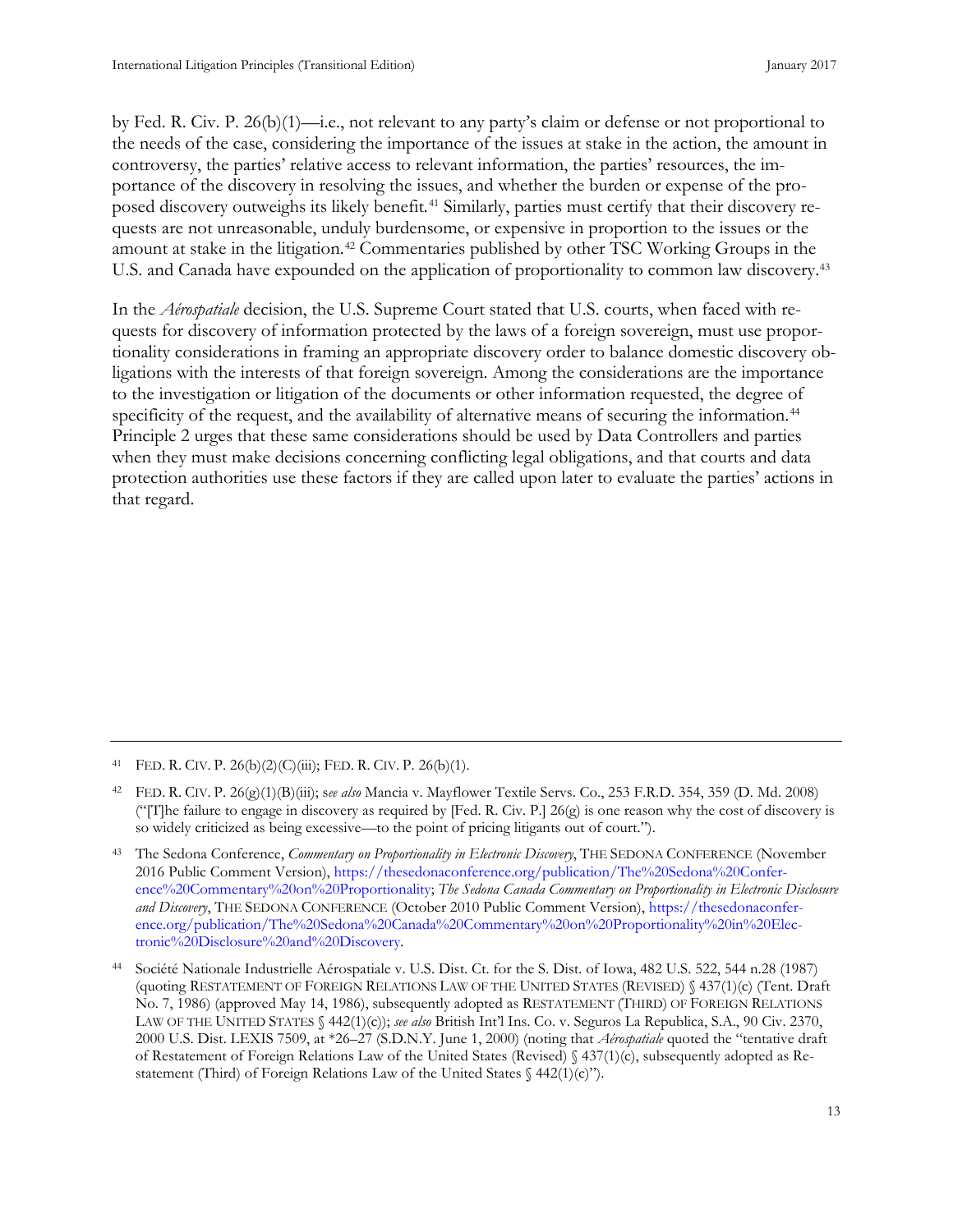# **Principle 3**

*Preservation, disclosure, and discovery of Protected Data should be limited in scope to that which is relevant and necessary to support any party's claim or defense in order to minimize conflicts of law and impact on the Data Subject.*

# **Comment**

It is beyond the scope of the *International Litigation Principles* to define the contours of the duty to preserve, disclose, or produce Protected Data under U.S. law. Principle 3 does not attempt to define or modify these obligations. Principle 3 instead recognizes that the Data Controller (who usually is the responding party), the requesting party, and the court all have obligations to protect the rights of Data Subjects and to minimize conflicts with Data Protection Laws. Both goals can be achieved through cooperation and stipulation or court order.

The Federal Rules of Civil Procedure, for example, call for the disclosure of certain information early in the proceedings and without awaiting formal discovery requests. Fed. R. Civ. P.  $26(a)(1)(A)(ii)$  requires disclosure of a copy of, or a description by category and location of, all docu-ments, ESI, and tangible things in the possession, custody, or control of the party<sup>[45](#page-22-0)</sup> and that the disclos*ing party may use to support its claims or defenses*, unless solely for impeachment. Principle 3 does not purport to expand or restrict the scope of early disclosure requirements under Fed. R. Civ. P. 26(a)(1) but emphasizes that a greater degree of scrutiny is necessary in order to protect the rights of the Data Subject and to minimize conflicts of law.

If it is questionable whether the Protected Data should be disclosed—for example, if the same or equivalent information may be available from a domestic source—the Data Controller should seek to protect the information, at least as an interim measure, by means of a stipulation or court order until the matter can be conclusively determined. Conversely, Protected Data that clearly does not fall within the scope of early disclosure should not be produced even though, for example, there may be a strategic advantage for the Data Controller to do so. Protected Data that clearly must be disclosed under a rule like Fed. R. Civ. P.  $26(a)(1)(A)$  should be disclosed only after appropriate measures are taken to comply with the applicable Data Protection Laws, likely including measures to restrict distribution and maintain confidentiality, which often can be achieved through the use of stipulations and court orders, as described in Principle 4, *infra*.

This same heightened level of scrutiny is necessary at the preservation and discovery stages of litigation. Principle 3 recognizes that discovery of Protected Data should be limited initially to that which is "relevant and necessary to support any party's claim or defense." Though frequently asserted erroneously by lawyers—and sometimes wrongly relied on by judges—the scope of Fed. R. Civ. P. 26(b)(1) discovery obligation *only* extends to information that is both *relevant* to the claims and defenses raised by the pleadings and *in proportion* to the needs of the case.[46](#page-22-1) Courts especially emphasize

<span id="page-22-0"></span><sup>45</sup> The Sedona Conference, *Commentary on Rule 34 and Rule 35 "Possession, Custody, or Control," supra* note 14.

<span id="page-22-1"></span><sup>46</sup> Discovery in U.S. Litigation is not unlimited. The Federal Rules of Civil Procedure have been amended several times in order to correct perceived abuses of discovery. In 2015, Fed. R. Civ. P. 26(b)(1) was amended to remove references to discovery of information related to the general "subject matter" of the dispute, and to clarify that all discovery must be relevant to the stated claims and defenses in the litigation. Most importantly, Fed. R. Civ. P. 26(b)(1)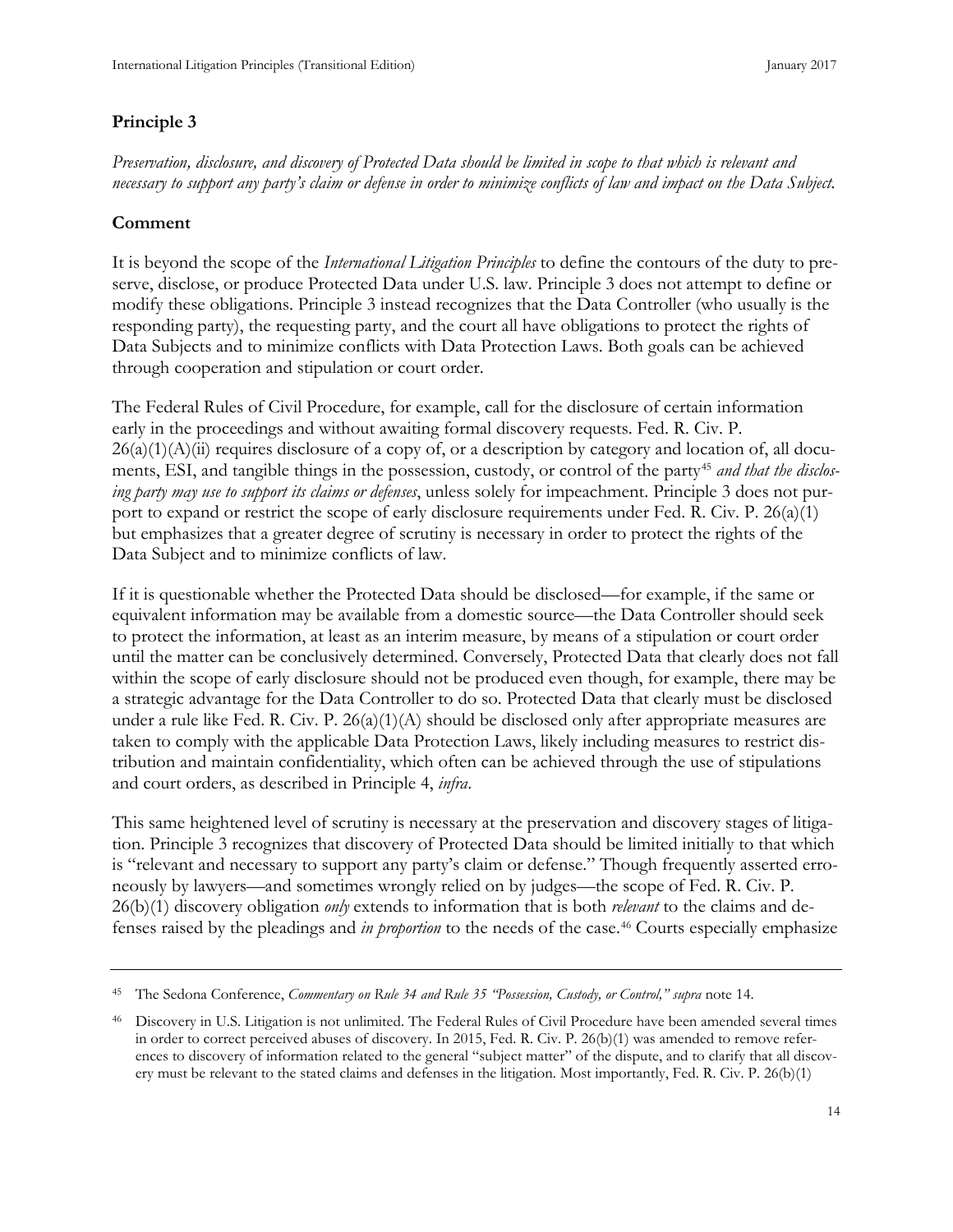<span id="page-23-0"></span>this point when it comes to Protected Data, considering whether the information sought is *necessary, vital, or crucial* to a claim or defense before compelling production, in light of comity concerns.<sup>[47](#page-23-1)</sup> Narrowing the focus of preservation and discovery through stipulations and court orders can provide the same benefit.

This heightened level of scrutiny aligns with the approach taken by the Article 29 Working Party toward EU data privacy obligations in the context of U.S. discovery, which notes:

There is a duty upon the data controllers involved in litigation to take such steps as are appropriate (in view of the sensitivity of the data in question and of alternative sources of the information) to limit the discovery of personal data to that which is objectively relevant to the issues being litigated. There are various stages to this filtering activity including determining the information that is relevant to the case, then moving on to assessing the extent to which this includes personal data. Once personal data has been identified, the data controller would need to consider whether it

now states that all discovery is subject to six proportionality factors: "the importance of the issues at stake in the litigation, the amount in controversy, the parties' relative access to relevant information, the parties' resources, the importance of the discovery in resolving the issues, and whether the burden or expense of the proposed discovery outweighs its likely benefit." Most state courts, however, retain broader definitions of the scope of discovery to include information relevant to the "subject matter of the dispute," with only oblique references to limitations based on proportionality factors. It is anticipated that this will change over the next few years, as more states conform to the narrower scope of Fed. R. Civ. P. 26(b)(1), and state court judges become open to applying proportionality factors to limit the scope of discovery when properly raised by the parties.

<span id="page-23-1"></span><sup>47</sup> *See, e.g., In re* Vitamins Antitrust Litig., No. 99-197, 2001 U.S. Dist. LEXIS 8904, at \*56 n.20 (D.D.C. June 20, 2001); Strauss v. Credit Lyonnais, S.A., 249 F.R.D. 429, 440 (E.D.N.Y. 2008) (noting that "some courts have applied a more stringent test of relevancy when applying the Federal Rules to foreign discovery" focusing on whether the information sought is vital, such as the courts in *Aérospatiale* and *Richmark Corp. v. Timber Falling Consultants*, 959 F.2d 1468, 1475 (9th Cir. 1992)); *see also In re* Bard IVC Filters Prods. Liab. Litig., MDL 15-02641, 2016 WL 4943393, at \*5 (D. Ariz. Sept. 16, 2016) ("[t]he Court concludes that the burden and expense of searching ESI from 18 foreign entities over a 13-year period outweighs the benefit of the proposed discovery—a mere possibility of finding a foreign communication inconsistent with United States communication"). Courts operating under the broader scope of discovery permissible under Fed. R. Civ. P. 26(b)(1) before the 2015 Amendments often ordered the production of documents when the information sought was only relevant, even if not vital to the litigation, such as the court in *Compagnie Française D'Assurance Pour Le Commerce Extérieur v. Phillips Petroleum Co.*, 105 F.R.D. 16, 32 n.8 (S.D.N.Y. 1984) ("In ordering production of these documents, this Court does not need to find, nor can it find at this point, that the requested documents are 'vital' . . . ."). *See also* Milliken & Co. v. Bank of China, 758 F. Supp. 2d 238, 245–46 (S.D.N.Y. 2010) (noting that "Courts have diverged in their treatment of the importance of the information requested as a factor in determining whether to require a party to utilize Convention procedures. Some suggest that in order for this factor to be considered favorable to the requesting party, the information sought must be 'vital' to the litigation [citing *Richmark*, 959 F.2d at 1475, and *Strauss*, 249 F.R.D. at 440]. Others hold that it is sufficient for the requested evidence simply to be relevant" (citing Reino de Espana v. Am. Bureau of Shipping*,* 03 Civ. 3373, 2005 U.S. Dist. LEXIS 15685, at \*7 (S.D.N.Y. Aug. 1, 2005) and *Compagnie Française D'Assurance Pour Le Commerce Extérieur*, 105 F.R.D. at 32 n.8)). The *Milliken* court further held that with respect to the categorization of evidence as 'vital' or not 'vital,':

it is necessary only to judge the degree of importance of the information—where it falls on the spectrum between merely relevant at one end and crucial at the other—and then weigh this along with all the other factors. . . . In any event, the analysis in this case does not turn on the standard for evaluating the relevance factor, since the information sought by Milliken is clearly crucial to the litigation . . . [and] strongly favors Milliken.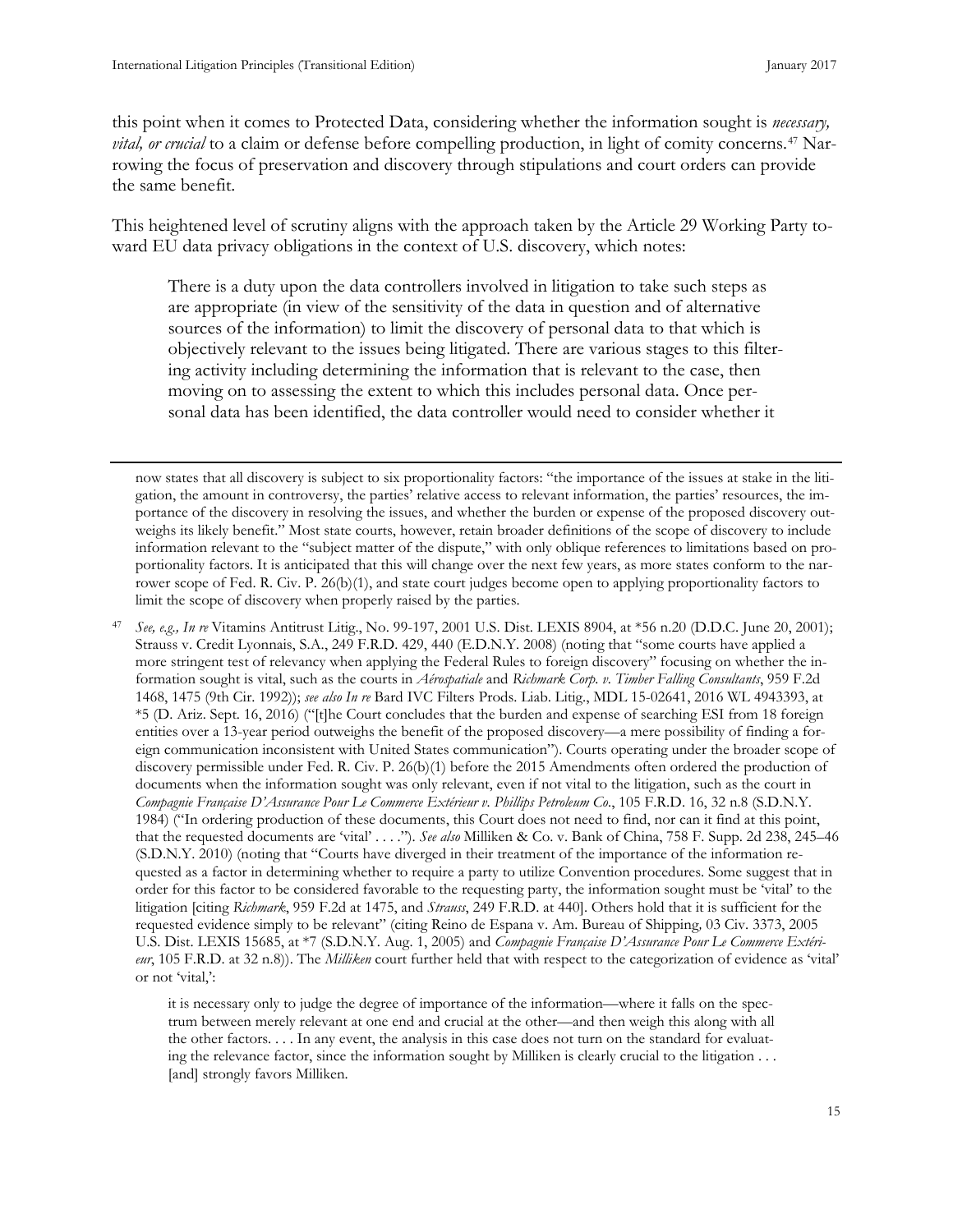is necessary for all of the personal data to be processed, or for example, could it be produced in a more anonymised or redacted form. Where the identity of the individual data [subjects] is not relevant to the cause of action in the litigation, there is no need to provide such information in the first instance. However, at a later stage it may be required by the court which may give rise to another "filtering" process. In most cases it will be sufficient to provide the personal data in a pseudonymised form with individual identifiers other than the data subject's name.<sup>[48](#page-24-0)</sup>

There are many opportunities for parties and courts to put Principle 3 into practice, thereby avoiding or at least minimizing conflicts of laws and damage to the rights of Data Subjects, as the following examples demonstrate:

#### **A. Limit the Scope of the Request**

It is the responsibility of the parties to work together to limit the scope of preservation, processing, and production to that which is relevant and necessary to support a claim or defense. Absent an agreement between the parties, the court has authority to limit the scope of discovery and should do so when appropriate. The scope of document requests can be narrowed in a variety of ways. Two particular ways include: (1) using requests with greater specificity as specified by Fed. R. Civ. P. 34(b)(1); and (2) restricting the breadth of requests to fewer, more relevant custodians, allowing an iterative process to extend the request, if needed.

#### **B. Discovery with Specificity**

In the U.S., a requesting party often makes broad requests for disclosure and production of relevant information. Although Fed. R. Civ. P. 34(b)(1) makes such generalized requests inappropriate, phrases such as "any and all" still appear in many requests, especially in state court litigation, where the state has not yet conformed its rules to the Federal Rules. However, many courts that have considered the matter have required that production of materials implicating foreign Data Protection Laws must be relevant and also necessary or vital to the litigation.<sup>49</sup>

A narrowly tailored request that clarifies the particular scope of documents requested for a particular claim or defense, however, more closely comports with the spirit and the letter of most Data Protection Laws.

During the course of discovery, Data Controllers should discuss with the requesting party, where possible, narrowing the scope of discovery, especially with respect to inclusion of Protected Data.

<span id="page-24-0"></span><sup>48</sup> Article 29 Data Protection Working Party, *Working Document 1/2009 on Pre-trial Discovery for Cross-border Civil Litigation*, 00339/09/EN, WP 158, 10–11 (adopted Feb. 11, 2009) (describing possible methods to produce documents containing personal data in U.S. Litigation in a manner that does not violate the EU Data Protection Directive), *available at* [http://ec.europa.eu/justice/policies/privacy/docs/wpdocs/2009/wp158\\_en.pdf.](http://ec.europa.eu/justice/policies/privacy/docs/wpdocs/2009/wp158_en.pdf)

<span id="page-24-1"></span><sup>49</sup> *See* Société Nationale Industrielle Aérospatiale v. U.S. Dist. Ct. for the S. Dist. of Iowa, 482 U.S. 522, 544 n.28 (1987) (noting that "the importance to the . . . litigation of the documents or other information requested" is one of the factors relevant to any comity analysis) (citing RESTATEMENT OF FOREIGN RELATIONS LAW OF THE UNITED STATES (REVISED) § 437(1)(c) (Tent. Draft No. 7, 1986) (approved May 14, 1986)); Richmark Corp. v. Timber Falling Consultants, 959 F.2d 1468, 1475 (9th Cir. 1992) (noting unwillingness to override foreign laws unless outcome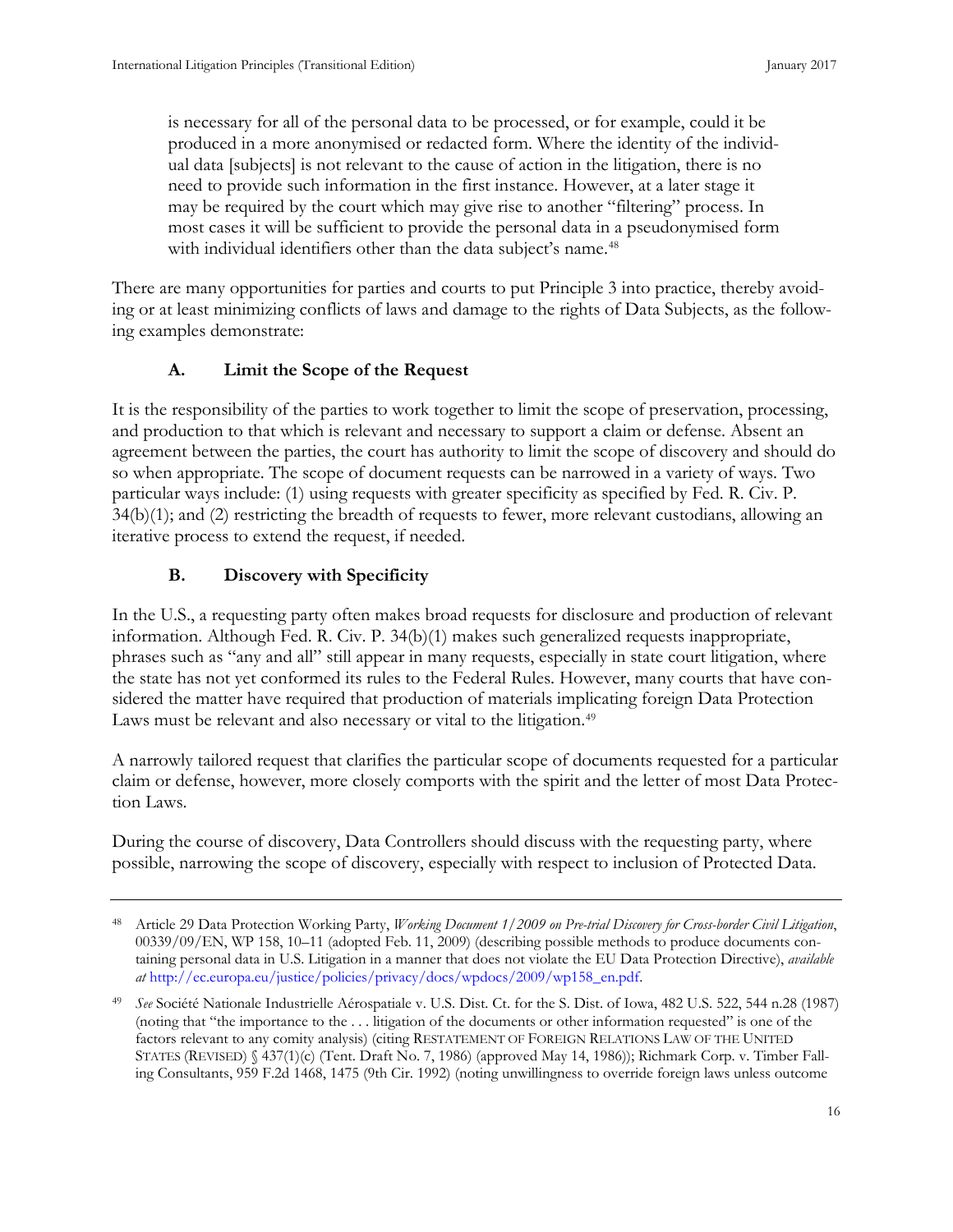<span id="page-25-0"></span>To the extent that the parties fail to reach consensus on the narrowing of discovery requests, the judiciary should act in the interests of minimizing the conflicts of law by endorsing a narrowing of broad discovery requests.[50](#page-25-1)

## **C. Phased Discovery**

A second consideration is the breadth of a request. In litigation many, if not most, of the claims and defenses can be resolved with discovery of a few highly relevant custodians as opposed to a large number of custodians who may possess data or information of only marginal relevance. Structuring disclosure and production around key players initially can significantly minimize the volume and breadth of Protected Data at issue, as well as the impact on Data Subjects, while preserving the ability to delve deeper into particular claims and defenses in later requests and productions, if necessary.

Phased Discovery is contemplated by the second stage of the three-stage approach advanced by the *International Litigation Principles*, which recommends the use of a scheduling order whereby parties agree on—or the court orders—deadlines and sequencing for completion of discovery. The primary purpose of the scheduling order is to ensure sufficient time to "legitimize" the processing and transfer of Protected Data (legitimization is the third stage of the approach). Scheduling or phasing also serves to demonstrate respect for Data Protection Laws because, by phasing, information that is not subject to Data Protection Laws can be identified, collected, processed, and produced first, thereby minimizing the likelihood that the same or similar information will be required from sources subject to Data Protection Laws.<sup>[51](#page-25-2)</sup>

A chronological phasing included in a scheduling order might be sequenced as follows:

- 1. Data from U.S. sources that are probably not subject to Data Protection Laws;
- 2. As necessary, data from U.S. sources that are potentially subject to local Data Protection Laws (for example, federal laws such as the Gramm–Leach–Bliley Act (GLBA)<sup>[52](#page-25-3)</sup> and Health

of litigation stands or falls on the discovery order); Volkswagen, A.G. v. Valdez, 909 S.W.2d 900, 903 (Tex. 1995) (holding that corporate phone book need not be produced if protected by German law and where evidence bore "little importance to the present litigation"); Gucci Am., Inc. v. Curveal Fashion, 09 Civ. 8458, 2010 U.S. Dist. LEXIS 20834, at \*5–6, \*21–22 (S.D.N.Y. Mar. 8, 2010) (requiring production pursuant to the Restatement and *Aérospatiale*, and noting that the information sought was "both relevant and vital to the litigation"); *In re* Activision Blizzard, Inc. Stockholder Litig., 86 A.3d 531, 545 (Del. Ch. 2014) (same).

<span id="page-25-2"></span><sup>51</sup> It should be noted, however, that consistent with the second tenet of Principle No. 1, phasing of discovery should be proposed in good faith and not for an improper purpose or to delay preservation or discovery.

<span id="page-25-1"></span><sup>50</sup> *See Aérospatiale*, 482 U.S. at 545 ("When it is necessary to seek evidence abroad . . . the district court must supervise pretrial proceedings particularly closely to prevent discovery abuses."); Devon Robotics v. DeViedma, No. 09-cv-3552, 2010 U.S. Dist. LEXIS 108573, at \*10–\*17 (E.D. Pa. Oct. 8, 2010) (ordering production despite potential conflict with Italian data protection law, and citing the "specifically tailored" nature of the discovery requests as well as other factors as the basis for ruling); Bodner v. Paribas, 202 F.R.D. 370, 376–77 (E.D.N.Y. 2000) (quoting directive from *Aérospatiale* to the district courts to "exercise special vigilance" with respect to foreign discovery and noting that "discovery has, at this time, been significantly narrowed, and will continue only under the close supervision of this Court").

<span id="page-25-3"></span><sup>52</sup> Pub. L. No. 106–102, 113 Stat. 1338 (enacted Nov. 12, 1999 and codified in various sections of Chapters 12 and 15 of the U.S.C.).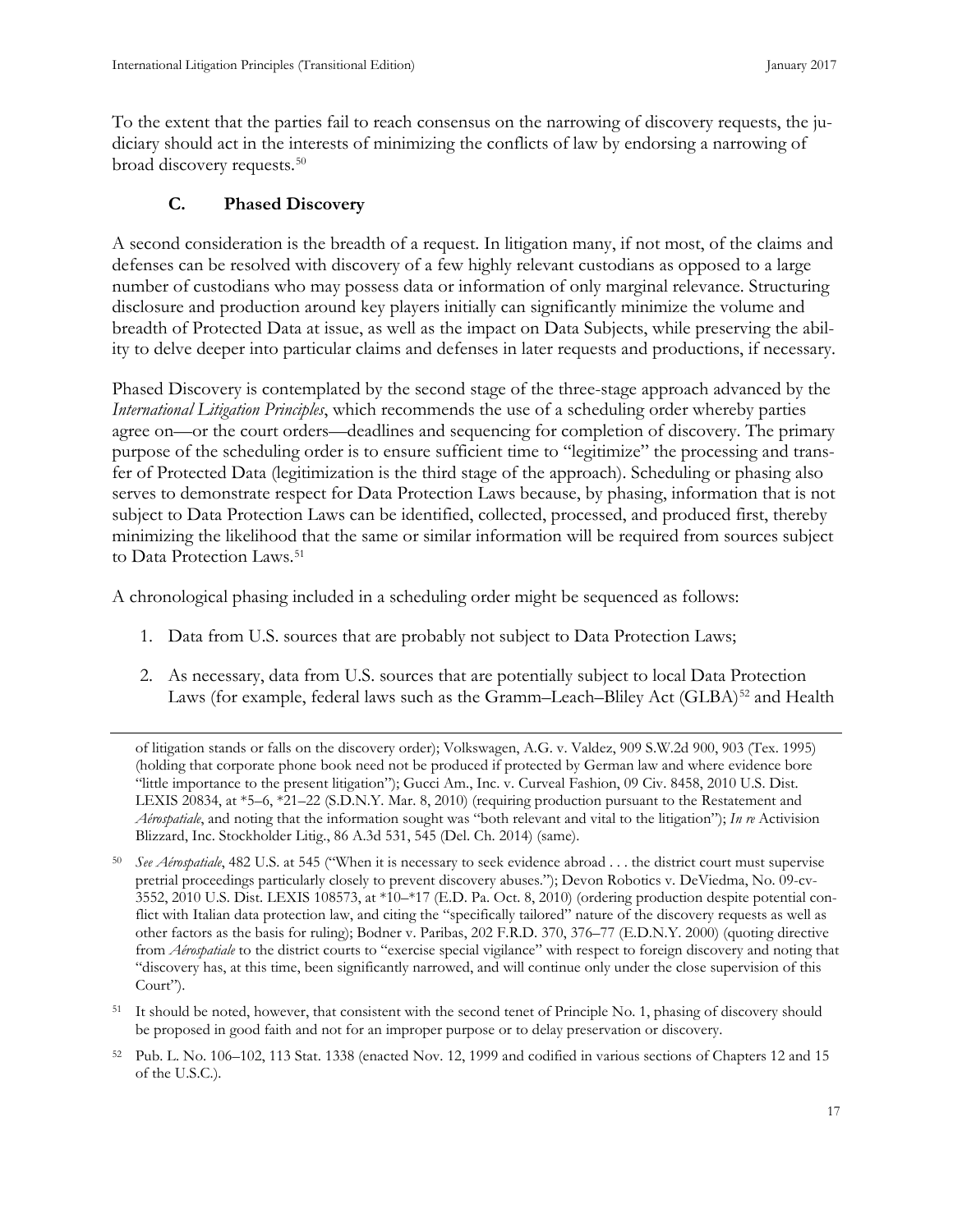Insurance Portability and Accountability Act (HIPAA),<sup>[53](#page-26-0)</sup> and state laws such as Massachusetts Standards for The Protection of Personal Information of Residents of the Commonwealth $^{54}$  $^{54}$  $^{54}$ ;

- 3. Data from foreign sources that are probably not subject to Data Protection Laws; and
- 4. As necessary, data from foreign sources that are potentially subject to Data Protection Laws.

In the development of the scheduling order, each Data Protection Law and the ease or complexity of processing and transferring Protected Data thereunder would be considered separately, recognizing that different timetables will require flexibility.[55](#page-26-2)

## **D. Minimize the Production of Protected Data**

After the scope of the request is considered, Data Controllers may take steps to further minimize conflicts of law and potential impact on Data Subjects. These additional steps include the filtering of data, substitution of alternative data, and limitations on the format of production. Examples of filtering include the use of simple or complex search terms, limiting by date range or data source, or the application of computer algorithms designed to search and retrieve data relevant to specific criteria. Filtering, when using any of these techniques to minimize the production of Protected Data, is generally best undertaken as early in the process as possible to gain the greatest efficiencies. The Article 29 Working Party has expressed a preference that "filtering" and similar treatment to Protected Data take place in the EU to minimize the exposure of non-relevant and unnecessary Protected Data to disclosure risks.<sup>[56](#page-26-3)</sup> Depending on the context, anonymization or pseudonymization techniques may also be considered.[57](#page-26-4)

#### **E. Substitution of Data**

The substitution of one data source for another, or one data element for another, may be appropriate in a particular production to minimize the disclosure of Protected Data if the substitution can be

<span id="page-26-0"></span><sup>53</sup> Pub. L. No. 104–191, 110 Stat. 1936 (enacted Aug. 21, 1996 and codified in various sections of Chapters 29 and 42 of the U.S.C.).

<span id="page-26-1"></span><sup>54</sup> 201 MASS. CODE REGS. 17.00 (2010), *available at* [http://www.mass.gov/ocabr/docs/idtheft/201cmr1700reg.pdf.](http://www.mass.gov/ocabr/docs/idtheft/201cmr1700reg.pdf) 

<span id="page-26-2"></span><sup>55</sup> *See Model U.S. Federal Court Order Addressing Cross-Border ESI Discovery*, *infra* Appendix B.

<span id="page-26-3"></span><sup>56</sup> In WP 158 the Article 29 Working Party references "filtering" two times. First, under "necessary for the purposes of a legitimate interest," the Working Party recommends that non-relevant data be filtered "possibly by a trusted third party in the European Union." Second, under "Proportionality," it is recommended that any filtering should be carried out locally in the country in which the personal data is found before the personal data that is deemed to be relevant to the litigation is transferred to another jurisdiction outside the EU ("It may be that this would require the services of a trusted third party in a Member State.").

<span id="page-26-4"></span><sup>57</sup> "Pseudonymisation" is defined in the GDPR as "the processing of personal data in such a manner that the personal data can no longer be attributed to a specific data subject without the use of additional information, provided that such additional information is kept separately and is subject to technical and organisational measures to ensure that the personal data are not attributed to an identified or identifiable natural person." GDPR, *supra* note 2, at art. 4(5).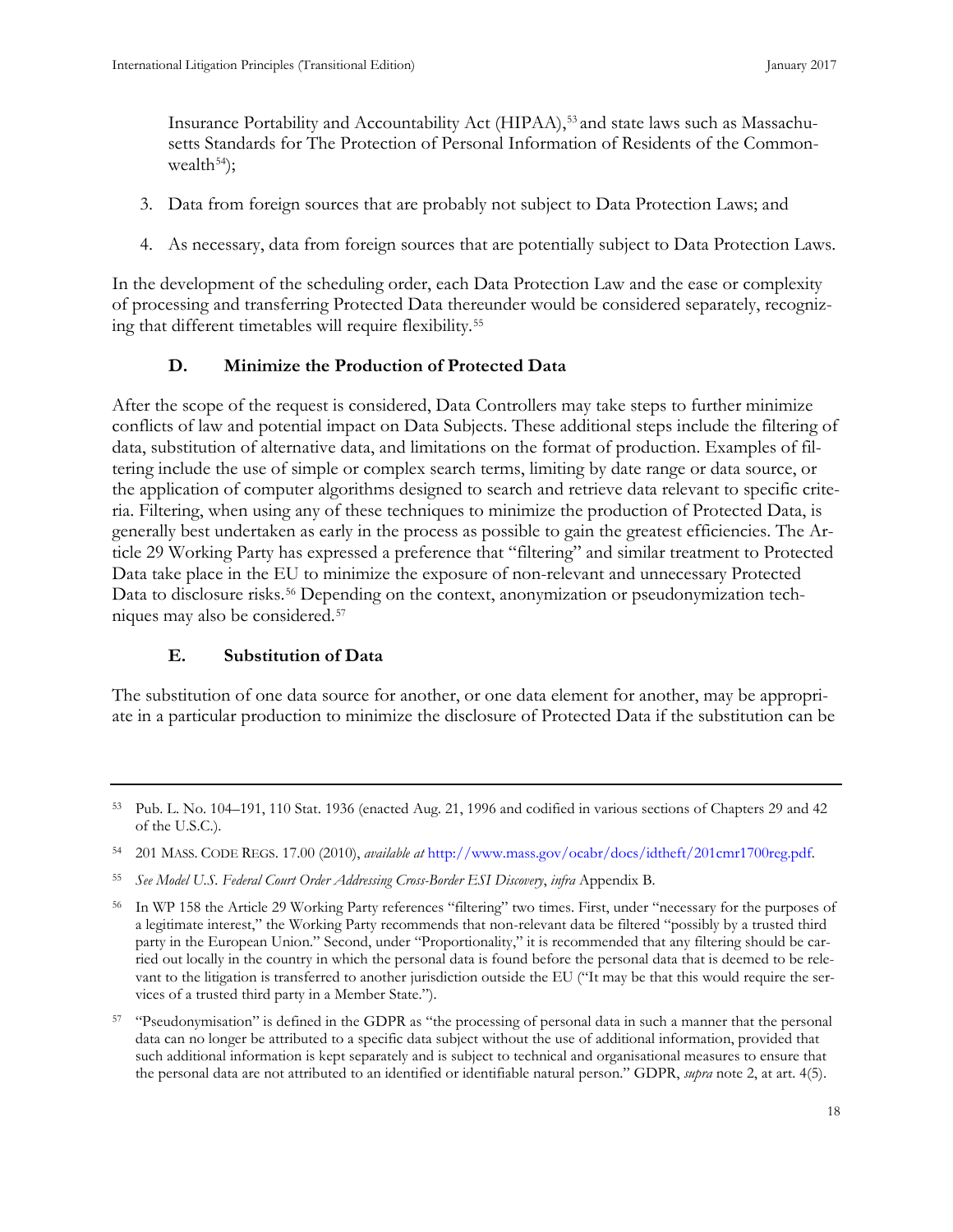<span id="page-27-0"></span>done in a way that does not inappropriately compromise the produced data's functionality and evidentiary value. Thus, the impact on Data Subjects may be minimized when the Data Controller relies on alternative sources of information that may be less inclusive of Protected Data but ultimately convey an equally adequate level of otherwise relevant and responsive information.

#### **F. Limitations on the Format of Production**

The choice of one production format over another may be appropriate in a particular production to minimize the disclosure of Protected Data if it can be done in a way that does not inappropriately compromise the usability of the produced data. For example, producing data in an image format with a text-searchable load file may be preferable to production in its native format to shield disclosure of Protected Data through the production of irrelevant metadata or because of redaction problems with native format.[58](#page-27-1)

<span id="page-27-1"></span><sup>58</sup> *See, e.g.*, Hon. Michael M. Baylson, *Cross-Border Discovery at a Crossroads*, 100 JUDICATURE 56, 59 (Winter 2016), *available at* <https://law.duke.edu/judicature/volume100-number4/> (proposing the possible use of redactions and production in hard-copy format to eliminate protected personal information from ESI obtained from cross-border sources).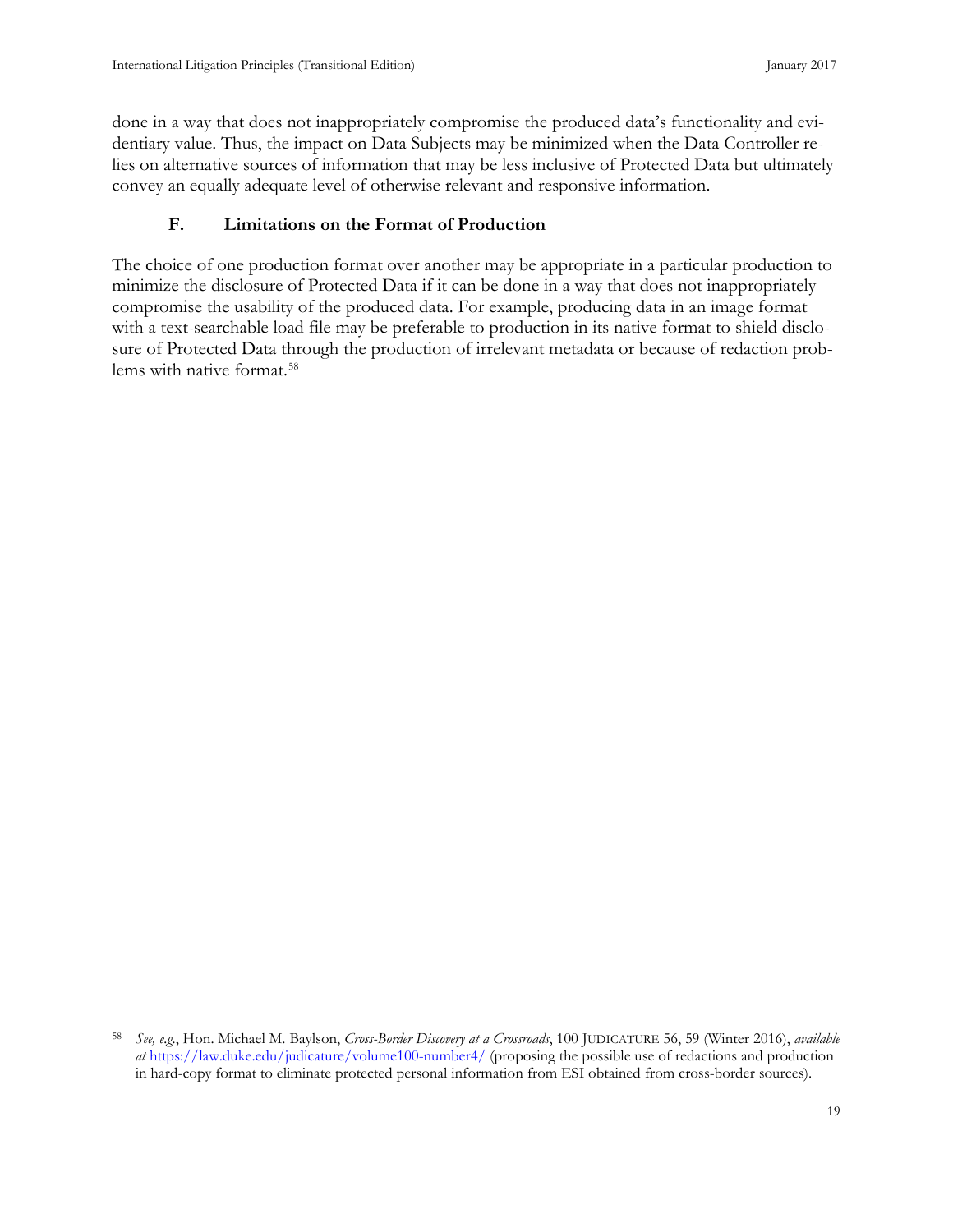#### **Principle 4**

*Where a conflict exists between Data Protection Laws and preservation, disclosure, or discovery obligations, a stipulation or court order should be employed to protect Protected Data and minimize the conflict.*

#### **Comment**

When a conflict exists between a requesting party's U.S. Litigation rights regarding relevant data and a responding party's Protected Data obligations, the parties may act creatively and work cooperatively to enter into stipulations or agreements that create private legal obligations. Parties with data disclosure and data privacy conflicts are encouraged to draft stipulations (in the form of a stipulated court order, when possible) that acknowledge a responding party's conflicting burdens and assign duties to the requesting party to protect and dispose of Protected Data in a manner consistent with the applicable Data Protection Laws. If the parties cannot cooperatively reach stipulations regarding data protection, then the responding party should seek a protective order. A protective order is commonly used to protect privacy in discovery.[59](#page-28-0)

The three-stage approach advanced by the *International Litigation Principles* suggests conflict resolution through stipulations and protective orders. The approach envisions efforts by parties to avoid and minimize potential conflicts of law, including seeking an order from the U.S. court that protects and limits the use of sensitive information such as trade secrets and data covered by Data Protection Laws; a separate order that schedules or phases discovery; and a protocol or legitimization plan that maximizes simultaneous compliance with the Data Protection Law and the preservation, disclosure, and discovery obligations. Depending on the circumstances of the case, some or all of these steps should be applied, recognizing that a stipulation between the parties may be appropriate in circumstances where a court order is not necessary or the matter is not yet before a court.

#### **A. Protective Order or Stipulation**

The protective order or stipulation should, where possible, be negotiated between the parties and agreed upon, but it may be submitted to the court unilaterally if agreement is not reached. A protective order signifies to data protection authorities that the Data Protection Laws are respected and that Protected Data will be treated appropriately by the parties under the auspices and protections of

<span id="page-28-0"></span><sup>59</sup> Seattle Times Co. v. Rhinehart, 467 U.S. 20, 35–36 (1984) ("The prevention of the abuse that can attend the coerced production of information under a State's discovery rule is sufficient justification for the authorization of protective orders."); *see also* King v. Olympic Pipeline Co., 16 P.3d 45, 62 (Wash. Ct. App. 2000) (noting the "need for protective orders to preserve privacy interests" and a court's "substantial latitude to decide when a protective order is appropriate and what degree of protection is required given the unique character of the discovery process.").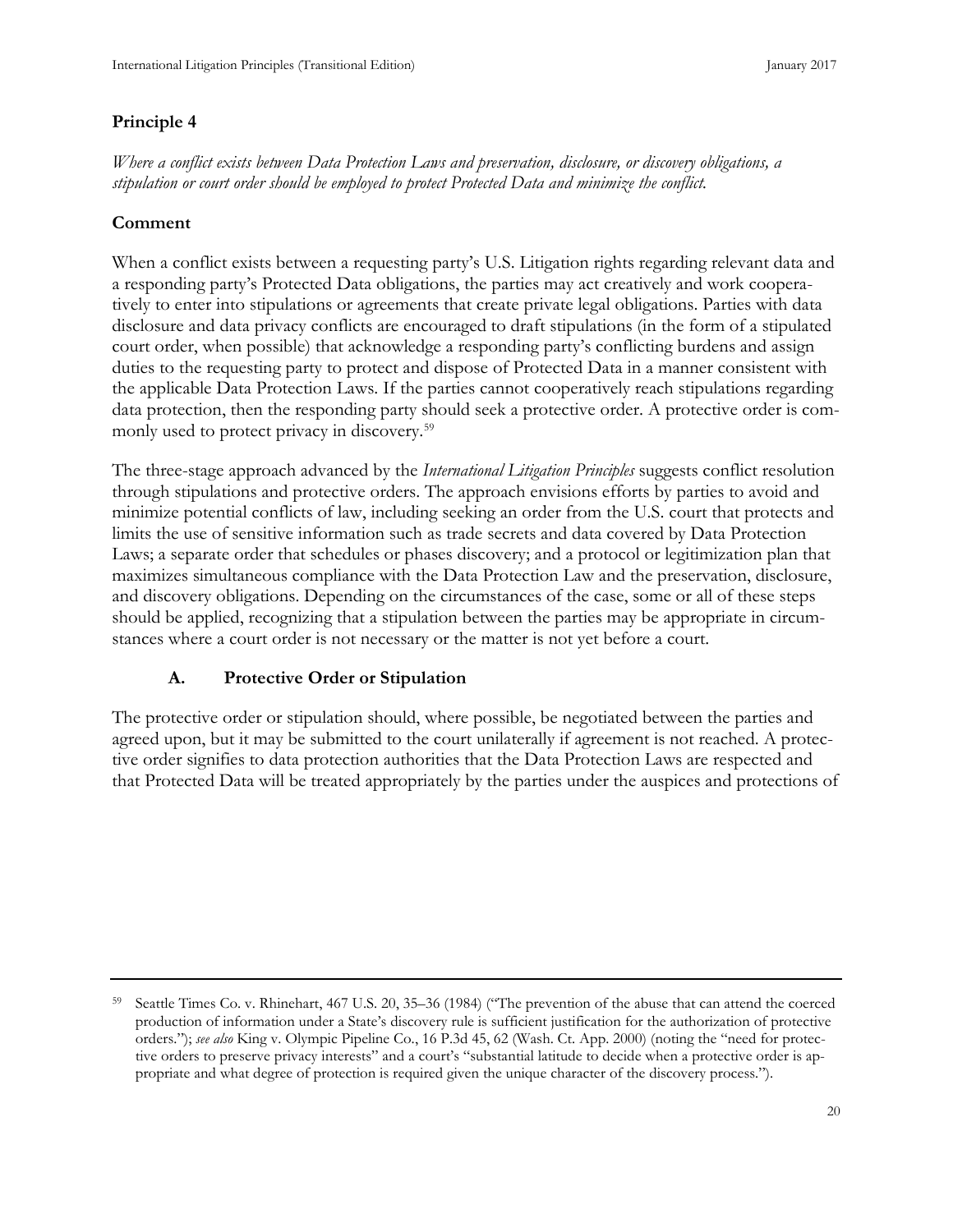<span id="page-29-0"></span>the U.S. court.<sup>[60](#page-29-1)</sup> The *Model U.S. Federal Court Protective Order*, set forth in Appendix C, contains several provisions that extend protections to Protected Data in a format that can be easily tailored to a specific matter as negotiated between the parties or unilaterally ordered by the court.

#### **B. Scheduling Stipulation or Order**

Through the use of a scheduling stipulation or order the parties may agree on, or the court may order, deadlines and sequencing for completion of discovery. The primary purpose of the scheduling order is to ensure sufficient time to "legitimize" the processing and transfer of Protected Data. Scheduling contemplates that information that is not subject to Data Protection Laws would be identified, collected, processed, and produced first, thereby minimizing the likelihood that the same or similar information will be required from sources subject to Data Protection Laws.

#### **C. Legitimization Plan**

In this third prong, the party responding to discovery would develop a plan setting forth the methodology by which it contemplates preserving, processing, transferring, and producing Protected Data. The legitimization plan should be tailored to each applicable Data Protection Law and should seek to comply with those requirements, as well as with U.S. preservation and discovery obligations. The legitimization plan may be prepared unilaterally or in conjunction with the requesting party and/or data protection authorities. The plan can help to demonstrate compliance with applicable laws and to identify and thereafter resolve processing and transfer concerns before they materialize. The legitimization plan is also useful to prepare *The Sedona Conference Cross-Border Data Safeguarding Process + Transfer Protocol,* set forth in Appendix D and described in the Comment to Principle 5.

<span id="page-29-1"></span><sup>&</sup>lt;sup>60</sup> While protective orders entered by a state or federal court will be accorded due respect by other U.S. courts in civil litigation, documents transmitted to the U.S. under a protective order may still be subject to disclosure to a grand jury in a criminal matter. However, grand jury proceedings are sealed to prevent public disclosure. FED. R. CRIM. P. 6(e)(6). Federal Circuit Courts of Appeals are split in their treatment of grand jury subpoenas for documents subject to a protective order. Three circuits—the 4th, 9th, and 11th— apply a *per se* rule, holding that once documents are within the jurisdiction of the grand jury, they are subject to subpoena, regardless of the existence of a protective order. *See, e.g.*, *In re* Grand Jury Subpoena, 646 F.3d 159 (4th Cir. 2011). Two circuits—the 1st and 3d—apply a balancing test in which there is a strong presumption in favor of enforcing the grand jury subpoena, which may yield to a civil protective order under exceptional circumstances. *See, e.g*., *In re* Grand Jury, 286 F.3d 153, 162 (3d Cir. 2002). The 2d Circuit gives due deference to the civil protective order and will only allow the grand jury subpoena to proceed upon a showing that the civil protective order was improvidently granted or upon demonstration of "compelling need" or "extraordinary circumstances." Palmieri v. State of New York, 779 F.2d 861, 866 (2d Cir. 1985).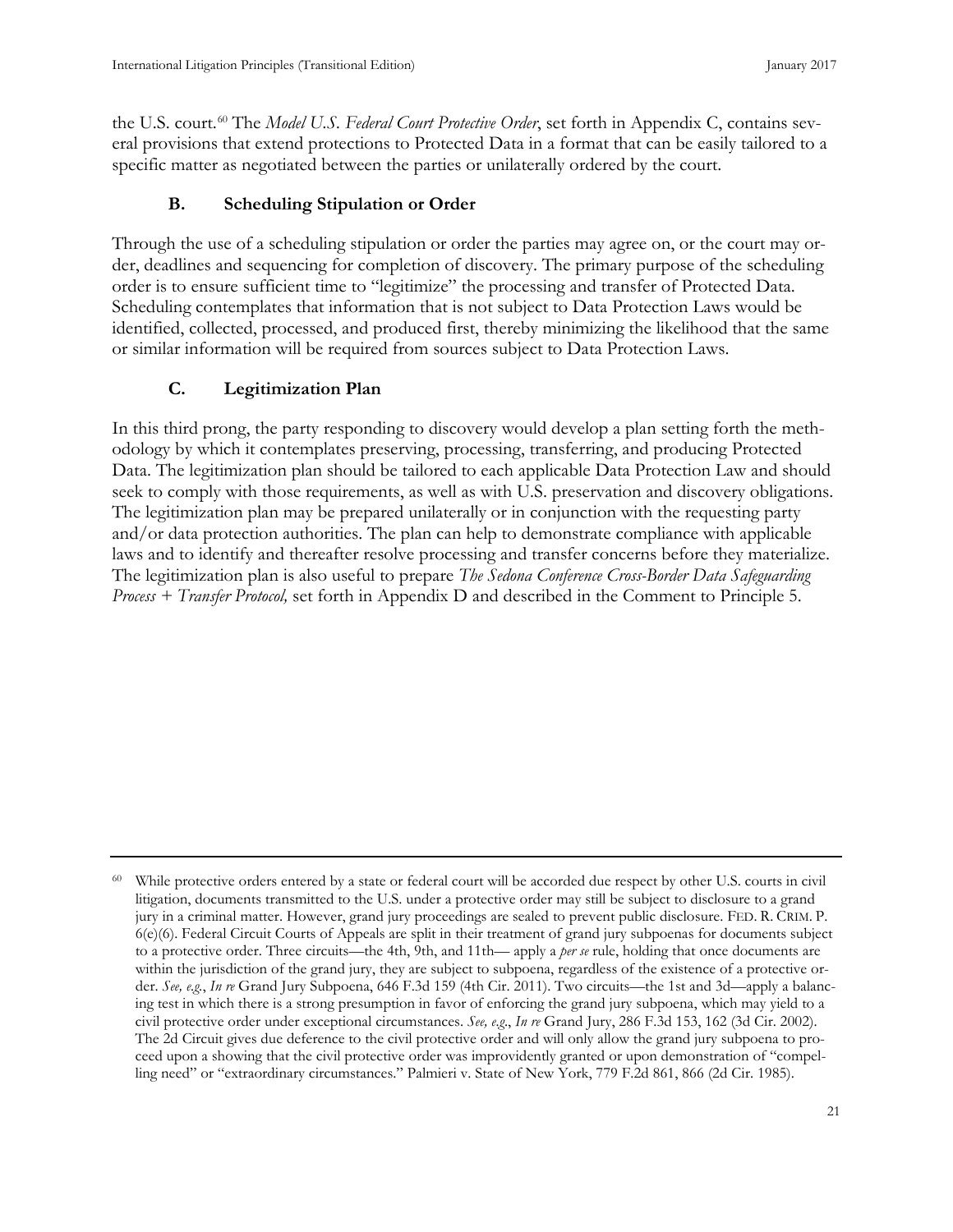# **Principle 5**

*A Data Controller subject to preservation, disclosure, or discovery obligations should be prepared to demonstrate that data protection obligations have been addressed and that appropriate data protection safeguards have been instituted.*

# **Comment**

Data Controllers often find themselves subject to Data Protection Laws that may conflict with broad preservation, discovery, or disclosure obligations in U.S. Litigation. Under such circumstances, the Data Controller may find it beneficial to prepare the documentation following *The Sedona Conference Cross-Border Data Safeguarding Process + Transfer Protocol* (the "*Protocol*") set forth in Appendix D. The *Protocol* recommends the steps that a Data Controller should undertake to comply with the relevant Data Protection Law as well as U.S. preservation, discovery, and disclosure obligations. TSC believes that including the appropriate persons in the execution and documentation of the *Protocol* will help demonstrate good faith, reasonableness, and proportionality. For example, involving a company's Data Privacy Officer, from the start, in developing protocols for processing and transfers of Protected Data, and then validating them with local Data Protection Authorities, reflects well on the company's commitment to protect the rights of the Data Subject.<sup>[61](#page-30-0)</sup> Documentation of steps taken under the *Protocol* may accompany the Protected Data (like a modern day bill of lading that accompanies physical cargo) from one jurisdiction to another. The documentation may provide some or all of the following information:

- 1. The purpose for which the Protected Data is being collected and transferred (this would include a brief description of the litigation, investigation, or matter in the United States as well as the identification of the intended recipients of the Protected Data)
- 2. The identification and significance of the Data Protection Laws at issue (the specific sources of Protected Data and their location should be identified, including the locations from which and to where the Protected Data will be transferred)
- 3. An identification of reasonable measures taken to narrow and cull the processing and transfer of Protected Data to only that which is relevant and necessary for U.S. preservation and discovery purposes (e.g., the use of preliminary questionnaires and interviews, the use of tools and processes to conduct iterative search and retrieval, and de-duplication)
- 4. The identification of categories of Protected Data collected (e.g., information identifies or is likely to identify the Data Subject, sensitive personal data, trade secret data, any other restricted data)
- 5. Confirmation that the Protected Data is subject to a protective order or stipulation that may, for example, restrict its use and dissemination, impose confidentiality, compel security measures, provide for Data Subject access, and restrict onward transfer; attaching a copy of the protective order or stipulation

<span id="page-30-0"></span><sup>61</sup> Art. 24(1) of the forthcoming GDPR (*supra* note 2) specifically requires that the controller should be able to "demonstrate that processing is performed in accordance with this Regulation."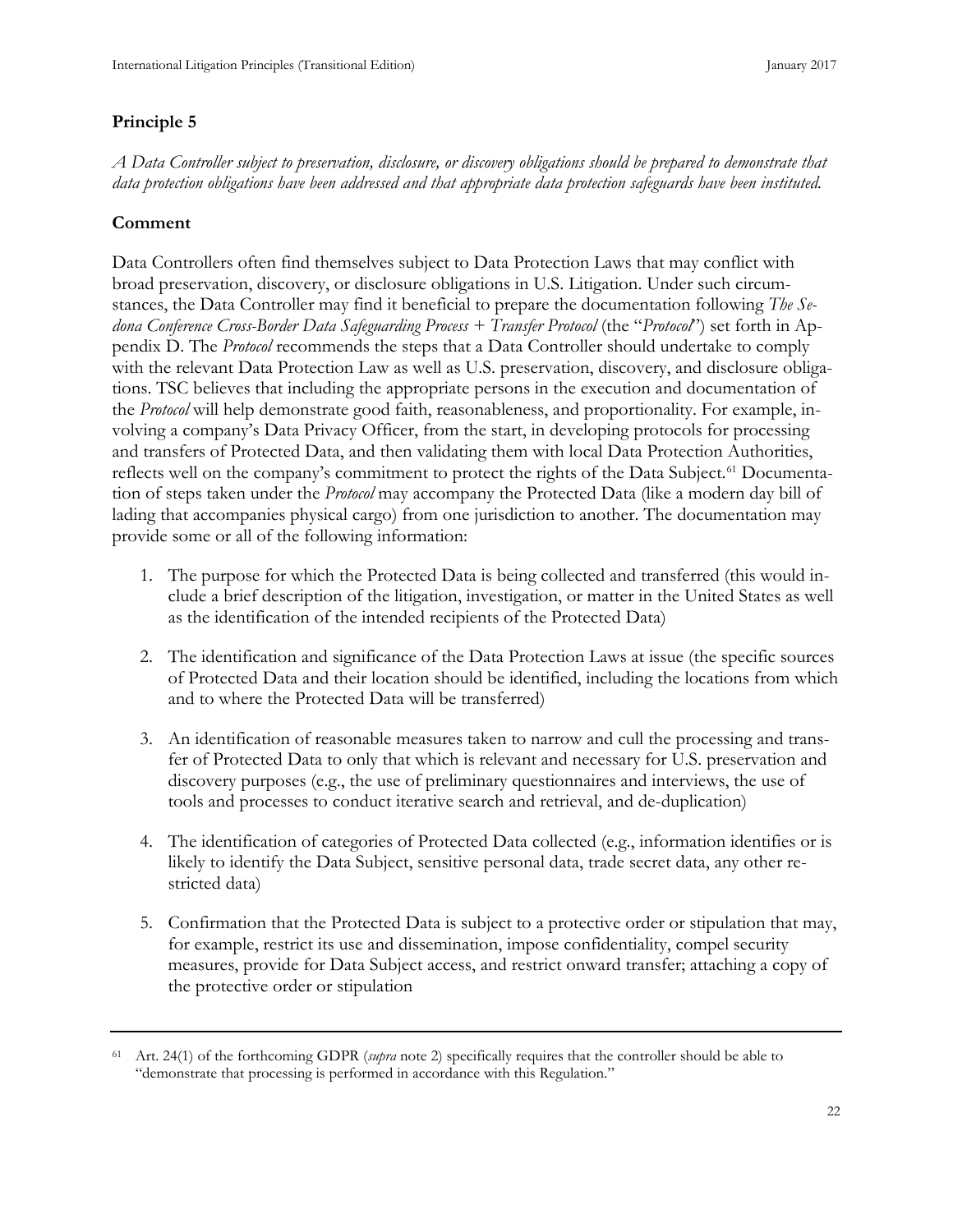- 6. Description of the processes and transfers concerning Protected Data to demonstrate transparency (this may include the steps taken—if and as appropriate or feasible—to make information available to or to notify Data Subjects of processing, transfer, and onward transfer of Protected Data (e.g., posting notice, internal circular requesting consent))
- 7. Description of the steps taken to make the remaining Protected Data secure prior to onward transfer (e.g., third-party agreements, nature and type of encryption, access limitation, password protection)
- 8. Compliance with obligations (if any) to notify others with oversight of data protection (e.g., company's data protection officer, data protection authority, works council)
- 9. Basis upon which Protected Data is transferred to the U.S. in accordance with applicable Data Protection Laws (such as the legal claims derogation under the 1995 EU Data Protec-tion Directive<sup>[62](#page-31-0)</sup>), coupled with a protective order for the onward transfer imposing like obligations on the requesting party or otherwise as required by the jurisdiction
- 10. Disposition of processed and transferred Protected Data when no longer needed to fulfill U.S. obligations of the given matter at hand (e.g., destruction or return of Protected Data)
- 11. Identification and signature of the person or persons ultimately responsible for processing and transferring Protected Data and affixing signatures signifying the steps recorded have been taken

Use of the *Protocol* addresses data protection concerns by providing proof that reasonable processes have been adopted and followed by the parties to provide adequate safeguards to Protected Data processed or transferred for purposes of U.S. Litigation, while also recognizing the broad discovery and disclosure obligations many global companies face when subject to government investigations or litigation in the United States.

<span id="page-31-0"></span><sup>62</sup> EU Data Protection Directive, *supra* note 1, at § IV, art. 26(d) ("the transfer is necessary or legally required . . . for the establishment, exercise or defence of legal claims").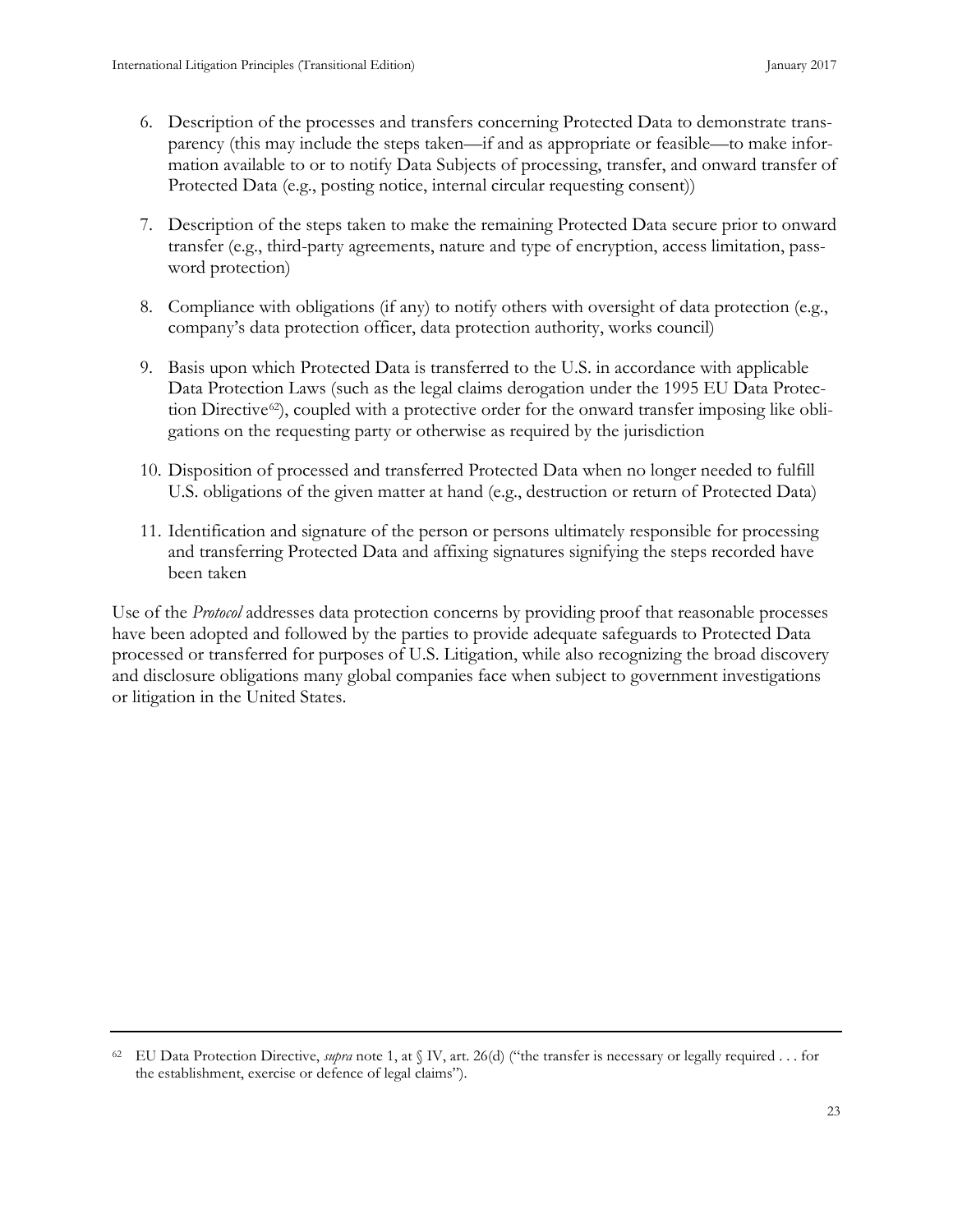#### **Principle 6**

*Data Controllers should retain Protected Data only as long as necessary to satisfy legal or business needs. While a legal action is pending or remains reasonably anticipated, Data Controllers should preserve relevant information, including relevant Protected Data, with appropriate data safeguards.*

#### **Comment**

The purpose of Principle 6 is to provide guidance to Data Controllers regarding records retention generally, as well as the specific scope and duration of their obligation to preserve Protected Data that is relevant to U.S. Litigation.

The goal of this Principle is to reinforce the records management axiom that records and information do not need to be preserved when they are no longer needed for business or legal reasons. This Principle also recognizes that the potential conflict between discovery obligations and Data Protection Laws is lessened by reducing the amount of data that organizations create and retain before preservation and discovery obligations attach.

Many organizations worldwide have become electronic data hoarders. While the retention of paperbased information had tangible physical consequences and costs, it has become relatively inexpensive and more expedient to expand storage capacity rather than to apply records management lifecycle discipline to ESI. There are numerous direct and indirect costs and risks, including security risks, associated with unbridled accumulation and retention of data. Legal risks may also arise, especially in the context of data protected by Data Protection Laws, in the over-retention of information.

Organizations should take good faith, reasonable efforts to retain, manage, and dispose of inactive data both on a prospective and retrospective basis. Consistent with the opinion of the U.S. Supreme Court in *Arthur Andersen LLP v. United States*, [63](#page-32-0) persons and organizations need not keep all information forever. Rather, reasonable and systematic records management rules can be applied, provided they are applied uniformly, and not in a fashion to avoid a litigant's common law duty to preserve relevant information once the litigant is on notice of actual or reasonably anticipated litigation. Organizations are encouraged to implement data privacy and data protection technologies to further this goal and to design information systems and processes with data protection in mind, e.g., privacy by design.<sup>[64](#page-32-1)</sup>

Privacy by design is part of the "data minimization" principle (GDPR art.  $5(1)(c)$ ), a core principle of the EU Data Protection Laws, whereby data processing should be "adequate, relevant and limited

<span id="page-32-0"></span><sup>63</sup> 544 U.S. 696, 704 (2005) ("'Document retention policies,' which are created in part to keep certain information from getting into the hands of others, including the Government, are common in business. It is, of course, not wrongful for a manager to instruct his employees to comply with a valid document retention policy under ordinary circumstances.") (citation omitted).

<span id="page-32-1"></span><sup>64</sup> "Privacy by design" "means that privacy and data protection are embedded throughout the entire life cycle of technologies, from the early design stage to their deployment, use, and ultimate disposal." *See Communication from the Commission to the European Parliament, the Council, the European Economic and Social Committee and the Committee of the Regions on*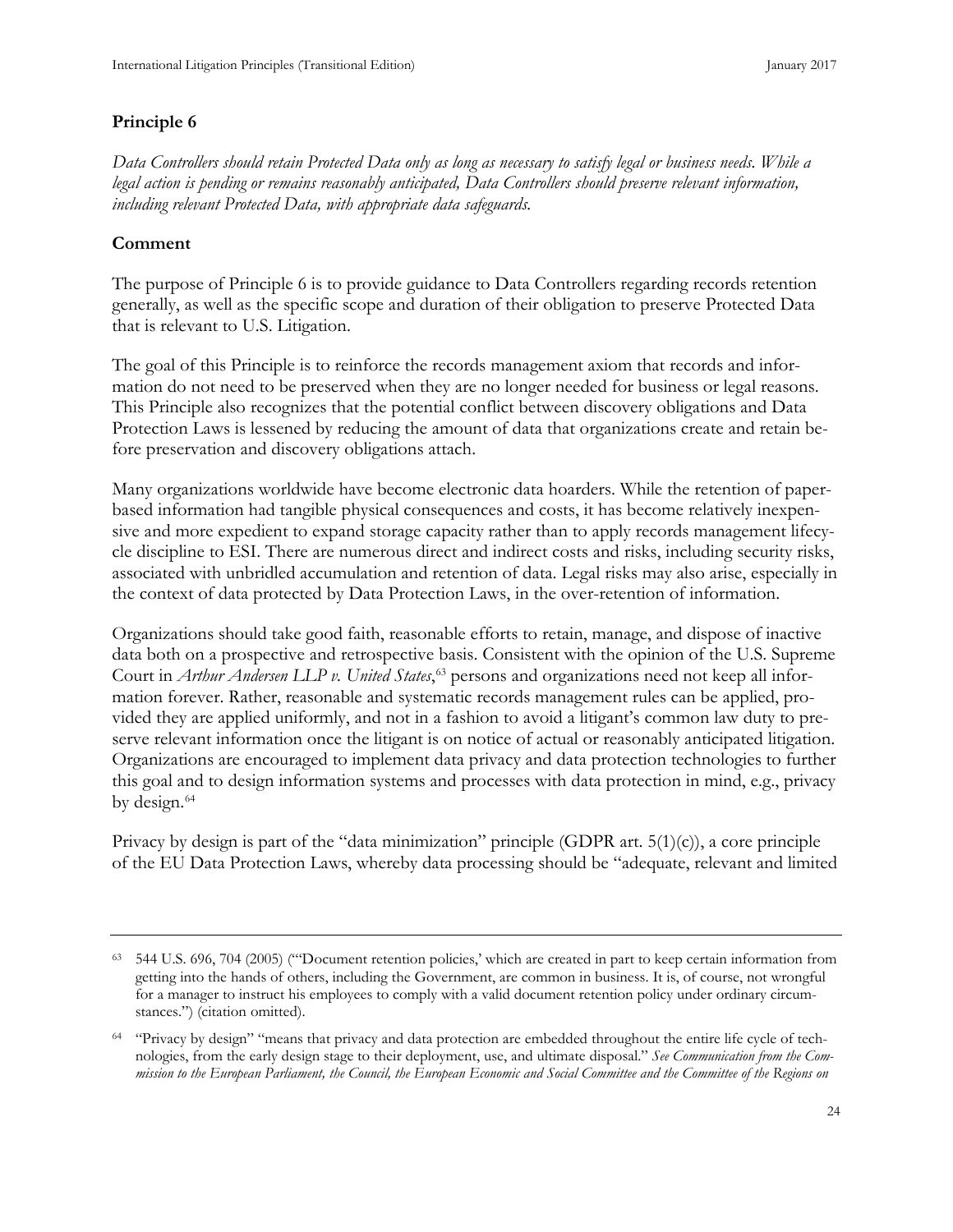<span id="page-33-0"></span>to what is necessary in relation to the purposes for which they are processed." The less personal data collected or retained by an organization, the lower the costs and risks to data protection.<sup>[65](#page-33-1)</sup>

This Principle reinforces the notion that the obligation to preserve Protected Data for the purposes of litigation is accompanied by a corresponding obligation to take reasonable steps to protect the reliability, integrity, access, confidentiality, and security of the data while it is being preserved. This includes meaningful efforts to implement privacy-by-design protections in new ESI systems, consistent with the GDPR's requirements. Data Controllers should continue to observe substantive data protection and confidentiality requirements under Data Protection Laws, such as those implemented by Member States under the 1995 EU Data Protection Directive and the GDPR, even if they are merely distributing notice of and requiring compliance with a legal hold notice relating to relevant Protected Data.

This Principle also makes clear that the preservation obligation is limited in duration to the time that a legal action is pending or remains reasonably anticipated. A prior Commentary from TSC Working Group 1 explains that "reasonable anticipation of litigation arises when an organization is on notice of a credible probability that it will become involved in litigation, seriously contemplates initiating litigation, or when it takes specific actions to commence litigation."[66](#page-33-2) This limitation should provide assurance to non-U.S. data protection and privacy officials that the duty to preserve is not based upon mere conjecture, supposition, or possibility that legal action may occur at some time in the fu-ture.<sup>[67](#page-33-3)</sup>

*A Digital Agenda for Europe*, at 17 n.21, COM (2010) 245 final/2 (Aug. 26, 2010), *available at* [http://eur-lex.eu](http://eur-lex.europa.eu/legal-content/EN/ALL/?uri=CELEX%3A52010DC0245R(01))[ropa.eu/legal-content/EN/ALL/?uri=CELEX%3A52010DC0245R\(01\).](http://eur-lex.europa.eu/legal-content/EN/ALL/?uri=CELEX%3A52010DC0245R(01)) The privacy-by-design principle is now codified in Article 25(1) of the GDPR:

Taking into account the state of the art, the cost of implementation and the nature, scope, context and purposes of processing as well as the risks of varying likelihood and severity for rights and freedoms of natural persons posed by the processing, the controller shall, both at the time of the determination of the means for processing and at the time of the processing itself, implement appropriate technical and organisational measures, such as pseudonymisation, which are designed to implement data-protection principles, such as data minimisation, in an effective manner and to integrate the necessary safeguards into the processing in order to meet the requirements of this Regulation and protect the rights of data subjects.

<span id="page-33-3"></span><sup>67</sup> Unfortunately, there is no black-and-white definition of when litigation is deemed to be "reasonably anticipated." Like many legal standards throughout the world, it depends upon the facts and circumstances of the particular situation. More frequently than not, preservation conduct is judged long after the fact. As a result, additional guidance on this issue will be welcomed by both U.S. and non-U.S.-based litigants.

<span id="page-33-1"></span><sup>65</sup> EU Data Protection Directive, *supra* note 1, at art. 6(1)(c); UK Information Commissioner's Office, *The Guide to Data Protection*, at 37–38, ICO (Oct. 25, 2016), *available at* [https://ico.org.uk/media/for-organisations/guide-to-data-pro](https://ico.org.uk/media/for-organisations/guide-to-data-protection-2-6.pdf)[tection-2-6.pdf.](https://ico.org.uk/media/for-organisations/guide-to-data-protection-2-6.pdf) 

<span id="page-33-2"></span><sup>66</sup> The Sedona Conference, *Commentary on Legal Holds: The Trigger & The Process*, *supra* note 32.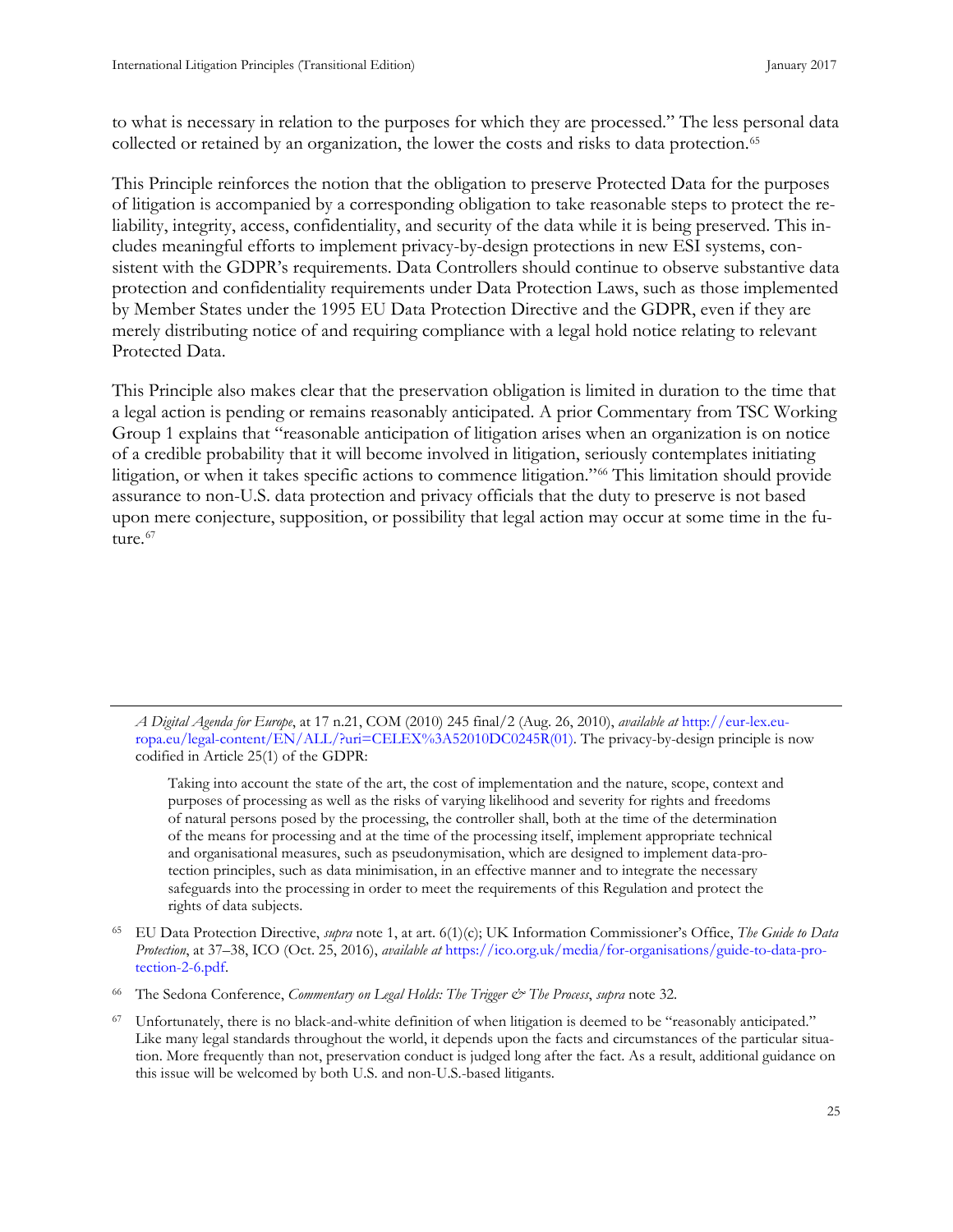# **Appendix A: Bibliography**

## **COURT OPINIONS**

*In re* Activision Blizzard, Inc. Stockholder Litig., 86 A.3d 531 (Del. Ch. 2014)

Am. Home Assur. Co. v. Société Commerciale Toutelectric, 128 Cal. Rptr. 2d 430 (Cal. Ct. App. 2002)

Apple Inc. v. Samsung Elecs. Co., 881 F. Supp. 2d 1132 (N.D. Cal. 2012)

Arthur Andersen LLP v. United States, 544 U.S. 696 (2005)

*In re* Auto. Refinishing Paint Antitrust Litig., 358 F.3d 288 (2d Cir. 2004)

*In re* Bard IVC Filters Products Liab. Litig., MDL 15-02641, 2016 WL 4943393 (D. Ariz. Sept. 16, 2016)

Bodner v. Paribas, 202 F.R.D. 370 (E.D.N.Y. 2000)

British Int'l Ins. Co. v. Seguros La Republica, S.A., 90 Civ. 2370, 2000 U.S. Dist. LEXIS 7509 (S.D.N.Y. June 1, 2000)

Compagnie Française D'Assurance Pour Le Commerce Extérieur v. Phillips Petroleum Co., 105 F.R.D. 16 (S.D.N.Y. 1984)

Da Silva Moore v. Publicis Groupe S.A., 287 F.R.D. 182 (S.D.N.Y. 2012)

Devon Robotics v. DeViedma, No. 09-cv-3552, 2010 U.S. Dist. LEXIS 108573 (E.D. Pa. Oct. 8, 2010)

Flowers v. Torrance Mem'l Hosp. Med. Ctr., 884 P.2d 142 (Cal. 1994)

Genentech, Inc. v. Trs. of the Univ. of Pa., No.10-2037, 2011 U.S. Dist. LEXIS 128526 (N.D. Cal. Nov. 7, 2011)

*In re* Grand Jury, 286 F.3d 153 (3d Cir. 2002)

*In re* Grand Jury Subpoena, 646 F.3d 159 (4th Cir. 2011)

Gucci Am., Inc. v. Curveal Fashion, 09 Civ. 8458, 2010 U.S. Dist. LEXIS 20834 (S.D.N.Y. Mar. 8, 2010)

Hilton v. Guyot, 159 U.S. 113 (1895)

King v. Olympic Pipeline Co., 16 P.3d 45 (Wash. Ct. App. 2000)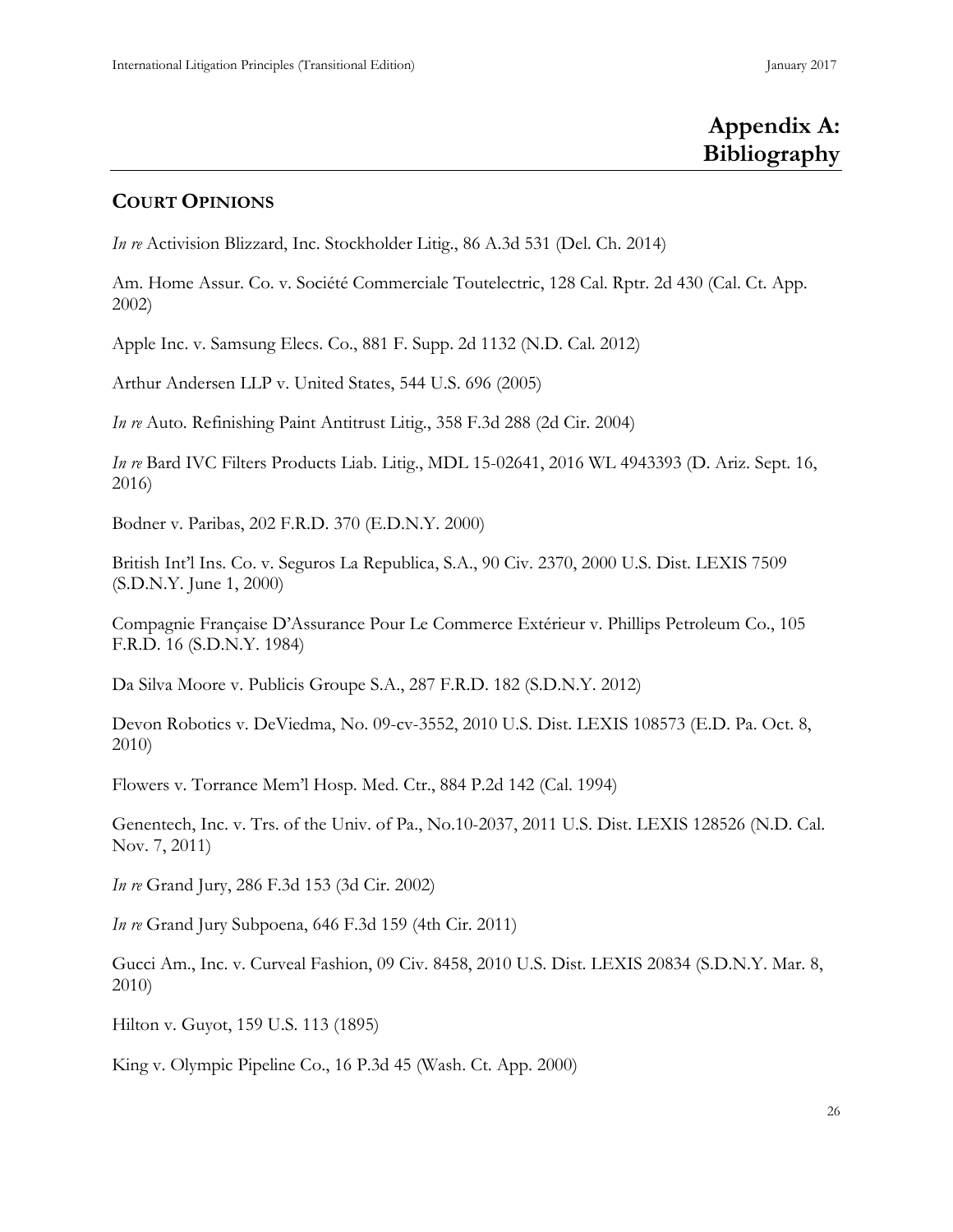Knight v. Ford Motor Co., 615 A.2d 297 (N.J. Super. Ct. 1992)

Laker Airways, Ltd. v. Sabena, Belgian World Airlines, 731 F.2d 909 (D.C. Cir. 1984)

Lord Abbett Mun. Income Fund, Inc. v. Asami, No. C-12-03694, 2014 WL 5477639 (N.D. Cal. Oct. 29, 2014)

Mancia v. Mayflower Textile Servs. Co., 253 F.R.D. 354 (D. Md. 2008)

Marshall v. Brunner, 668 F.2d 748, 753 (3d Cir. 1982)

Marten Transp., Ltd. v. PlattForm Advert., Inc., No. 14-cv-02464-JWL-TJJ, 2016 WL 492743 (D. Kan. Feb. 8, 2016)

Milliken & Co. v. Bank of China, 758 F. Supp. 2d 238 (S.D.N.Y. 2010)

Minpeco, S.A. v. Conticommodity Servs., Inc., 116 F.R.D. 517 (S.D.N.Y. 1987)

NML Capital v. Republic of Argentina, No. 03 Civ. 8845, 2013 U.S. Dist. LEXIS 17572 (S.D.N.Y. Feb. 8, 2013)

Palmieri v. State of New York, 779 F.2d 861 (2d Cir. 1985)

Pension Comm. of Univ. of Montreal Pension Plan v. Banc of Am. Sec. LLC, 685 F. Supp. 2d 456 (S.D.N.Y. 2010)

Reino de Espana v. Am. Bureau of Shipping, 03 Civ. 3373, 2005 U.S. Dist. LEXIS 15685, (S.D.N.Y. Aug. 1, 2005)

Richmark Corp. v. Timber Falling Consultants, 959 F.2d 1468 (9th Cir. 1992)

Rimkus Consulting Grp., Inc. v. Cammarata, 688 F. Supp. 2d 598 (S.D. Tex. 2010)

Rossi v. Motion Picture Ass'n of Am., 391 F.3d 1000 (9th Cir. 2004)

S2 Automation LLC v. Micron Tech., Inc., No. 11-0884, 2012 U.S. Dist. LEXIS 120097 (D.N.M. Aug. 9, 2012)

Salerno v. Lecia, Inc., 97-CV-9735(H), 1999 U.S. Dist. LEXIS 7169 (W.D.N.Y. Mar. 23, 1999)

Seattle Times Co. v. Rhinehart, 467 U.S. 20 (1984)

Shcherbakovskiy v. Da Capo Al Fine, Ltd., 490 F.3d 130 (2d Cir. 2007)

*In re* Ski Train Fire of November 11, 2000 Kaprun, Aus., MDL 1428, 2006 U.S. Dist. LEXIS 29987 (S.D.N.Y. May 16, 2006)

Société Internationale Pour Participations v. Rogers, 357 U.S. 197 (1958)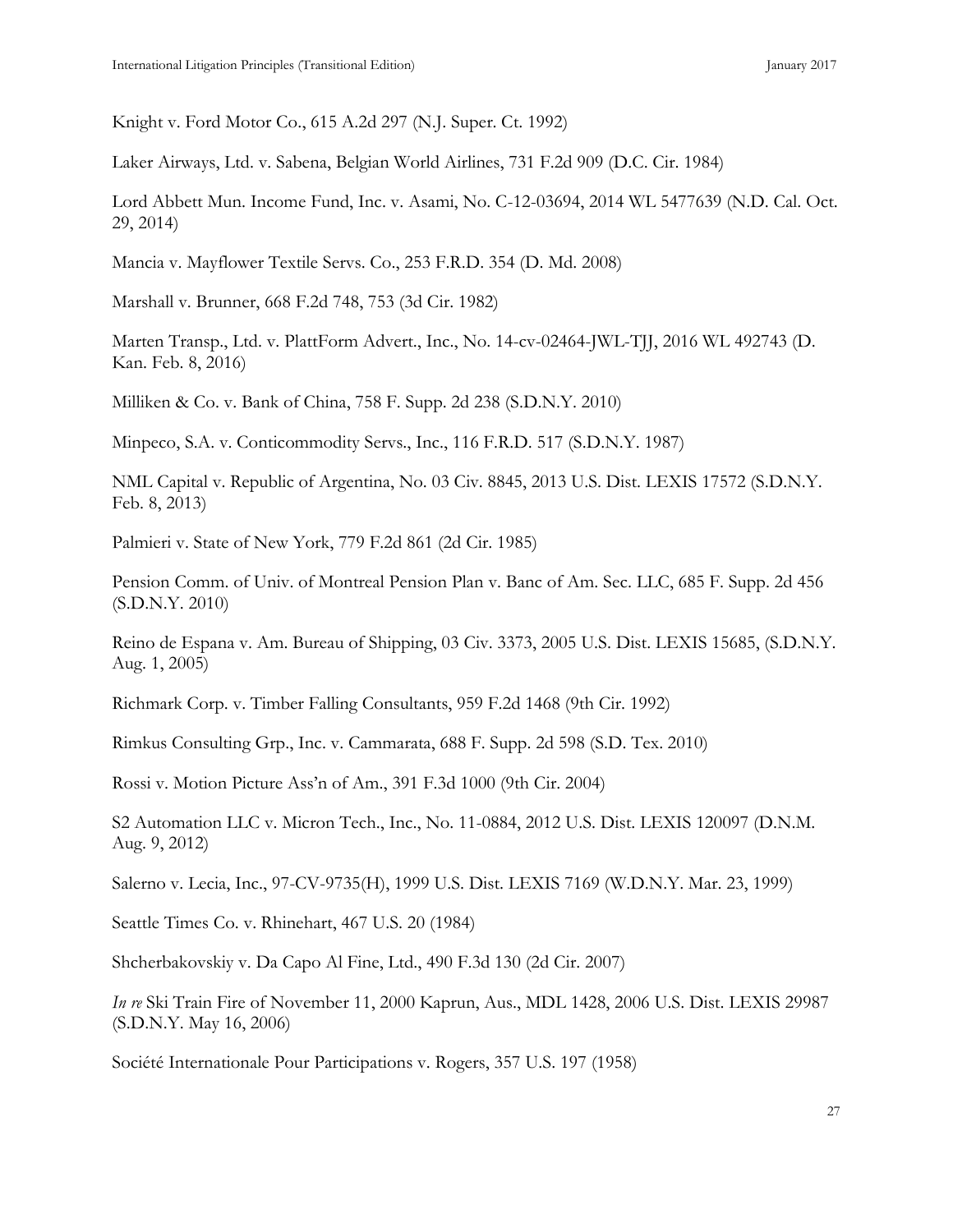Société Nationale Industrielle Aérospatiale v. U.S. Dist. Ct. for the S. Dist. of Iowa, 482 U.S. 522 (1987)

Strauss v. Credit Lyonnais, S.A., 249 F.R.D. 429 (E.D.N.Y. 2008)

Victor Stanley, Inc. v. Creative Pipe, Inc., 269 F.R.D. 497 (D. Md. 2010)

*In re* Vitamins Antitrust Litig., No. 99-197, 2001 U.S. Dist. LEXIS 8904 (D.D.C. June 20, 2001)

Volkswagen, A.G. v. Valdez, 909 S.W.2d 900 (Tex. 1995)

*In re* Xarelto (Rivaroxaban) Prods. Liab. Litig., MDL 2592, 2016 WL 3923873 (E.D. La., Jul. 21, 2016)

Zubulake v. UBS Warburg LLC, 220 F.R.D. 212 (S.D.N.Y. 2003)

# **U.S. RULES**

FED. R. CIV. P. 1

FED. R. CIV. P. 26(a)(1)

FED. R. CIV. P. 26(a)(1)(A)

FED. R. CIV. P. 26(a)(1)(A)(ii)

FED. R. CIV. P. 26(b)(1)

FED. R. CIV. P. 26(b)(2)

FED. R. CIV. P. 26(b)(2)(C)

FED. R. CIV. P.  $26(b)(2)(C)(iii)$ 

FED. R. CIV. P. 26(f)(2)

FED. R. CIV. P. 26(g)

FED. R. CIV. P.  $26(g)(1)(B)(iii)$ 

FED. R. CIV. P. 34

FED. R. CIV. P. 34(a)(1)(A)

FED. R. CIV. P. 34(b)(1)

FED. R. CIV. P. 37(e)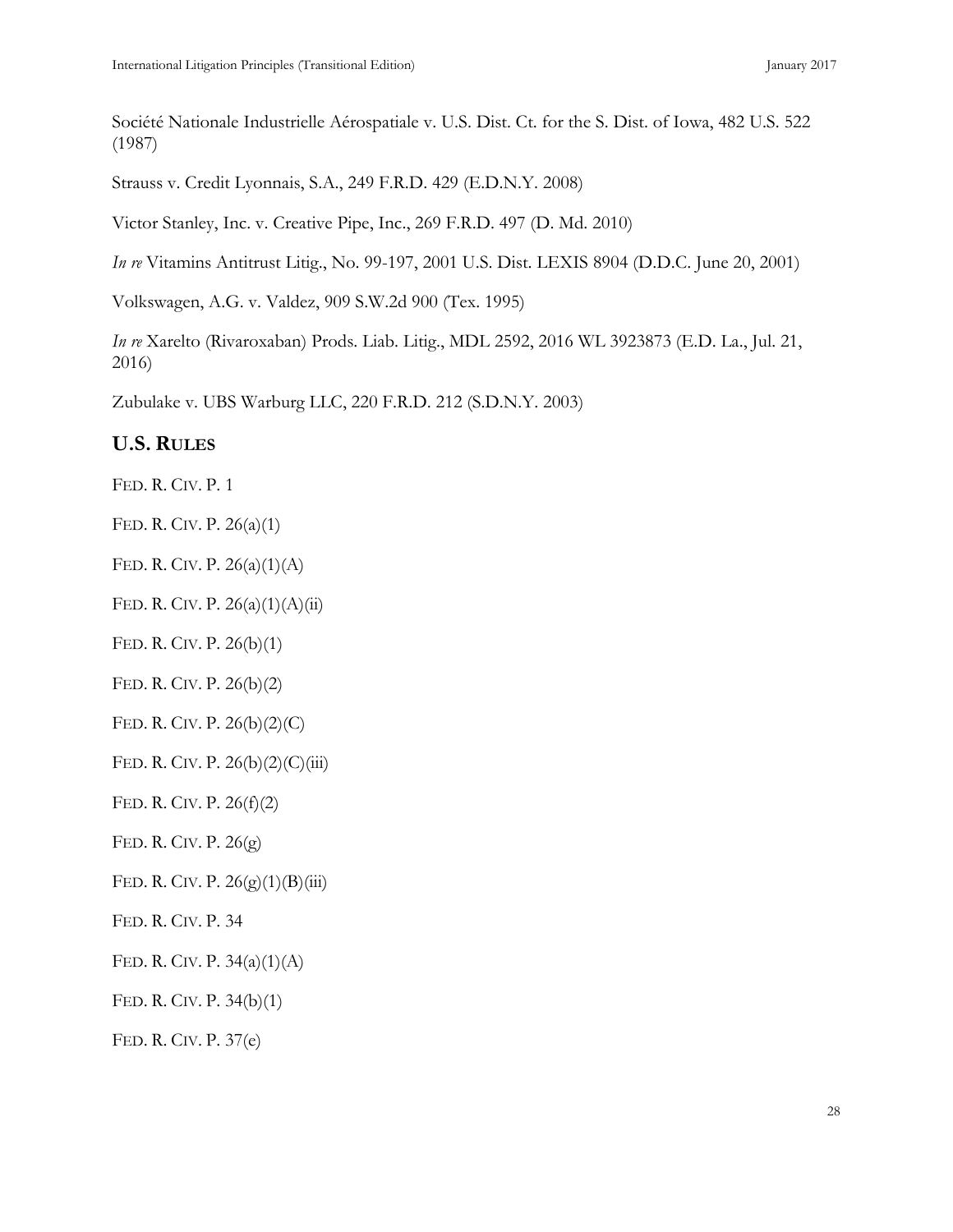FED. R. CIV. P. 45

FED. R. CRIM. P. 6(e)(6)

# **U.S. RESTATEMENTS**

RESTATEMENT OF FOREIGN RELATIONS LAW OF THE UNITED STATES (REVISED) § 437(1)(c) (Tent. Draft No. 7, 1986) (approved May 14, 1986)

RESTATEMENT (THIRD) OF FOREIGN RELATIONS LAW OF THE UNITED STATES (1987)

RESTATEMENT (THIRD) OF FOREIGN RELATIONS LAW OF THE UNITED STATES § 101 cmt. e (1987)

RESTATEMENT (THIRD) OF FOREIGN RELATIONS LAW OF THE UNITED STATES § 442 cmt. h (1987)

RESTATEMENT (THIRD) OF FOREIGN RELATIONS LAW OF THE UNITED STATES § 442(1)(c) (1987)

# **U.S. STATUTES**

Digital Millennium Copyright Act of 1998, 17 U.S.C. § 512(c)(3)(A)(v) (1998)

Gramm–Leach–Bliley Act, Pub. L. No. 106–102, 113 Stat. 1338 (1999)

Health Insurance Portability and Accountability Act of 1996, Pub. L. No. 104–191, 110 Stat. 1936 (1996)

Standards for the Protection of Personal Information of Residents of the Commonwealth of Massachusetts, 201 MASS. CODE REGS. 17.00 (2010)

# **INTERNATIONAL AUTHORITIES**

Columbia

General Provisions for the Protection of Personal Data, Law 1581 (October 2012)

European Union

Article 29 Data Protection Working Party, *Working Document 1/2009 on Pre-trial Discovery for Cross-border Civil Litigation*, 00339/09/EN, WP 158 (Feb. 11, 2009), [http://ec.europa.eu/justice/policies/privacy/docs/wpdocs/2009/wp158\\_en.pdf](http://ec.europa.eu/justice/policies/privacy/docs/wpdocs/2009/wp158_en.pdf)

*Commission Implementing Decision of 12.7.2016 Pursuant to Directive 95/46/EC of the European Parliament and of the Council on the Adequacy of the Protection Provided by the EU-U.S. Privacy Shield*, COM (2016) 4176 final (Dec. 12, 2016), [http://ec.europa.eu/justice/data-protec](http://ec.europa.eu/justice/data-protection/files/privacy-shield-adequacy-decision_en.pdf)[tion/files/privacy-shield-adequacy-decision\\_en.pdf](http://ec.europa.eu/justice/data-protection/files/privacy-shield-adequacy-decision_en.pdf)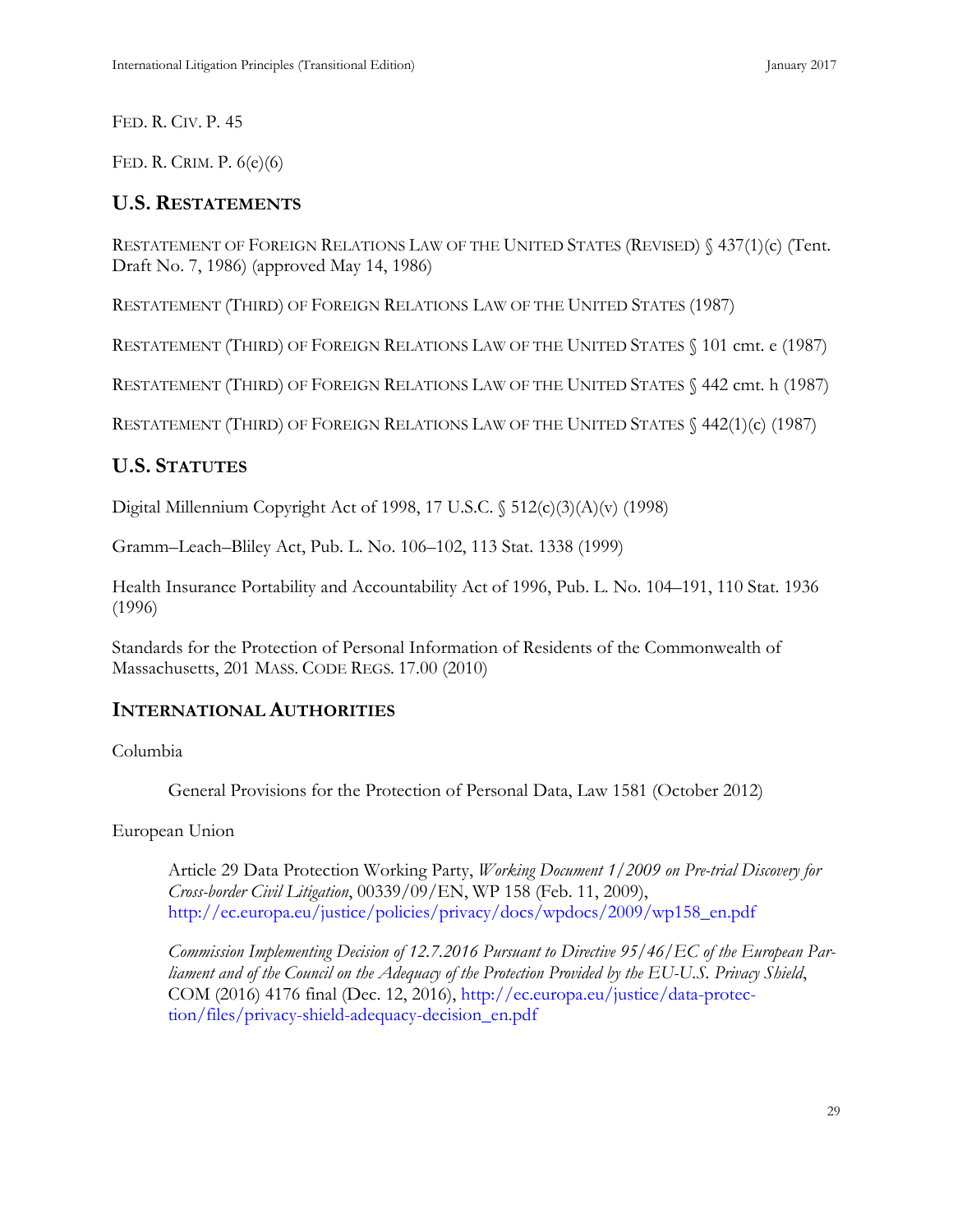Press Release, Article 29 Working Party Statement on the decision of the European Commission on the EU-U.S. Privacy Shield (July 26, 2016), [http://ec.europa.eu](http://ec.europa.eu/justice/data-protection/article-29/press-material/press-release/art29_press_material/2016/20160726_wp29_wp_statement_eu_us_privacy_shield_en.pdf) [/justice/data-protection/article-29/press-material/press-release/art29\\_press\\_material](http://ec.europa.eu/justice/data-protection/article-29/press-material/press-release/art29_press_material/2016/20160726_wp29_wp_statement_eu_us_privacy_shield_en.pdf) [/2016/20160726\\_wp29\\_wp\\_statement\\_eu\\_us\\_privacy\\_shield\\_en.pdf](http://ec.europa.eu/justice/data-protection/article-29/press-material/press-release/art29_press_material/2016/20160726_wp29_wp_statement_eu_us_privacy_shield_en.pdf)

*Communication from the Commission to the European Parliament, the Council, the European Economic*  and Social Committee and the Committee of the Regions on A Digital Agenda for Europe, 26/8/2010, COM (2010) 245 final/2 (Aug. 26, 2010), [http://eur-lex.europa.eu/legal](http://eur-lex.europa.eu/legal-content/EN/ALL/?uri=CELEX%3A52010DC0245R(01))[content/EN/ALL/?uri=CELEX%3A52010DC0245R\(01\)](http://eur-lex.europa.eu/legal-content/EN/ALL/?uri=CELEX%3A52010DC0245R(01))

Directive 95/46/EC of the European Parliament and of the Council of 24 October 1995 on the Protection of Individuals with Regard to the Processing of Personal Data and on the Free Movement of Such Data, 1995 O.J. (L 281), [http://eur-lex.europa.eu/LexUriServ](http://eur-lex.europa.eu/LexUriServ/LexUriServ.do?uri=CELEX:31995L0046:EN:NOT) [/LexUriServ.do?uri=CELEX:31995L0046:EN:NOT](http://eur-lex.europa.eu/LexUriServ/LexUriServ.do?uri=CELEX:31995L0046:EN:NOT)

Regulation (EU) 2016/679 of the European Parliament and of the Council of 27 April 2016 on the Protection of Natural Persons with Regard to the Processing of Personal Data and on the Free Movement of Such Data, and Repealing Directive 95/46/EC (General Data Protection Regulation), 2016 O.J. (L 119/1), [http://ec.europa.eu/justice/data](http://ec.europa.eu/justice/data-protection/reform/files/regulation_oj_en.pdf)[protection/reform/files/regulation\\_oj\\_en.pdf](http://ec.europa.eu/justice/data-protection/reform/files/regulation_oj_en.pdf)

Schrems v. Data Protection Comm'r (Ireland), Case C-362/14, 2015 E.C.R. (October 6, 2015),<http://curia.europa.eu/juris/document/document.jsf?docid=169195&doclang=en>

#### Germany

BUNDESDATENSCHUTZGESETZ [BDSG] [FEDERAL DATA PROTECTION ACT], Dec. 20, 1990, BGBL. at 2954, as amended

#### Philippines

Data Privacy Act of 2012, Republic Act No. 10173 (August 2012)

#### South Africa

The Protection of Personal Information (POPI) Act, No. 4 of 2013 (November 2013)

#### United Kingdom

UK Information Commissioner's Office, *The Guide to Data Protection*, <https://ico.org.uk/media/for-organisations/guide-to-data-protection-2-6.pdf>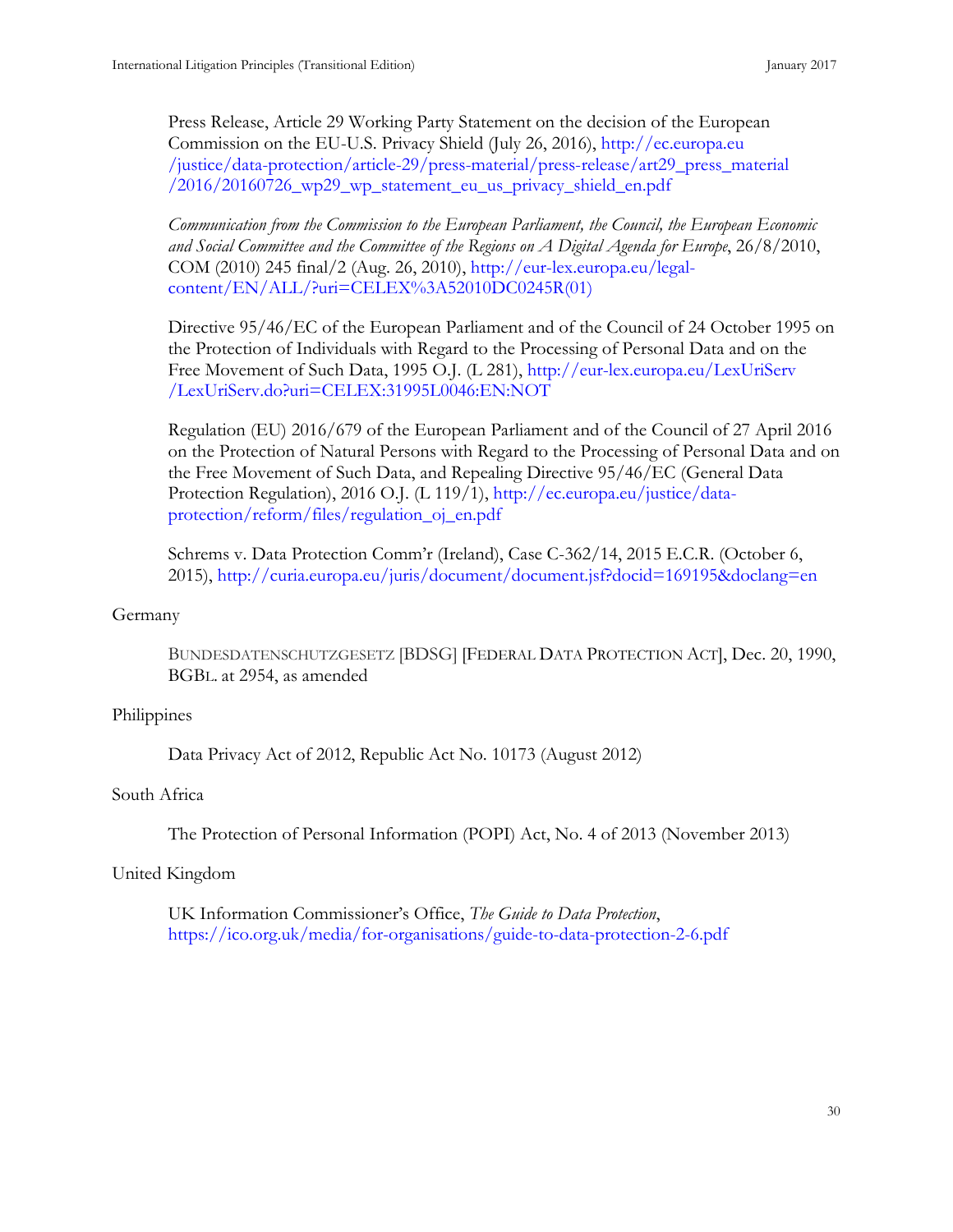<span id="page-39-0"></span>Testimony of the Rt. Hon Karen Bradley MP, Secretary of State for Culture, Media and Sport, given at the Parliamentary Committee Meeting on Responsibilities of the Secretary of State for Culture, Media and Sport, HC 764, October 24, 2016, [http://data.parliament.uk/writtenevidence/committeeevidence.svc/evidencedocument](http://data.parliament.uk/writtenevidence/committeeevidence.svc/evidencedocument/culture-media-and-sport-committee/responsibilities-of-the-secretary-of-state-for-culture-media-and-sport/oral/42119.html) [/culture-media-and-sport-committee/responsibilities-of-the-secretary-of-state-for-culture](http://data.parliament.uk/writtenevidence/committeeevidence.svc/evidencedocument/culture-media-and-sport-committee/responsibilities-of-the-secretary-of-state-for-culture-media-and-sport/oral/42119.html)[media-and-sport/oral/42119.html](http://data.parliament.uk/writtenevidence/committeeevidence.svc/evidencedocument/culture-media-and-sport-committee/responsibilities-of-the-secretary-of-state-for-culture-media-and-sport/oral/42119.html)

# **OTHER AUTHORITIES**

JUDICIAL CONF. COMM. ON RULES OF PRACTICE & PROCEDURE, REPORT OF THE JUDICIAL CONF. COMM. ON RULES OF PRACTICE AND PROCEDURE (Sept. 2014), [http://www.uscourts.gov/sites/default/files/fr\\_import/ST09-2014.pdf](http://www.uscourts.gov/sites/default/files/fr_import/ST09-2014.pdf)

Hon. Michael M. Baylson, *Cross-Border Discovery at a Crossroads*, 100 JUDICATURE 56 (Winter 2016), <https://law.duke.edu/judicature/volume100-number4/>

Hon. Michael Baylson, *Model Pretrial Order Re International Discovery*, The 8th Annual Sedona Conference International Programme, Berlin, June 2016

The Radicati Group, *Email Statistics Report, 2015-2019*, [http://www.radicati.com/wp/wp](http://www.radicati.com/wp/wp-content/uploads/2015/02/Email-Statistics-Report-2015-2019-Executive-Summary.pdf)[content/uploads/2015/02/Email-Statistics-Report-2015-2019-Executive-Summary.pdf](http://www.radicati.com/wp/wp-content/uploads/2015/02/Email-Statistics-Report-2015-2019-Executive-Summary.pdf)

The Sedona Conference, *The Case for Cooperation*, 10 SEDONA CONF. J. 339 (2009 Supp.), [https://thesedonaconference.org/publication/Supplement%20to%20Volume%2010%20of%20The](https://thesedonaconference.org/publication/Supplement%20to%20Volume%2010%20of%20The%20Sedona%20Conference%20Journal%C2%AE%20-%20Cooperation) [%20Sedona%20Conference%20Journal%C2%AE%20-%20Cooperation](https://thesedonaconference.org/publication/Supplement%20to%20Volume%2010%20of%20The%20Sedona%20Conference%20Journal%C2%AE%20-%20Cooperation)

The Sedona Conference, *Commentary on Legal Holds: The Trigger & The Process*, 11 SEDONA CONF. J. 265 (2010), [https://thesedonaconference.org/publication/The%20Sedona%20Conference](https://thesedonaconference.org/publication/The%20Sedona%20Conference%20Commentary%20on%20Legal%20Holds) [%20Commentary%20on%20Legal%20Holds](https://thesedonaconference.org/publication/The%20Sedona%20Conference%20Commentary%20on%20Legal%20Holds)

The Sedona Conference, *Commentary on Legal Holds: The Trigger & The Process*, THE SEDONA CONFERENCE (August 2007 Public Comment Version), [https://thesedonaconference.org](https://thesedonaconference.org/publication/The%20Sedona%20Conference%20Commentary%20on%20Legal%20Holds) [/publication/The%20Sedona%20Conference%20Commentary%20on%20Legal%20Holds](https://thesedonaconference.org/publication/The%20Sedona%20Conference%20Commentary%20on%20Legal%20Holds)

The Sedona Conference, *Commentary on Rule 34 and Rule 45 "Possession, Custody, or Control,"* 17 SEDONA CONF. J. 467 (2016), [https://thesedonaconference.org/publication](https://thesedonaconference.org/publication/The%20Sedona%20Conference%20Commentary%20on%20Rule%2034%20and%20Rule%2045%20%E2%80%9CPossession%2C%20Custody%2C%20or%20Control%E2%80%9D) [/The%20Sedona%20Conference%20Commentary%20on%20Rule%2034%20and%20Rule%2045%](https://thesedonaconference.org/publication/The%20Sedona%20Conference%20Commentary%20on%20Rule%2034%20and%20Rule%2045%20%E2%80%9CPossession%2C%20Custody%2C%20or%20Control%E2%80%9D) [20%E2%80%9CPossession%2C%20Custody%2C%20or%20Control%E2%80%9D](https://thesedonaconference.org/publication/The%20Sedona%20Conference%20Commentary%20on%20Rule%2034%20and%20Rule%2045%20%E2%80%9CPossession%2C%20Custody%2C%20or%20Control%E2%80%9D)

The Sedona Conference, *Commentary on Proportionality in Electronic Discovery*, THE SEDONA CONFERENCE (November 2016 Public Comment Version), [https://thesedonaconference.org/publication/The%20Sedona%20Canada%20Commentary%20on](https://thesedonaconference.org/publication/The%20Sedona%20Canada%20Commentary%20on%20Proportionality%20in%20Electronic%20Disclosure%20and%20Discovery) [%20Proportionality%20in%20Electronic%20Disclosure%20and%20Discovery](https://thesedonaconference.org/publication/The%20Sedona%20Canada%20Commentary%20on%20Proportionality%20in%20Electronic%20Disclosure%20and%20Discovery)

The Sedona Conference, *International Principles for Addressing Data Protection in Cross-Border Government & Internal Investigations: Principles, Commentary & Best Practices ("International Investigations Principles")*, THE SEDONA CONFERENCE (forthcoming 2017 at [https://thesedonaconference.org/node/107952\)](https://thesedonaconference.org/node/107952)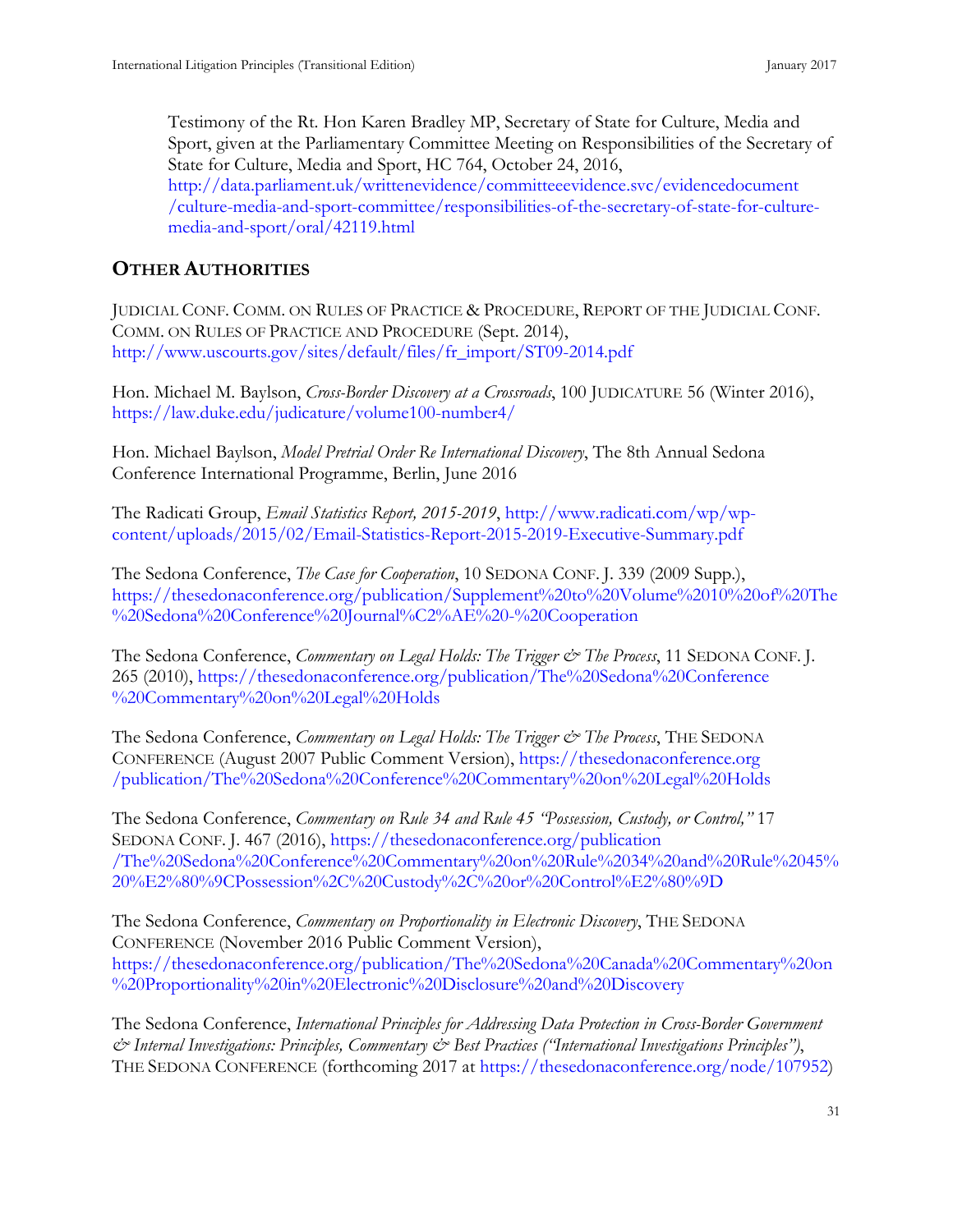The Sedona Conference, *International Principles on Discovery, Disclosure and Data Protection: Best Practices, Recommendations & Principles for Addressing the Preservation Discovery of Protected Data in U.S. Litigation, European Union Ed.*, THE SEDONA CONFERENCE (Dec. 2011 Public Comment Version), [https://thesedonaconference.org/publication/The%20Sedona%20Conference%C2%AE%20Intern](https://thesedonaconference.org/publication/The%20Sedona%20Conference%C2%AE%20InternInterna%20Principles%20on%20Discovery%2C%20Disclosure%20%2526%20Data%20Protection) [Interna%20Principles%20on%20Discovery%2C%20Disclosure%20%2526%20Data%20Protection](https://thesedonaconference.org/publication/The%20Sedona%20Conference%C2%AE%20InternInterna%20Principles%20on%20Discovery%2C%20Disclosure%20%2526%20Data%20Protection)

The Sedona Conference, *The Sedona Canada Commentary on Proportionality in Electronic Disclosure and Discovery*, THE SEDONA CONFERENCE (October 2010 Public Comment Version), [https://thesedonaconference.org/publication/The%20Sedona%20Canada%20Commentary%20on](https://thesedonaconference.org/publication/The%20Sedona%20Canada%20Commentary%20on%20Proportionality%20in%20Electronic%20Disclosure%20and%20Discovery) [%20Proportionality%20in%20Electronic%20Disclosure%20and%20Discovery](https://thesedonaconference.org/publication/The%20Sedona%20Canada%20Commentary%20on%20Proportionality%20in%20Electronic%20Disclosure%20and%20Discovery)[https://thesedonaco](https://thesedonaconference.org/download-pub/468) [nference.org/download-pub/468](https://thesedonaconference.org/download-pub/468)

The Sedona Conference, *The Sedona Conference Cooperation Proclamation*, THE SEDONA CONFERENCE (2008), [http://www.thesedonaconference.org/content/tsc\\_cooperation\\_proclamation](http://www.thesedonaconference.org/content/tsc_cooperation_proclamation)

The Sedona Conference, *The Sedona Guidelines: Best Practices Addressing Protective Orders, Confidentiality & Public Access in Civil Cases*, THE SEDONA CONFERENCE (March 2007), <https://thesedonaconference.org/publication/Working%20Group%202%20Guidelines>

Robert S. Summers, *The General Duty of Good Faith*—*Its Recognition and Conceptualization*, 67 CORNELL L. REV. 810 (1982), [http://scholarship.law.cornell.edu/cgi/viewcontent.cgi?article=](http://scholarship.law.cornell.edu/cgi/viewcontent.cgi?article=%E2%80%8C2399&context=facpub) [2399&context=facpub](http://scholarship.law.cornell.edu/cgi/viewcontent.cgi?article=%E2%80%8C2399&context=facpub)

Robert S. Summers, *"Good Faith" in General Contract Law and the Sales Provisions of the Uniform Commercial Code*, 54 VA. L. REV. 195 (1968), <http://scholarship.law.cornell.edu/cgi/viewcontent.cgi?article=2408&context=facpub>

U.S. Department of Commerce, *Privacy Shield Framework*, [https://www.privacyshield.gov/Program-](https://www.privacyshield.gov/Program-Overview)**[Overview](https://www.privacyshield.gov/Program-Overview)** 

Paul D. Weiner & Denise E. Backhouse, *Securing Protected Data in U.S. Legal Proceedings: Protective Orders*, The 8th Annual Sedona Conference International Programme, Berlin, June 2016, [https://thesedonaconference.org/system/files/Securing%20Protected%20Data%20in%20U.S.%20](https://thesedonaconference.org/system/files/Securing%20Protected%20Data%20in%20U.S.%20Legal%20Proceedings_Protective%20Orders.pdf) [Legal%20Proceedings\\_Protective%20Orders.pdf.](https://thesedonaconference.org/system/files/Securing%20Protected%20Data%20in%20U.S.%20Legal%20Proceedings_Protective%20Orders.pdf)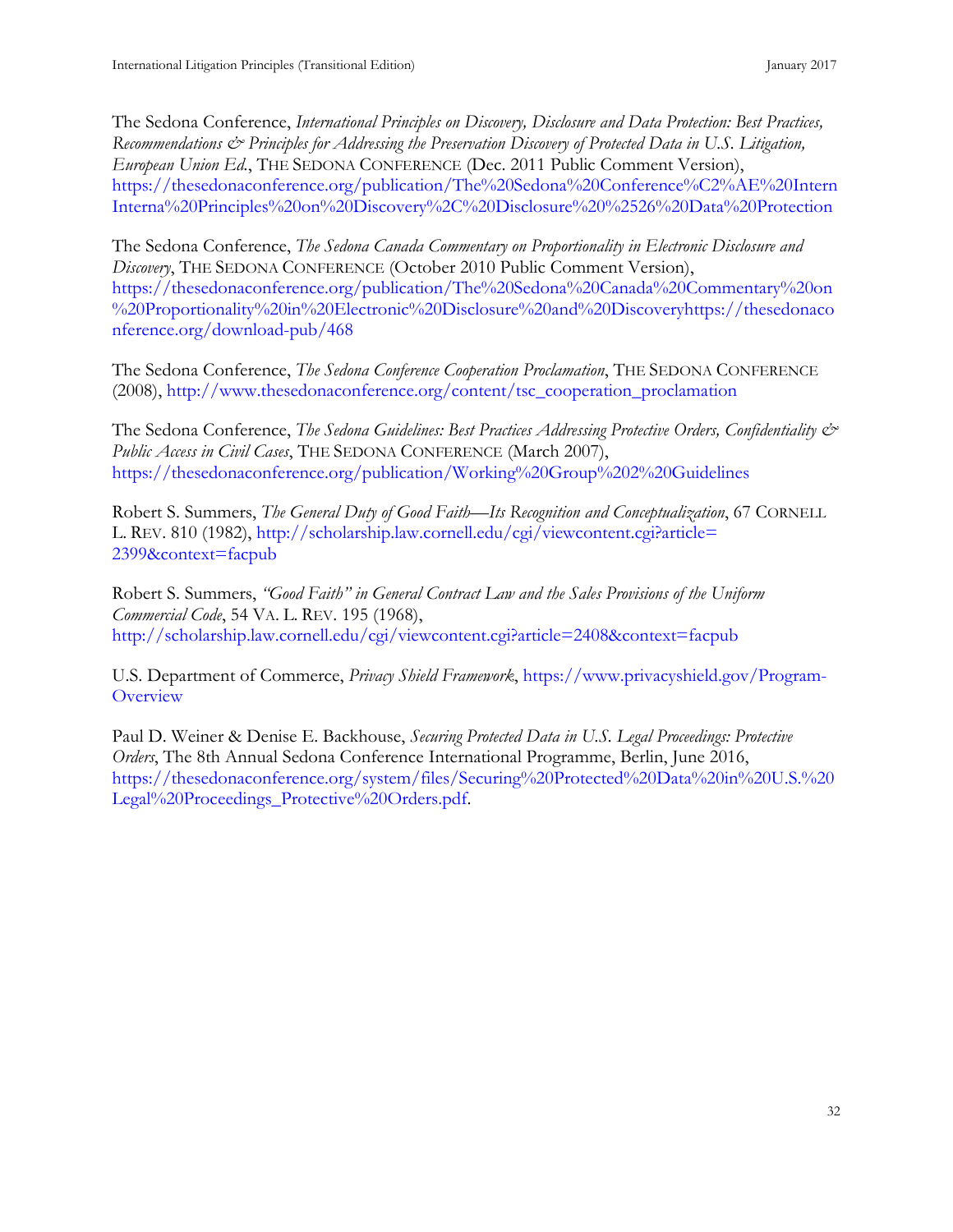|    |                                     | Appendix B:<br><b>Model U.S. Federal Court Order</b><br><b>Addressing Cross-Border ESI Discovery</b> <sup>68</sup> |
|----|-------------------------------------|--------------------------------------------------------------------------------------------------------------------|
|    | <b>UNITED STATES DISTRICT COURT</b> | DISTRICT OF                                                                                                        |
| v. | Plaintiff.                          | Case No.:<br><b>Pretrial Order Regarding</b><br><b>International Discovery</b>                                     |
|    | Defendant.                          |                                                                                                                    |

#### **PRETRIAL ORDER RE: INTERNATIONAL DISCOVERY**

**AND NOW**, this day of \_\_\_\_\_\_\_, 20\_\_:

Pursuant to the Court's authority under Rule 16, Fed. R. Civ. P., the parties having advised the Court [the Court determining from review of the pleadings and any other initial papers in the case] that international discovery may be involved, which may result in substantial delays in concluding

discovery, the Court sets special procedures for expediting international discovery.

<span id="page-41-0"></span>Appendix B is a model Pretrial Order addressing cross-border discovery pursuant to a U.S. Court's authority under Fed. R. Civ. P. 16. The Hon. Michael M. Baylson (E.D. Pa.), an active member of The Sedona Conference Working Group 6, granted permission to include this *Model U.S. Federal Court Order Addressing Cross-Border ESI Discovery* as an appendix to the *International Litigation Principles*. He developed this model in order to facilitate party discovery outside the U.S. and/or pursuant to the laws of other countries, and to enable courts to promptly rule on any dispute that arises concerning international discovery. This model can be tailored to the specific issues in individual matters. The Sedona Conference WG6 thanks Judge Baylson for his permission to include this model as an appendix. *See* U.S. District Judge Michael Baylson (EDPA), *Model Pretrial Order Re International Discovery*, The 8th Annual Sedona Conference International Programme, Berlin, June 2016.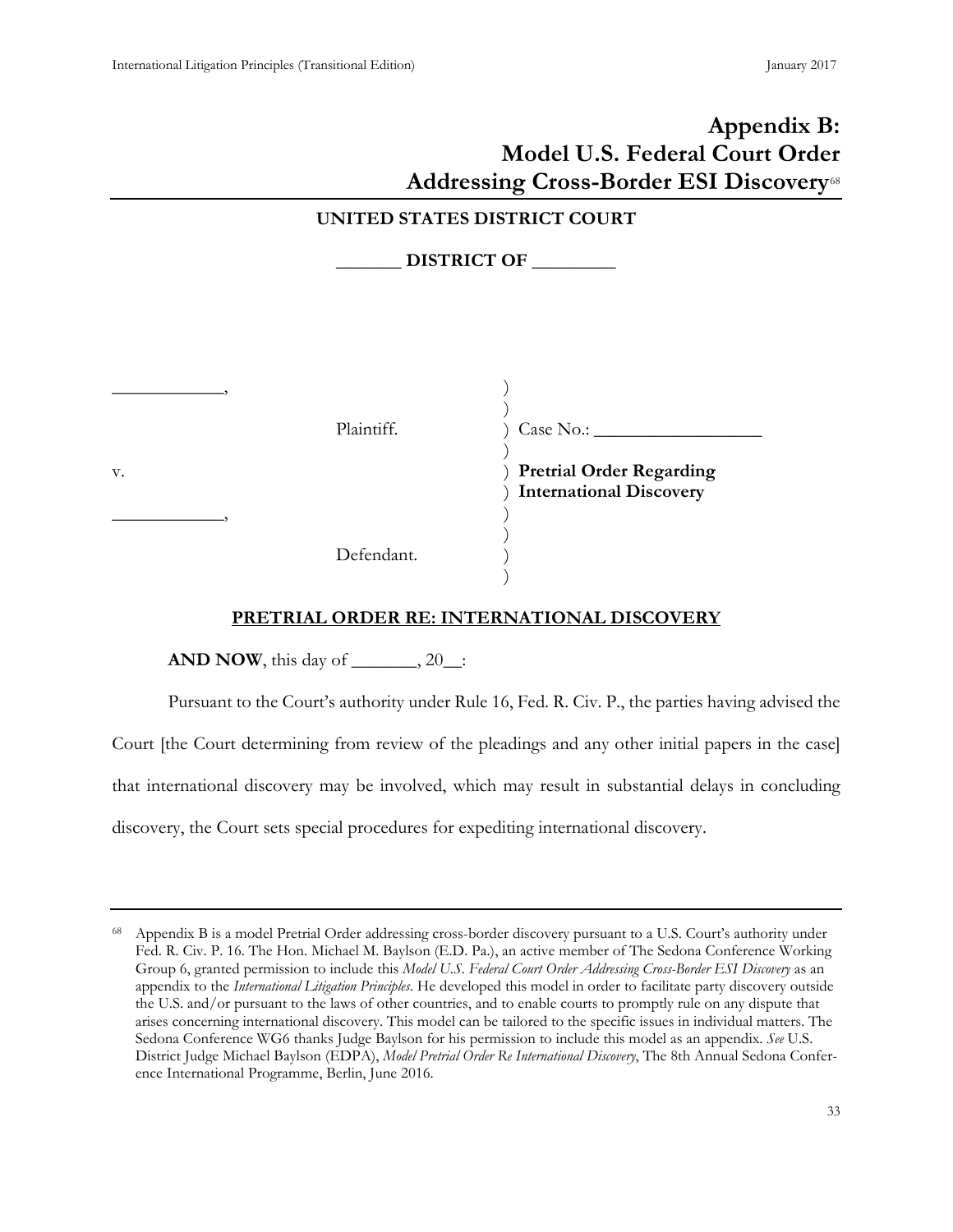The provisions of this Order are intended to facilitate the parties taking of discovery outside the United States and/or pursuant to the laws of other countries, and will enable the Court to promptly rule on any disputes that arise concerning international discovery.

#### It is therefore **ORDERED**:

1. Within \_\_\_\_\_ days, any party which intends to initiate discovery outside of the United States shall file and serve a statement making disclosure of its intention as of this time, including, but not limited to, the following:

(a) Whether applications will be made under the Hague Convention or any other treaty.

(b) Whether Letters Rogatory will be used.

(c) Whether parties abroad are likely to be deponents in this case.

(d) Whether documents located outside the United States will be sought for production, including but not limited to, electronically stored information (ESI).

(e) Whether a party is aware of any blocking statutes or Data Protection Laws that may apply to a request for discovery in a particular country and, if so, identify the country and if possible cite the laws which may be applicable.

2. Within \_\_\_\_\_ days other parties shall respond to this initial disclosure of foreign discovery, by commenting:

(a) To what extent it will or will not oppose such discovery.

(b) If there will be opposition, state concisely the nature of the opposition and the reasons.

3. Within \_\_\_\_\_ days after the response, the parties shall meet and confer to discuss reaching agreement, or narrowing disputes concerning:

(a) Conducting discovery outside of the United States, pursuant to the Federal Rules of Civil Procedure or otherwise.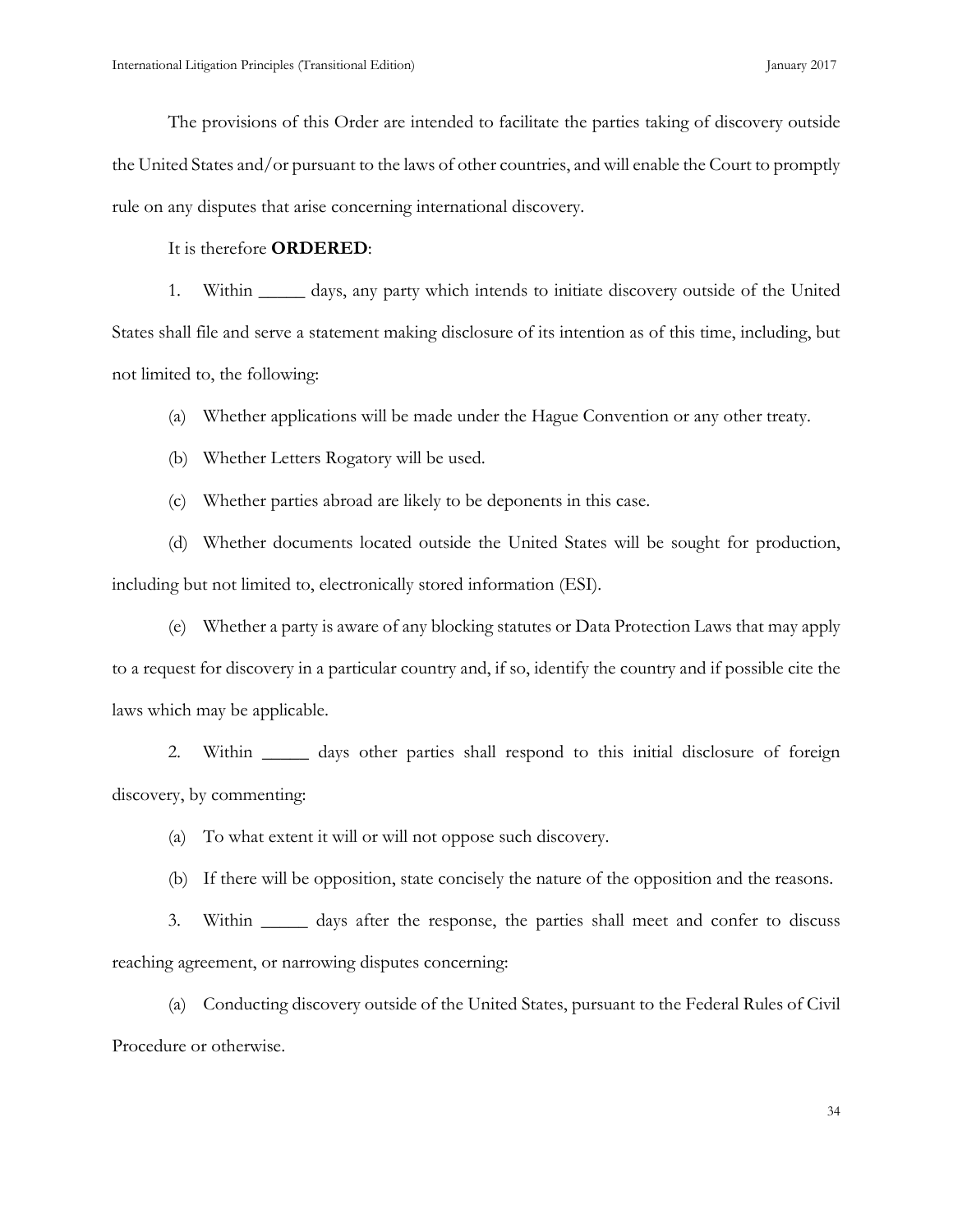(b) What date shall be set to complete international discovery.

(c) Whether any objections will be presented to this Court and, if so, when?

(d) Whether any protective order will be sought and the extent to which disputes remain as to the contents of a protective order.

4. The Court set a deadline for the initiation of any discovery to take place outside the United States as \_\_\_\_\_\_\_\_\_\_\_\_ [date].

5. Motions that may be necessary or appropriate on international discovery issues will be filed no later than \_\_\_\_\_\_\_\_\_\_\_\_[date]. Responses will be due within fourteen (14) days, and a reply brief should be filed within fourteen (14) days thereafter.

6. In most countries with blocking statutes and/or data protection rules, an authorized official or judge within that country, may be permitted to negotiate, hear, and/or authorize disclosure of information for use in litigation, even though it is arguable that a blocking statute or data protection law may be construed otherwise. In each party's pretrial disclosures on international discovery, the Court requires each party relying on any such statute or rule to state:

(a) Its knowledge of this practice as applied to this case;

(b) Its position on this issue;

(c) The contact information for the official or judge in each country who is likely to be knowledgeable or authorized to act within that country.

7. The Court anticipates having pretrial conferences with counsel to discuss the course, progress, and any problems in international discovery. The first conference will take place on \_\_\_\_\_\_\_\_\_\_\_\_\_\_\_ [date]. Subsequent conferences will be scheduled on a need basis. If problems and issues arise frequently, the Court may schedule conferences on a regular basis.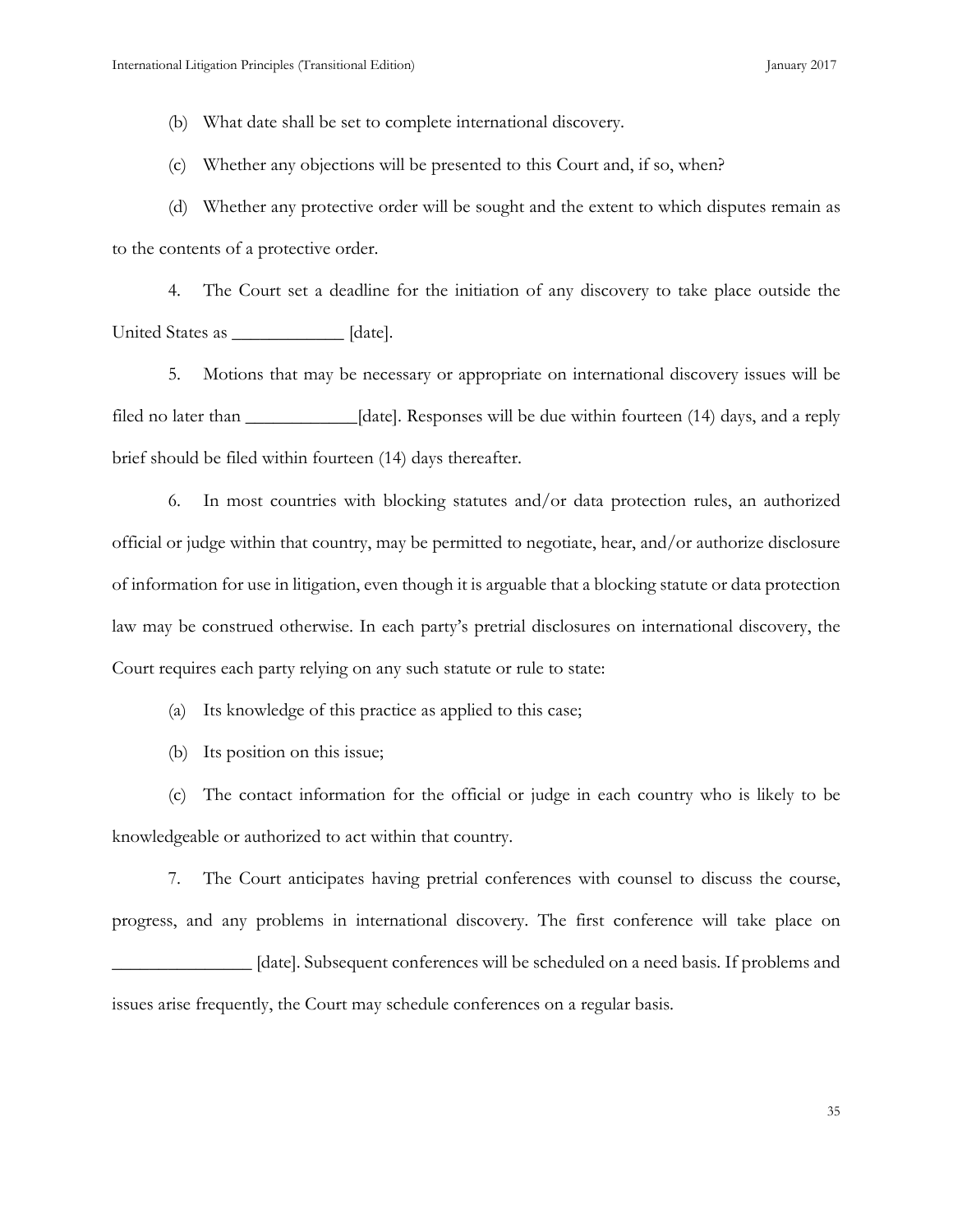8. Counsel who do not practice regularly in this District may appear by telephone by notifying Chambers at least 48 hours prior to any pretrial conference.

9. Counsel appearing at these conferences, whether in person or by telephone, shall be authorized to speak on behalf of their client, and shall discuss with their client issues as they are arising so that they can accurately inform the Court of their position.

10. If it appears that certain discovery is relevant in this case, but cannot be secured by normal means of discovery through the Federal Rules of Civil Procedure, or any convention or other recognized international procedure, the Court may itself undertake initiation of communications with any data protection officer of a foreign country or court of a foreign country to determine if such discovery can be authorized, facilitated, and completed on a prompt basis.

11. The obligations stated above apply throughout this litigation, and apply to any initiation of international discovery.

12. The Court encourages the parties to adopt, in this case, the Sedona Conference Principles of International Discovery, Disclosure & Data Protection as follows:

(a) With regard to data that is subject to preservation, disclosure, or discovery, courts and parties should demonstrate due respect to the Data Protection Laws of any foreign sovereign and the interests of any person who is subject to or benefits from such laws.

(b) Where full compliance with both Data Protection Laws and preservation disclosure and discovery obligations presents a conflict, a party's conduct should be judged by a court or data protection authority under a standard of good faith and reasonableness.

(c) Preservation or discovery of Protected Data should be limited in scope to that which is relevant and necessary to support any party's claim or defense in order to minimize conflicts of law and impact on the Data Subject.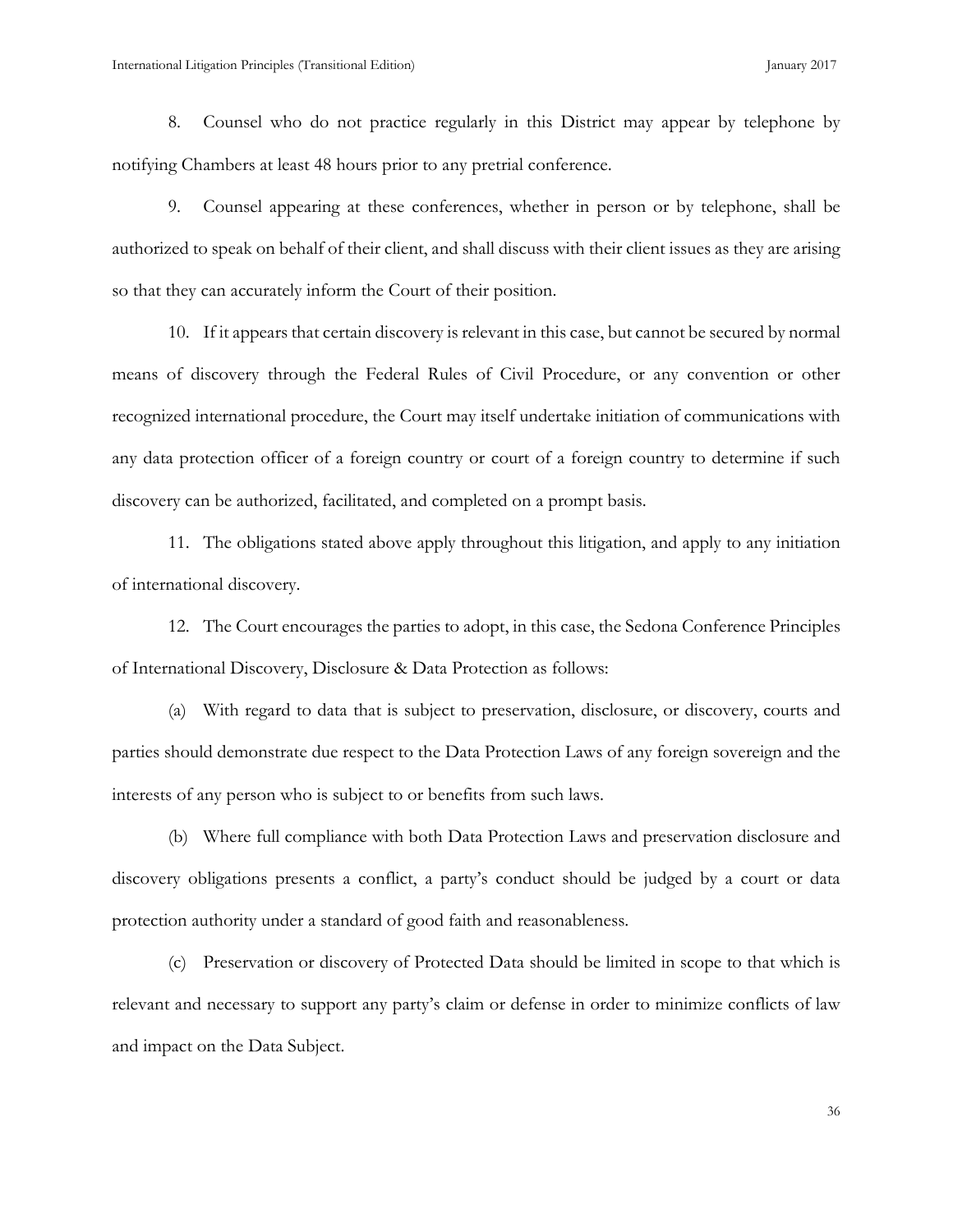(d) Where a conflict exists between Data Protection Laws and preservation, disclosure, or discovery obligations, a stipulation or court order should be employed to protect Protected Data and minimize the conflict.

(e) A Data Controller subject to preservation, disclosure, or discovery obligations should be prepared to demonstrate that data protection obligations have been addressed and that appropriate data protection safeguards have been instituted.

(f) Data Controllers should retain Protected Data only as long as necessary to satisfy legal or business needs. While a legal action is pending or remains reasonably anticipated, Data Controllers should preserve relevant information, including relevant Protected Data, with appropriate data safeguards.

#### **BY THE COURT:**

#### **\_\_\_\_\_\_\_\_\_\_\_\_\_\_\_\_\_\_\_\_\_\_\_\_\_\_\_\_\_\_\_\_\_ [INSERT JUDGE'S NAME], U.S.D.J.**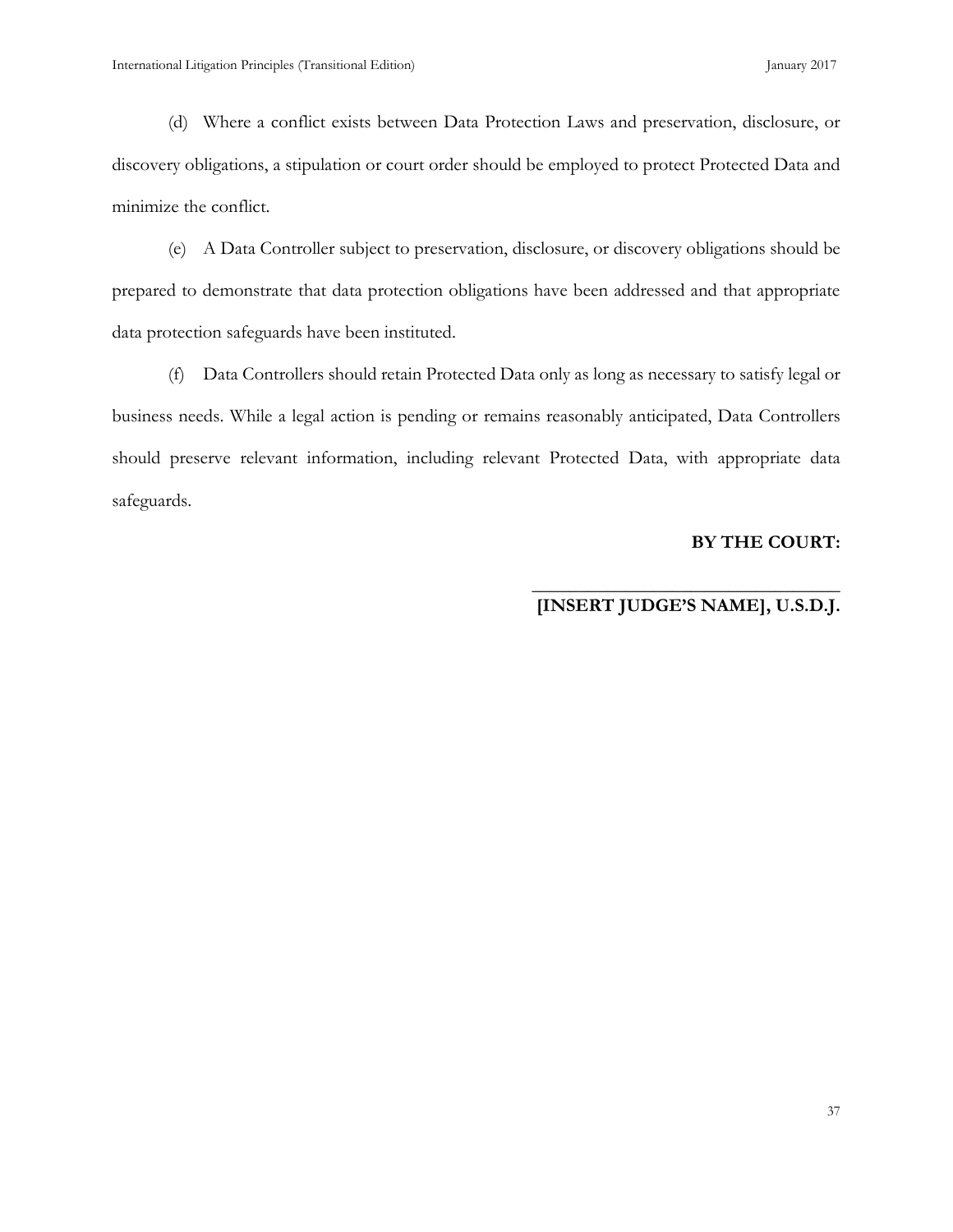|    |            | FOR THE DISTRICT OF                                               |
|----|------------|-------------------------------------------------------------------|
|    |            |                                                                   |
|    | Plaintiff. | Case No.:                                                         |
| V. |            | <b>Pretrial Order Regarding</b><br><b>International Discovery</b> |
|    | Defendant. |                                                                   |

**IN THE UNITED STATES DISTRICT COURT**

AND NOW, this day of \_\_\_\_\_, 20\_, upon consideration of defendant's Motion for Issuance of Letters of Request Pursuant to the Hague Convention of 18 March 1970 on the Taking of Evidence Abroad in Civil or Commercial Matters, it is hereby **ORDERED** that said Motion is **GRANTED**.

It is further **ORDERED** that the original executed copies of the Letters of Request attached to defendant's Motion as Exhibits A and B shall be provided to counsel for defendant to serve and execute in conformity with the Hague Convention.

# **BY THE COURT:**

#### **\_\_\_\_\_\_\_\_\_\_\_\_\_\_\_\_\_\_\_\_\_\_\_\_\_\_\_\_\_\_\_\_\_ [INSERT JUDGE'S NAME], U.S.D.J.**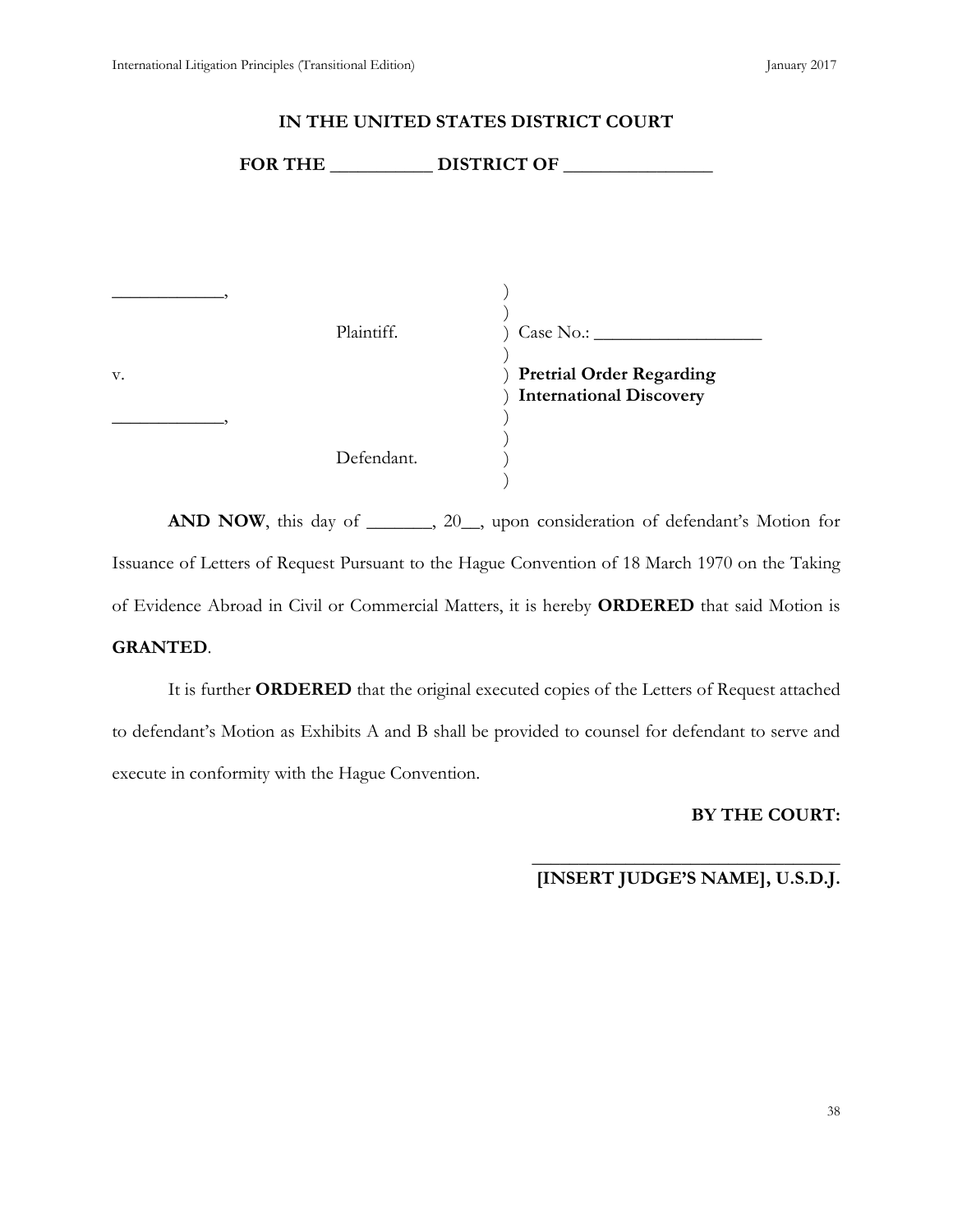# <span id="page-47-0"></span>**Appendix C: Model U.S. Federal Court Protective Order UNITED STATES DISTRICT COURT \_\_\_\_\_\_\_ DISTRICT OF \_\_\_\_\_\_\_\_\_**  $\overline{\phantom{a}}$ Plaintiff. v.  $\overline{\phantom{a}}$ Defendant. ) ) ) Case No.: \_\_\_\_\_\_\_\_\_\_\_\_\_\_\_\_\_\_ ) ) **Stipulated Protective Order Re:** ) **Protected Data** ) ) ) )

WHEREAS, to facilitate the production and receipt of information during discovery in the above-captioned litigation (the "Litigation"), the parties agree and stipulate, through their respective counsel, to the entry of the following Protective Order for the protection of Confidential and Highly Confidential Materials (as defined herein) that may be produced or otherwise disclosed during the course of this Litigation by or on behalf of any party or non-party. The Court has been fully advised in the premises and has found good cause for its entry.

Accordingly, IT IS HEREBY ORDERED that the terms and conditions of this Protective Order shall govern the handling of discovery materials in the Litigation:

1. **Applicability of Order**: Except as provided in Paragraphs 18(b) and 32(b), *infra,* this Order does not and will not govern any court proceedings in this Litigation, but will otherwise be applicable to and govern the handling of documents, depositions, deposition exhibits, interrogatory responses, responses to requests for admissions,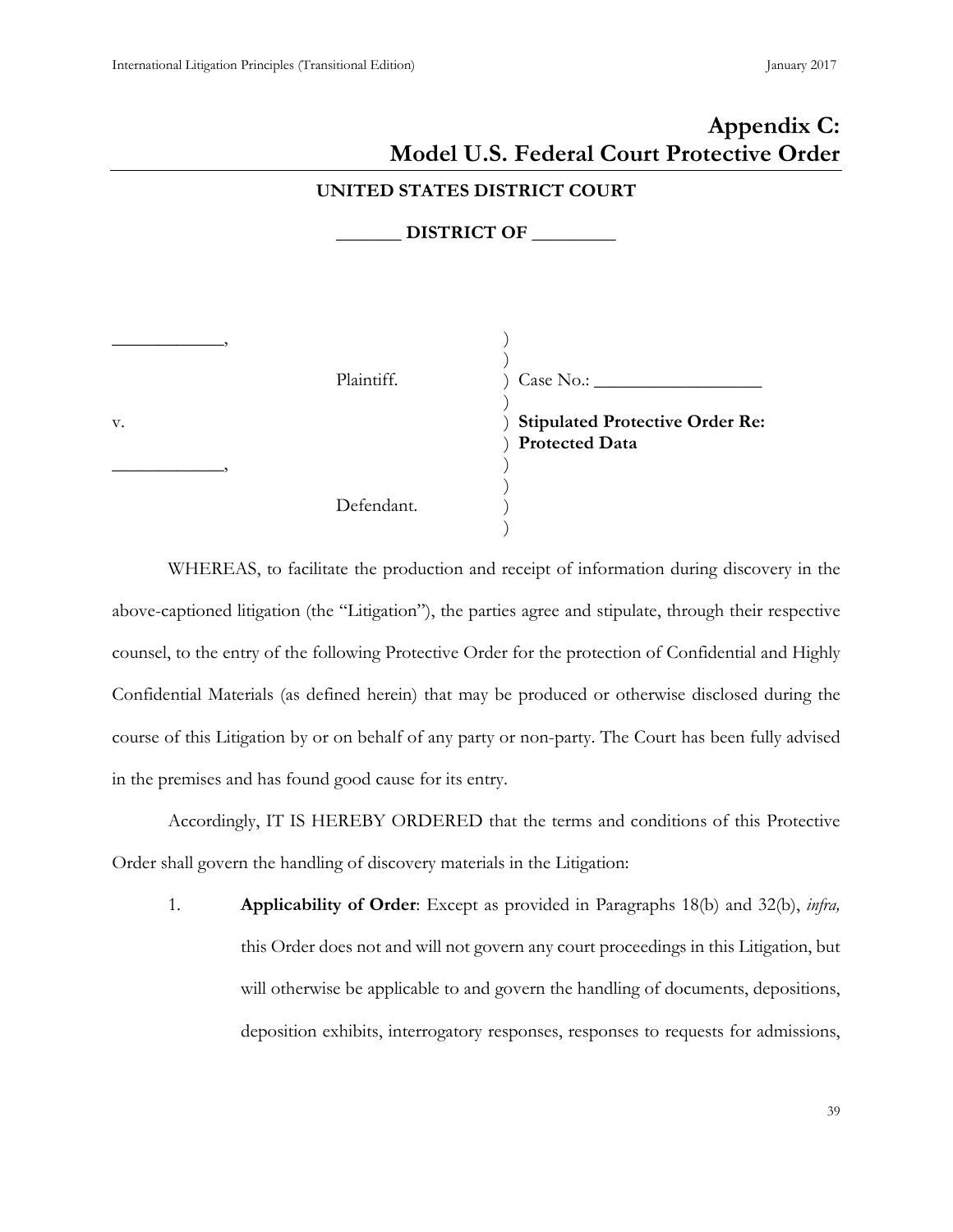responses to requests for production of documents, and all other discovery obtained pursuant to the Federal Rules of Civil Procedure by or from, or produced on behalf of, a party in connection with the Litigation (this information hereinafter referred to as "Discovery Material"). As used herein, "Producing Party" or "Disclosing Party" shall refer to the parties to this action that give testimony or produce documents or other information and to non-parties for purposes of Section 10, "Receiving Party" shall refer to the parties to this action that receive such information, and "Authorized Recipient" shall refer to any person or entity authorized by Sections 11 and 12 of this Order to obtain access to Confidential Material, Highly Confidential Material, or the contents of such Material.

- 2. **Designation of Material**: Any Producing Party may designate Discovery Material that is in its possession, custody, or control to be produced to a Receiving Party as "Confidential" or "Highly Confidential" under the terms of this Order if the Producing Party in good faith reasonably believes that such Discovery Material contains non-public, confidential material as defined in Sections 4 and 5 below (hereinafter "Confidential Material" or "Highly Confidential Material").
- 3. **Exercise of Restraint and Care in Designating Material for Protection**: Each Producing Party that designates information or items for protection under this Order must take care to limit any such designation to specific material that qualifies under the appropriate standards. Mass, indiscriminate, or routinized designations are prohibited.
- 4. **Confidential Material**: For purposes of this Order, Confidential Material is any information that a party believes in good faith to be confidential or sensitive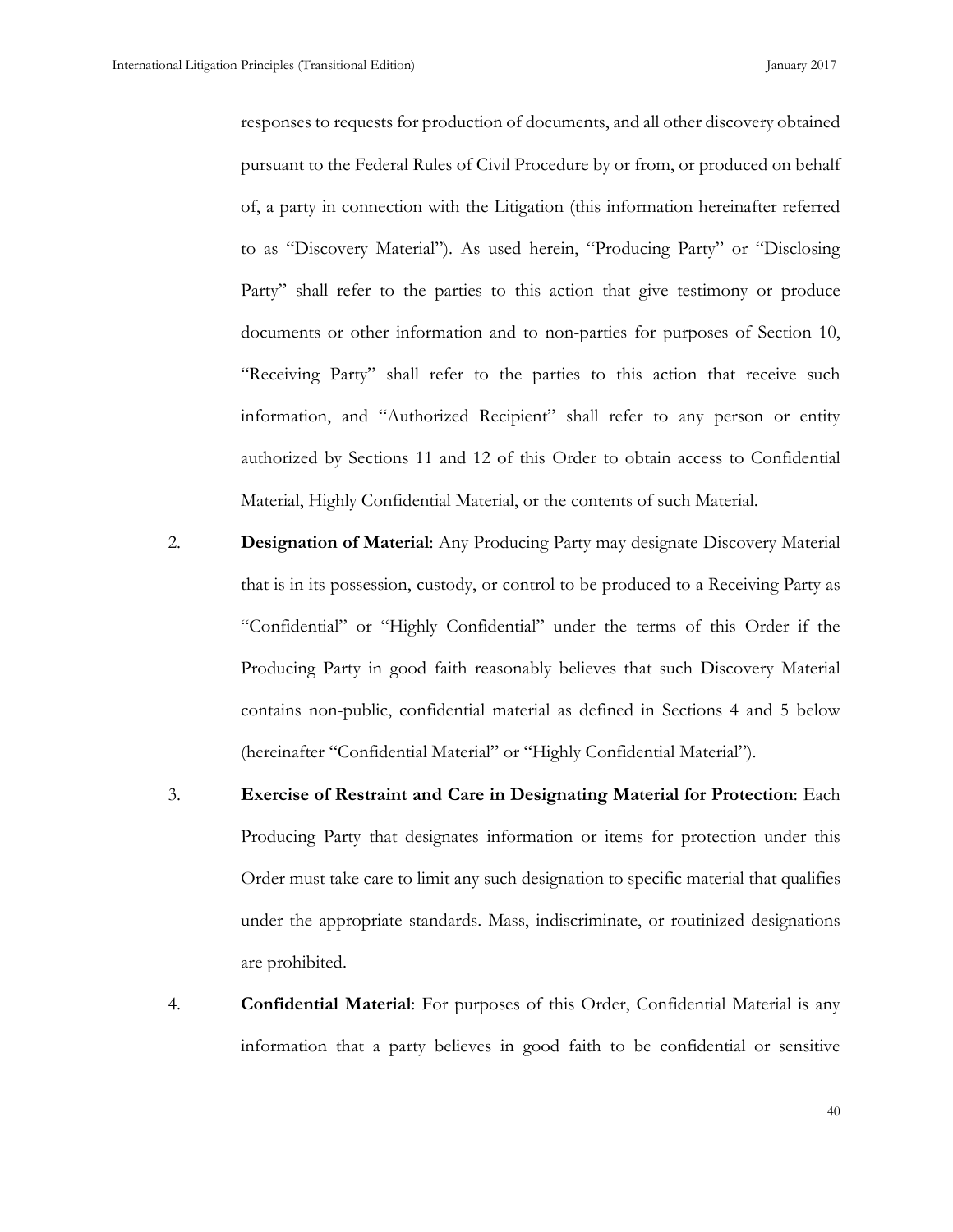information, including, but not limited to, trade secrets, research, design, development, financial, technical, marketing, planning, personal, or commercial information, as such terms are used in Rule  $26(c)(1)(G)$  of the Federal Rules of Civil Procedure and any applicable case law interpreting Rule  $26(c)(1)(G)$  or the former Rule 26(c)(7).

5. **Highly Confidential Material**: For purposes of this Order, Highly Confidential Material is any Protected Data (defined below) and/or Confidential Material as defined in Section 4 which also includes non-public product design and testing information or extremely sensitive, highly confidential, non-public information, consisting either of trade secrets or proprietary or other highly confidential business, financial, regulatory, or strategic information (including information regarding business plans, technical data, and non-public designs), the disclosure of which would create a substantial risk of competitive or business injury to the Producing Party. Certain Protected Data may compel alternative or additional protections beyond those afforded Highly Confidential Material, in which event the parties shall meet and confer in good faith, and, if unsuccessful, shall move the Court for appropriate relief.

> 5.1 **Protected Data**: Protected Data shall refer to any information that a party believes in good faith to be subject to federal, state, or foreign Data Protection Laws or other privacy obligations. Protected Data constitutes highly sensitive materials requiring special protection. Examples of such Data Protection Laws include, without limitation, The Gramm-Leach-Bliley Act, 15 U.S.C. § 6801 et seq. (financial information); The Health Insurance Portability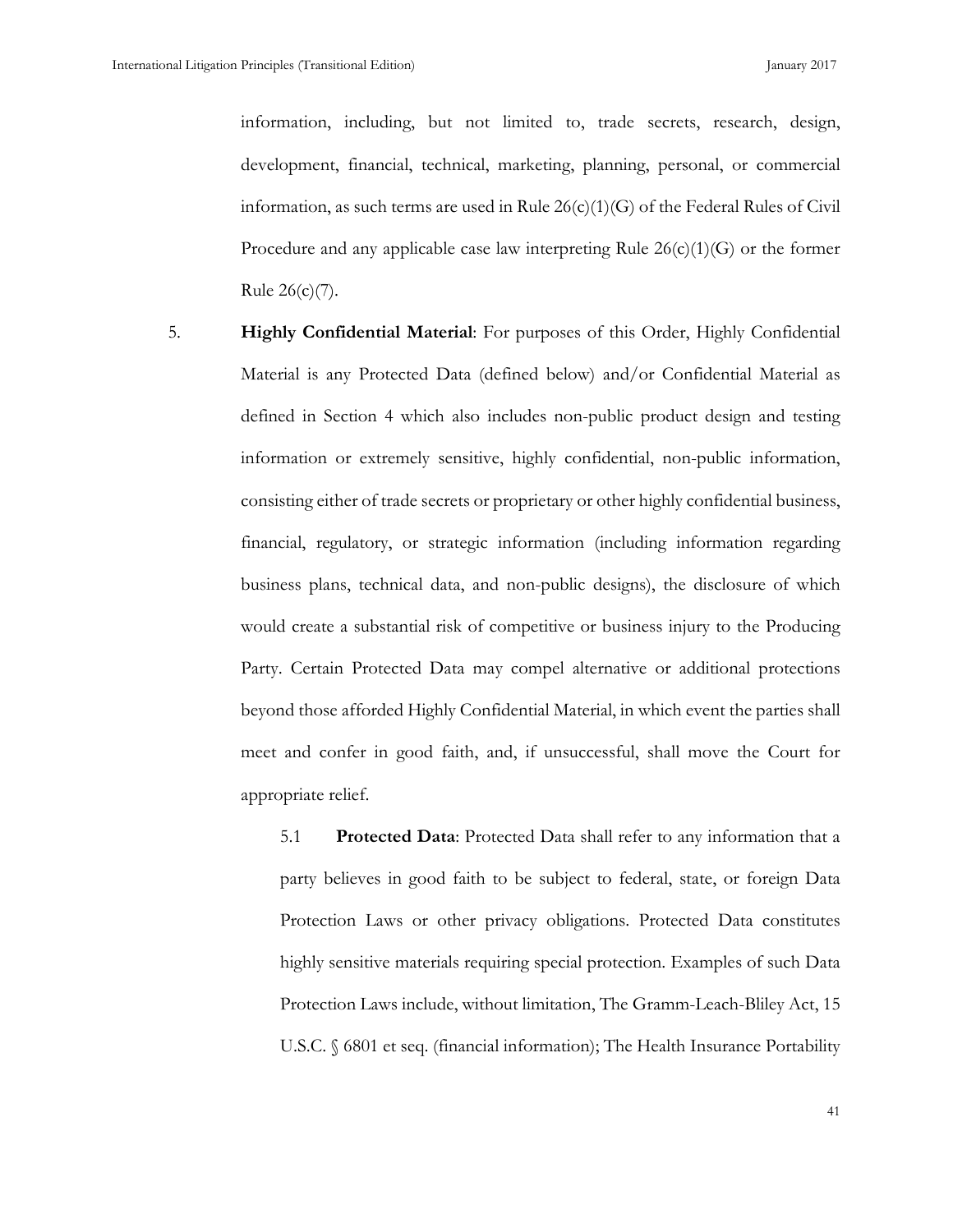and Accountability Act and the regulations thereunder, 45 CFR Part 160 and Subparts A and E of Part 164 (medical information); Directive 95/46/EC of the European Parliament and of the Council of 24 October 1995 on the Protection of Individuals with Regard to the Processing of Personal Data and on the Free Movement of Such Data, 1995 O.J. (L281/31) / Regulation (EU) 2016/679 of the European Parliament and of the Council of 27 April 2016 on the Protection of Natural Persons with Regard to the Processing of Personal Data and on the Free Movement of Such Data, and repealing Directive 95/46/EC (General Data Protection Regulation) (L119/1)(EU personal information); Data Protection Act 1998 (c. 29) (United Kingdom personal information); the German Federal Data Protection Act (Germany personal information); the Spanish Data Protection Act 15/1999; the Belgian Law of December 8, 1992 on Privacy Protection in relation to the Processing of Personal Data (Belgium personal information); Personal Information Protection and Electronic Documents Act (PIPEDA), S.C. 2000, c. 5 (Canada personal information); The Federal Law on Protection of Personal Data held by Private Parties (published July 5, 2010) (Mexico personal information); and The Act on the Protection of Personal Information (Law No. 57 of 2003) (APPI) (Japan personal information). *[N.B.: This list must be updated and* tailored to the relevant jurisdictions in a particular matter]

6. **Designating Confidential Material or Highly Confidential Material**: The designation of Discovery Material as Confidential Material or Highly Confidential Material for purposes of this Order shall be made in the following manner: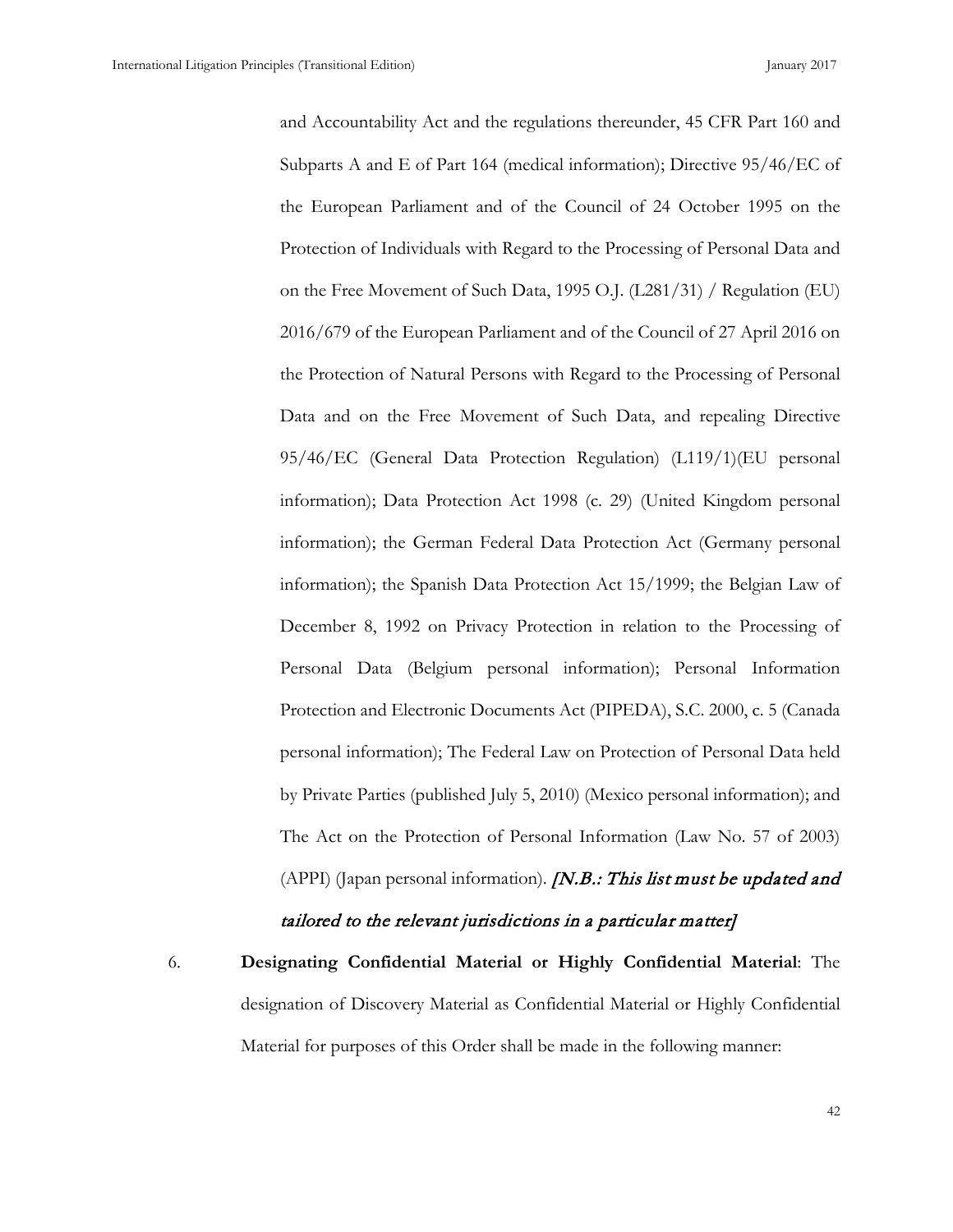- 6.1 **Documents**: [INSERT]
- 6.2 **Deposition and Other Proceedings**: [INSERT]
- 6.3 **Non-Written Materials**: [INSERT]
- 7. **Inadvertent Disclosure**: The inadvertent failure to designate Discovery Material as Confidential or Highly Confidential does not constitute a waiver of such claim and may be remedied by prompt supplemental written notice upon discovery of the inadvertent disclosure, with the effect that such Discovery Material will be subject to the protections of this Order.
- 8. **Copies**: The Receiving Party may make copies of Discovery Material, but such copies shall become Confidential Material or Highly Confidential Material to the same extent, and subject to the same protections, as the Discovery Material from which those copies were made. The Receiving Party shall exercise good faith efforts to ensure that copies it makes of Discovery Material produced to it, and copies made by others who obtained such Discovery Material directly or indirectly from the Receiving Party, include the appropriate confidentiality legend, to the same extent that the Discovery Material has been marked with the appropriate confidentiality legend by the Producing Party. In the event that the Receiving Party receives notice in accordance with Section 7 of this Order that Discovery Material was inadvertently disclosed without being designated as Confidential or Highly Confidential Material, the Receiving Party shall exercise good faith efforts to notify the Producing Party, ensure that copies it makes of Discovery Material produced to it, and copies made by others who obtained such Discovery Material directly or indirectly from the Receiving Party, are marked with the appropriate confidentiality legend, are made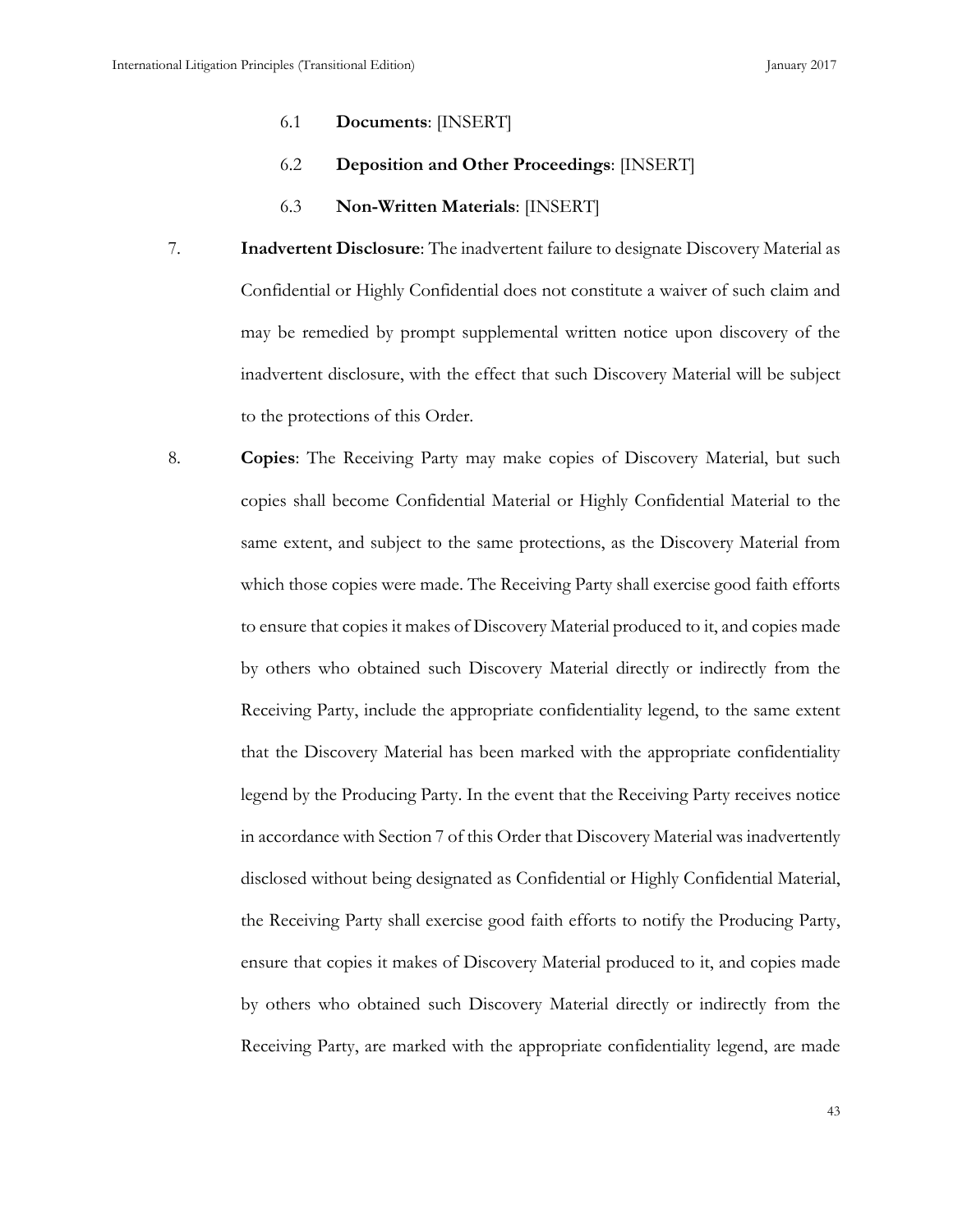available in whole or in part only to persons authorized to receive Confidential or Highly Confidential Material (as the case may be), and are at all times handled and used only in the manner that this Order permits or requires Confidential or Highly Confidential Material (as the case may be) to be handled and used.

- 9. **Notes of Confidential Material or Highly Confidential Material**: Any notes, lists, memoranda, indices, compilations prepared or based on an examination of Confidential Material or Highly Confidential Material, or any other form of information (including electronic forms), that quote from, paraphrase, copy, or disclose Confidential Material or Highly Confidential Material with such specificity that the Confidential Material or Highly Confidential Material can be identified, or by reasonable logical extension can be identified, shall be accorded the same status of confidentiality as the underlying Confidential Material or Highly Confidential Material from which they are made and shall be subject to all of the terms of this Protective Order.
- 10. **Notice to Non-Parties**: Any party issuing a subpoena to a non-party shall enclose a copy of this Protective Order with a request that, within ten (10) calendar days, the non-party either request the protection of this Protective Order or notify the issuing party that the non-party does not need the protection of this Protective Order or wishes to seek different protection.
- 11. **Persons Authorized to Receive Confidential Material**: Discovery Material designated "Confidential" or its contents may be disclosed, summarized, described, characterized, or otherwise communicated or made available in whole or in part only to the following persons: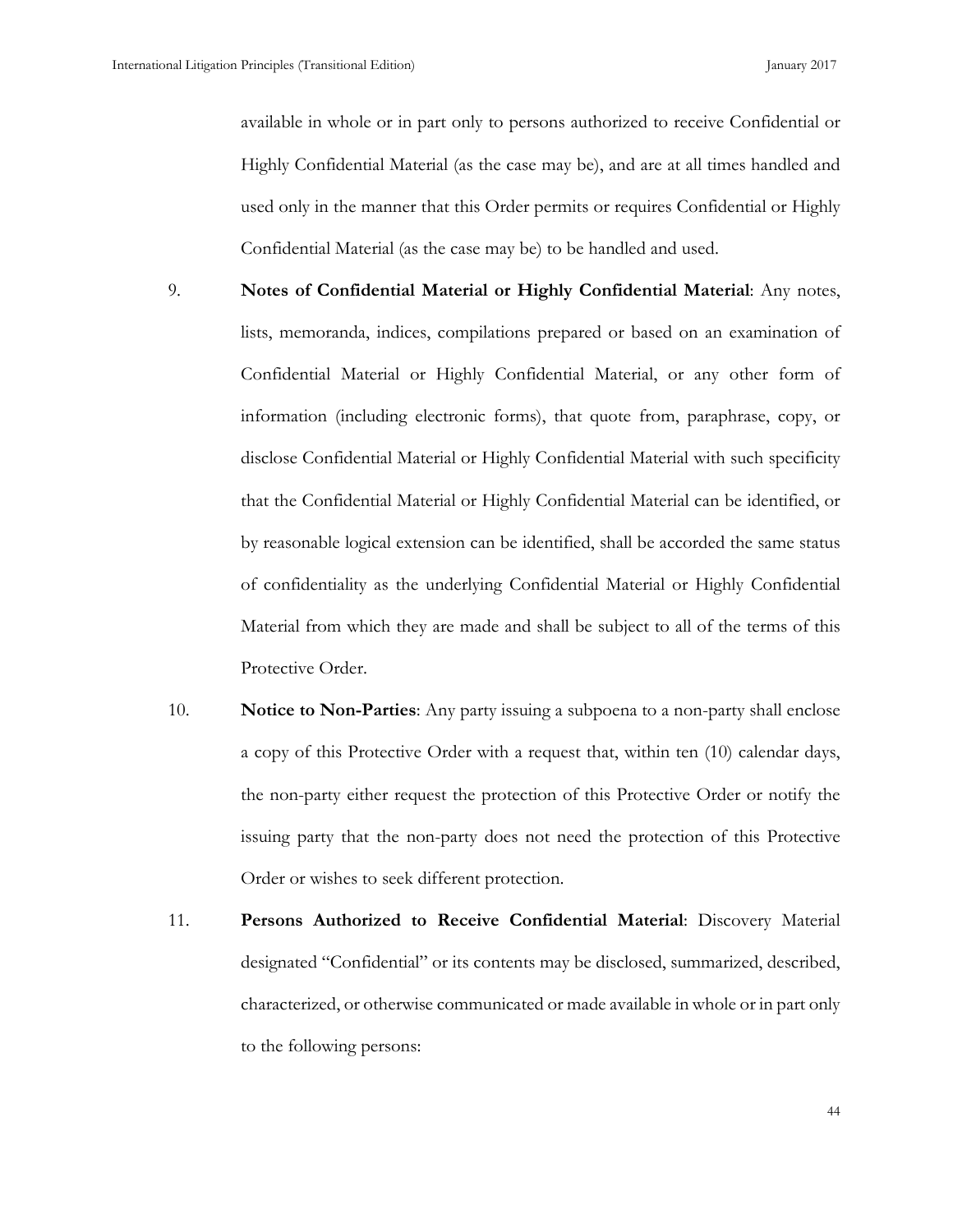11.1 [INSERT]

12. **Persons Authorized to Receive Highly Confidential Material**: Except as specifically provided for in this or subsequent Court orders, Highly Confidential Material or its contents shall not be disclosed, summarized, described, characterized, or otherwise communicated or made available in whole or in part to any person or entity, directly or indirectly, other than the following:

12.1 [INSERT]

- 13. **Qualification of Outside Experts and Consultants**: Neither Confidential nor Highly Confidential Material shall be disclosed to any outside experts or consultants who are current employees of a direct competitor of any party named in the Litigation. [INSERT ANY EXCEPTIONS].
- 14. **Use of Discovery Material**: Except as provided in Paragraph 30, *infra,* Discovery Material containing Confidential and/or Highly Confidential Material shall be used solely for purposes of the Litigation, including any appeal and retrial. Any person or entity in possession of Discovery Material designated Confidential or Highly Confidential shall maintain those materials in accordance with Section 18 below.
- 15. **Agreement Must be Signed Prior to Disclosure**: Each person to whom Confidential or Highly Confidential Material may be disclosed that is also required to sign the "Agreement Concerning Information Covered by Protective Order" (attached hereto as Exhibit A) pursuant to Sections  $11(c) - 11(h)$ ,  $11(i)$ ,  $12(b) - 12(f)$ , and 12(h) shall deliver to the Disclosing Party a completed and originally executed copy of Exhibit A hereto prior to the time such Material is disclosed to such proposed Receiving Party.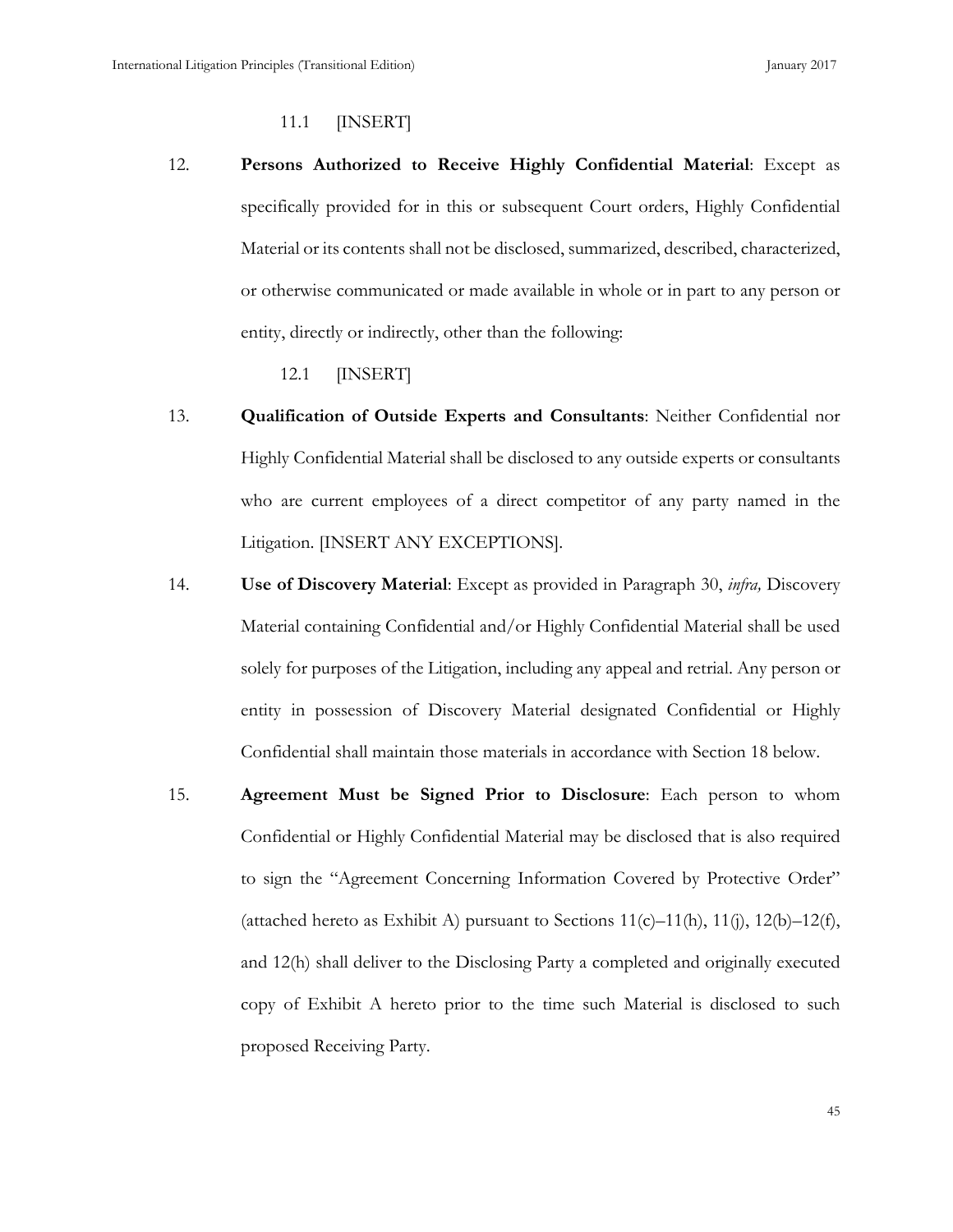- 16. **Exclusion of Individuals from Depositions**: Counsel for any Producing Party shall have the right to exclude from depositions any person who is not authorized by this Order to receive documents or information designated Confidential or Highly Confidential, but only during periods of examination or testimony directed to or comprising information that is Confidential or Highly Confidential.
- 17. **Storage of Confidential Material or Highly Confidential Material**: The recipient of any Confidential Material or Highly Confidential Material that is provided under this Protective Order shall maintain such information in a reasonably secure and safe manner that ensures that access is limited to the persons authorized under this Order, and shall further exercise the same standard of due and proper care with respect to the storage, custody, use, and/or dissemination of such information as is exercised by the recipient with respect to its own proprietary information.
- 18. **Filing of Confidential Material or Highly Confidential Material**: The following procedures apply provided they do not conflict with applicable rules and orders of the court. $^{69}$  $^{69}$  $^{69}$  [INSERT]
- 19. **No Prejudice**: Agreeing to be bound by this Protective Order, agreeing to and/or producing or receiving Confidential Material or Highly Confidential Material or

<span id="page-54-0"></span> $69$  The presumption in U.S. courts is that all filings are public, unless the court makes a specific finding of good cause for sealing the filing. In the absence of a local rule or standing order addressing the process of filing of confidential material and requesting that it be sealed, a common provision of a negotiated protective order is for confidential material to be filed with the court clerk under temporary seal with notice to the parties and a 10-day period for any party to file a motion to prevent the material from automatically becoming part of the public record. *See generally,* The Sedona Conference, *The Sedona Guidelines: Best Practices Addressing Protective Orders, Confidentiality & Public Access in Civil Cases*, THE SEDONA CONFERENCE (March 2007), *available at* [https://thesedonaconference.org/publication/Work](https://thesedonaconference.org/publication/Working%20Group%202%20Guidelines)[ing%20Group%202%20Guidelines.](https://thesedonaconference.org/publication/Working%20Group%202%20Guidelines)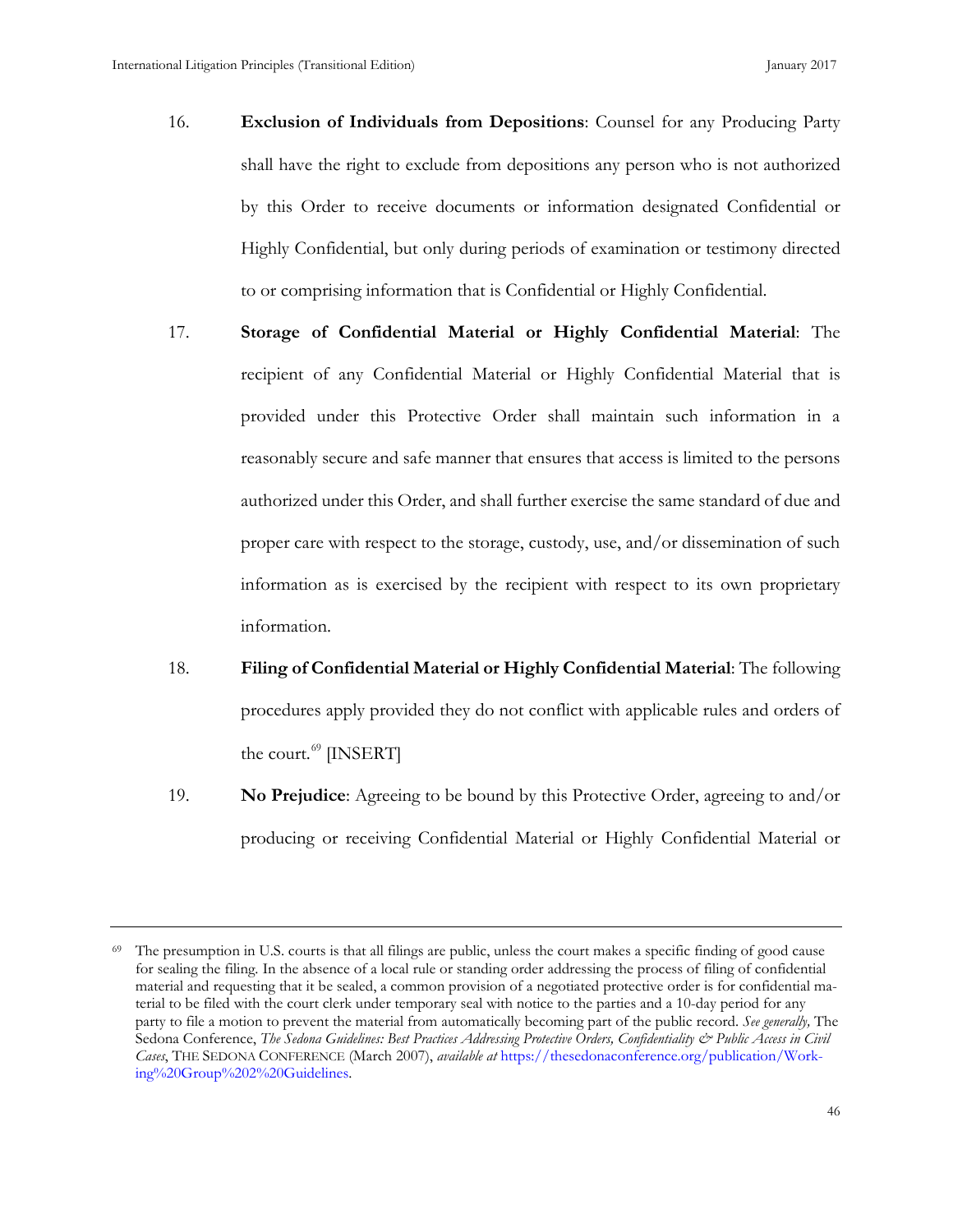otherwise complying with the terms of this Order shall not: [INSERT RIGHTS OF PARTIES PROTECTED]

- 20. **Challenging Designation of Materials**: A party shall not be obligated to challenge the propriety of a Confidential Material or Highly Confidential Material designation at the time made, and failure to do so shall not preclude a subsequent challenge thereto during the pendency of this Litigation.
	- 20.1 **Challenge**: [INSERT STEPS]
	- 20.2 **Meet and Confer and Motion**: [INSERT STEPS]

20.3 **Status of Challenged Designation Pending Judicial Determination**: [INSERT STEPS]

21. **No Application to Public or Otherwise Available Information**: This Order shall not limit or restrict a Receiving Party's use of information that the Receiving Party can demonstrate: (i) was lawfully in the Receiving Party's possession prior to such information being designated as Confidential or Highly Confidential Material in the Litigation and that the Receiving Party is not otherwise obligated to treat as confidential; (ii) was obtained without any benefit or use of Confidential or Highly Confidential Material from a third party having the right to disclose such information to the Receiving Party without restriction or obligation of confidentiality; (iii) was independently developed by it after the time of disclosure by personnel who did not have access to the Producing Party's Confidential or Highly Confidential Material; or (iv) has been independently published to the general public, and relevant Data Protection Laws do not apply. If the Receiving Party believes that the Disclosing Party has designated information that is covered by any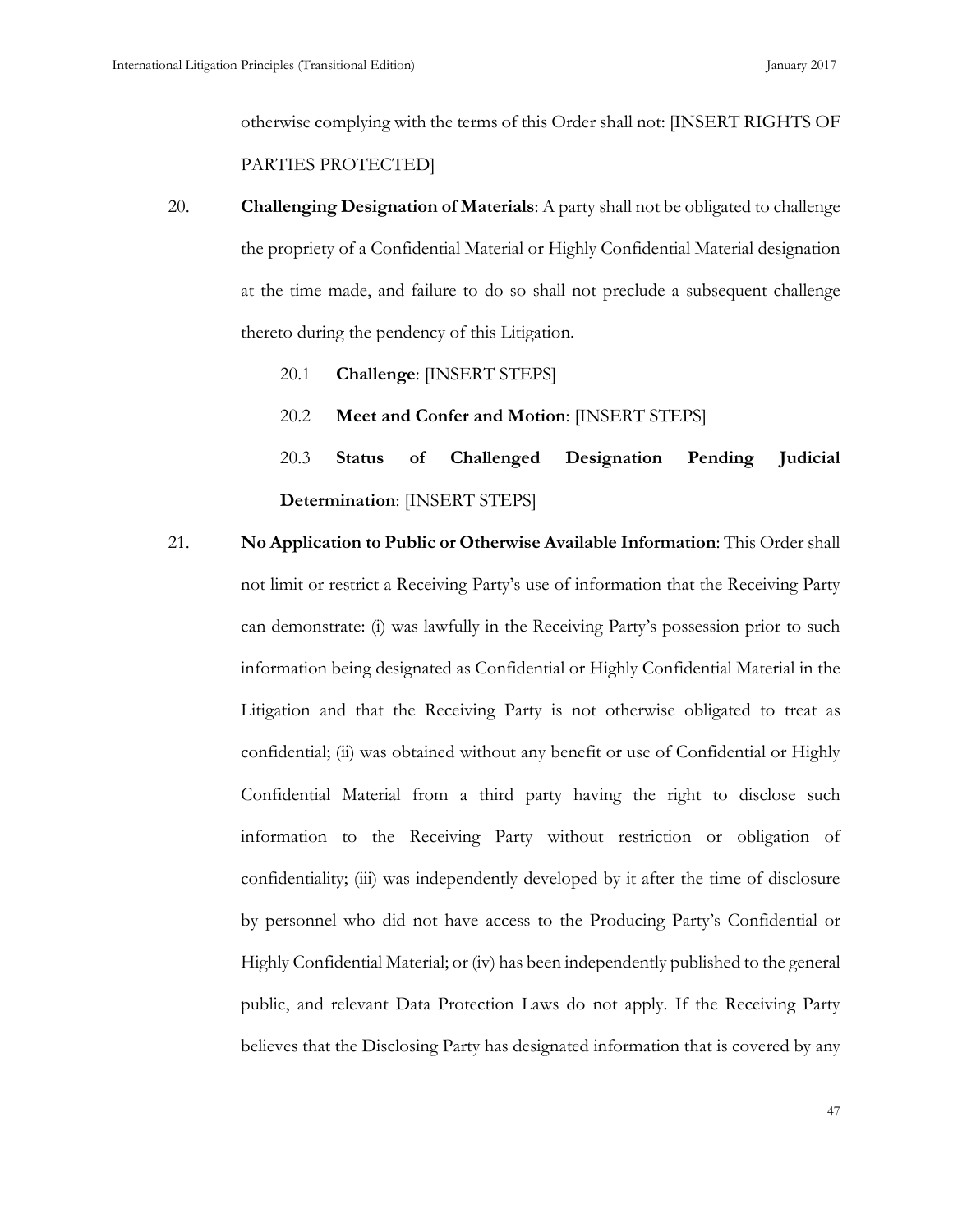of the preceding categories as Confidential Material or Highly Confidential Material, the Receiving Party may challenge the propriety of such designation using the procedure outlined in Section 20 above. Any challenged designation remains in force until the propriety of such designation has been decided as outlined above.

- 22. **No Waiver of Privilege**: Pursuant to Federal Rule of Evidence 502(d), disclosure (including production) of information that a party or non-party later claims should not have been disclosed because of a privilege, including, but not limited to, the attorney-client privilege or work product doctrine ("Privileged Information"), shall not constitute a waiver of, or estoppel as to, any claim of attorney-client privilege, attorney work product, or other ground for withholding production as to which the Disclosing or Producing Party would be entitled in the Litigation or any other federal or state proceeding.
- 23. **Effect of Disclosure of Privileged Information**: Pursuant to Federal Rule Civil Procedure 26(b)(5)(B) and Federal Rule of Evidence 502(e), the Receiving Party hereby agrees to return, sequester, or destroy any Privileged Information disclosed or produced by Disclosing or Producing Party upon request. If the Receiving Party reasonably believes that Privileged Information has been inadvertently disclosed or produced to it, it shall promptly notify the Disclosing or Producing Party and sequester such information until instructions as to disposition are received. The failure of any party to provide notice or instructions under this Paragraph shall not constitute a waiver of, or estoppel as to, any claim of attorney-client privilege, attorney work product, or other ground for withholding production as to which the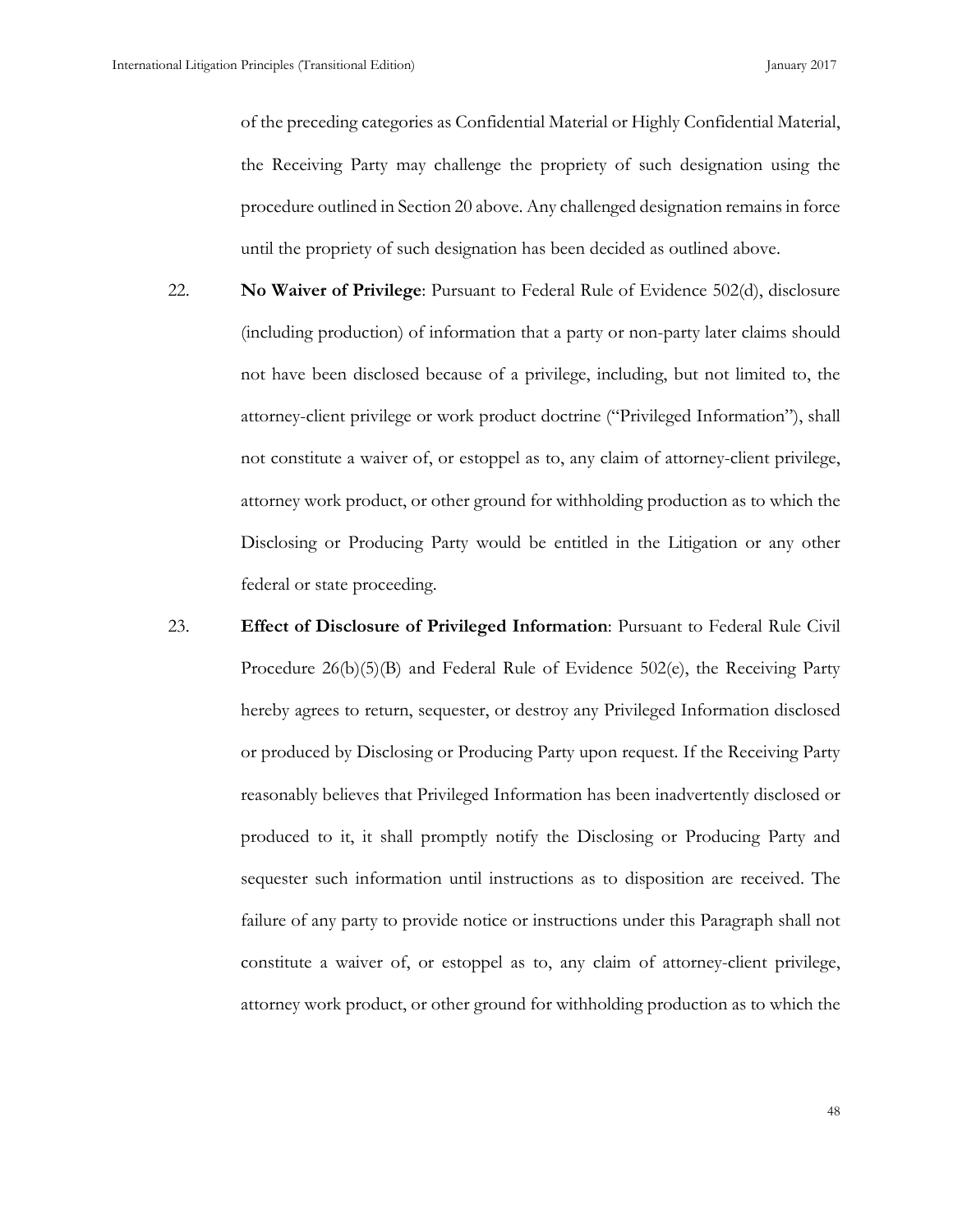Disclosing or Producing Party would be entitled in the Litigation or any other federal or state proceeding.

23.1 [INSERT ADDITIONAL STEPS]

- 24. **Additional Parties or Attorneys**: In the event additional parties join or intervene in this Litigation, the newly joined party(ies) shall not have access to Confidential Material or Highly Confidential Material until its/their counsel has executed and, at the request of any party, filed with the Court the agreement of such party(ies) and such counsel to be fully bound by this Order. If any additional attorneys make appearances in this Litigation, those attorneys shall not have access to Confidential Material or Highly Confidential Material until they execute the "Agreement Concerning Information Covered by Protective Order" attached hereto as Exhibit A.
- 25. **Protective Order Remains in Force**: This Protective Order shall remain in force and effect until modified, superseded, or terminated by consent of the parties or by order of the Court made upon reasonable written notice. Unless otherwise ordered, or agreed upon by the parties, this Protective Order shall survive the termination of this Litigation. The Court retains jurisdiction even after termination of this Litigation to enforce this Protective Order and to make such amendments, modifications, deletions, and additions to this Protective Order as the Court may from time to time deem appropriate.<sup>[70](#page-57-0)</sup>

<span id="page-57-0"></span> $70$  The parties may want to insert a mutually agreed upon mediation clause to resolve any issues arising after termination of the litigation, should the Court decline to retain jurisdiction.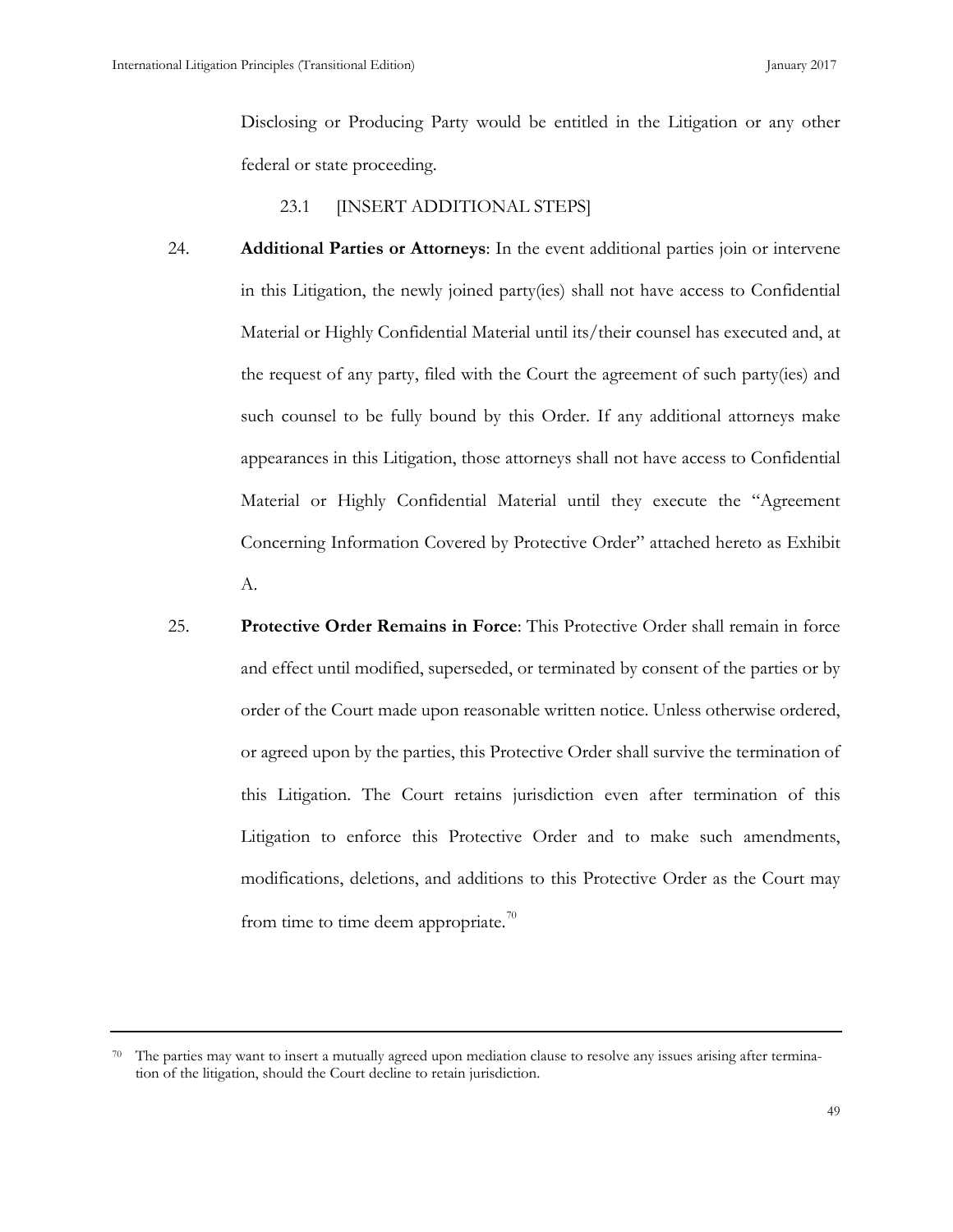- 26. **No Prejudice for Further Relief**: This Protective Order is without prejudice to the right of any party to seek other or further relief from the Court.
- 27. **No Waiver of Grounds for Producing Material**: This Protective Order shall not be construed as waiving any right to assert a claim of privilege, relevance, overbreadth, burdensomeness, or other grounds for not producing material called for, and access to such material shall be only as otherwise provided by the discovery rules and other applicable laws.

# 28. **Termination of Access to Confidential Material and Highly Confidential Material**:

- 28.1 **Change in Status**: [INSERT]
- 28.2 **Conclusion of Litigation**: [INSERT]

## 29. **No Loss of Confidential or Highly Confidential Status by Use in Litigation**

**or Appeal**: In the event that any Confidential or Highly Confidential Material is used in any court proceeding in this Litigation or any appeal therefrom, such Confidential or Highly Confidential Material shall not lose its status as Confidential or Highly Confidential through such use, unless it has been lawfully placed on the public record. Counsel shall comply with all applicable local rules and shall confer on such procedures that are necessary to protect the confidentiality of any documents, information, and transcripts used in the course of any court proceedings, including petitioning the Court to close the court room.

30. **Confidential or Highly Confidential Material Subpoenaed or Ordered Produced in Other Actions**: If any person receiving documents covered by this Order (the "Receiver") is served with a subpoena, order, interrogatory, document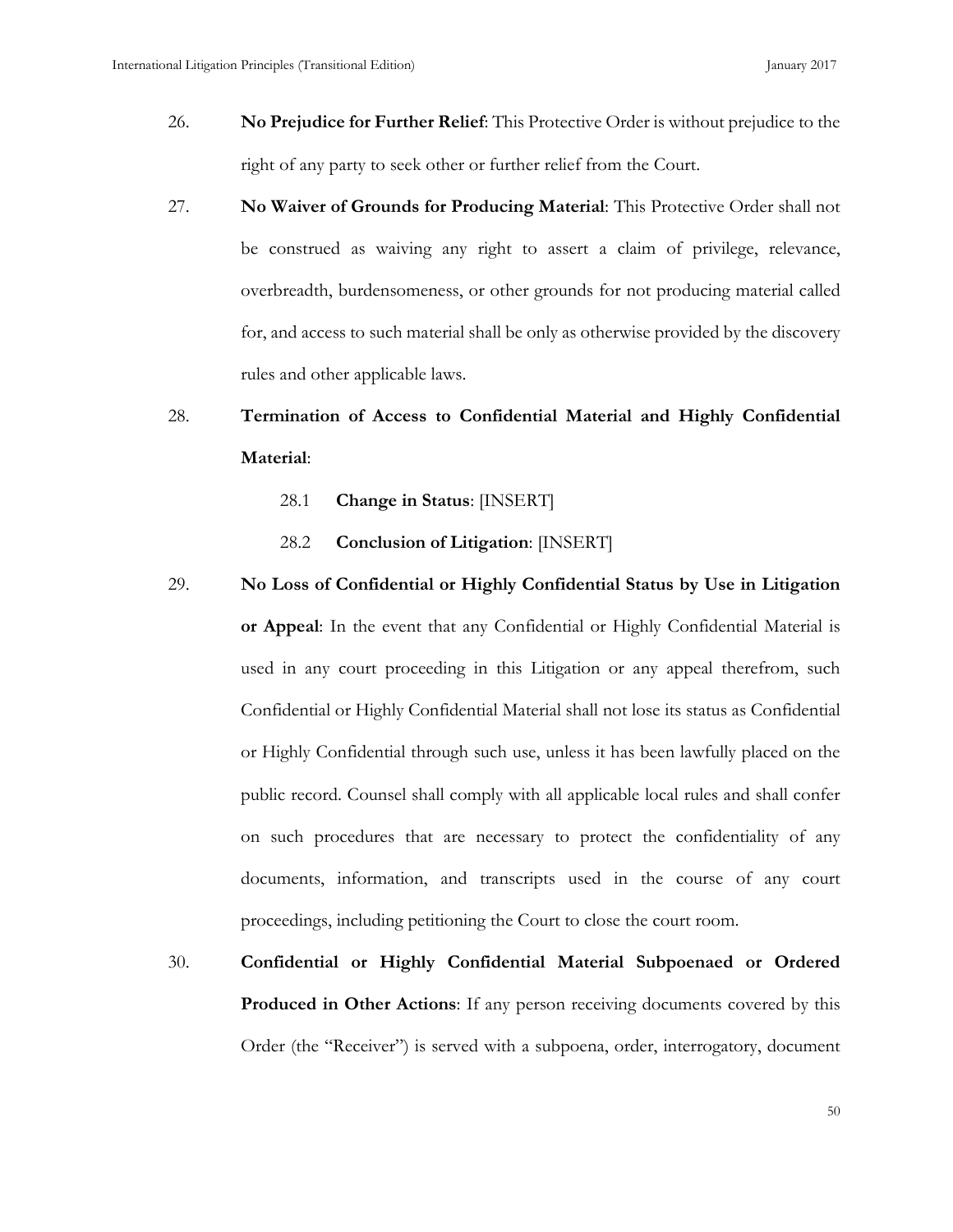request, or civil investigative demand (collectively, a "Demand") issued in any other action, investigation, or proceeding, and such Demand seeks Discovery Material that was produced or designated as Confidential Material or Highly Confidential Material by someone other than the Receiver, the Receiver shall give prompt written notice by email within ten (10) business days of receipt of such Demand to the party or non-party who produced or designated the material as Confidential Material or Highly Confidential Material, and shall object to the production of such materials on the grounds of the existence of this Order. The burden of opposing the enforcement of the Demand shall fall upon the party or non-party who produced or designated the material as Confidential Material or Highly Confidential Material. Unless the party or non-party who produced or designated the Confidential Material or Highly Confidential Material obtains an order directing that the Demand not be complied with, and serves such order upon the Receiver prior to production pursuant to the Demand, the Receiver shall be permitted to produce documents responsive to the Demand on the Demand response date. Compliance by the Receiver with any order directing production pursuant to the Demand of any Confidential Material or Highly Confidential Material shall not constitute a violation of this Order. The Receiver will ensure that Confidential Material or Highly Confidential Material is adequately secured during transfer. Nothing in this Order shall be construed as authorizing a party to disobey a lawful subpoena issued in another action.

31. **Advice Based on Discovery Material Allowed**: Nothing in this Protective Order shall bar or otherwise restrict any attorney from rendering advice to his or her client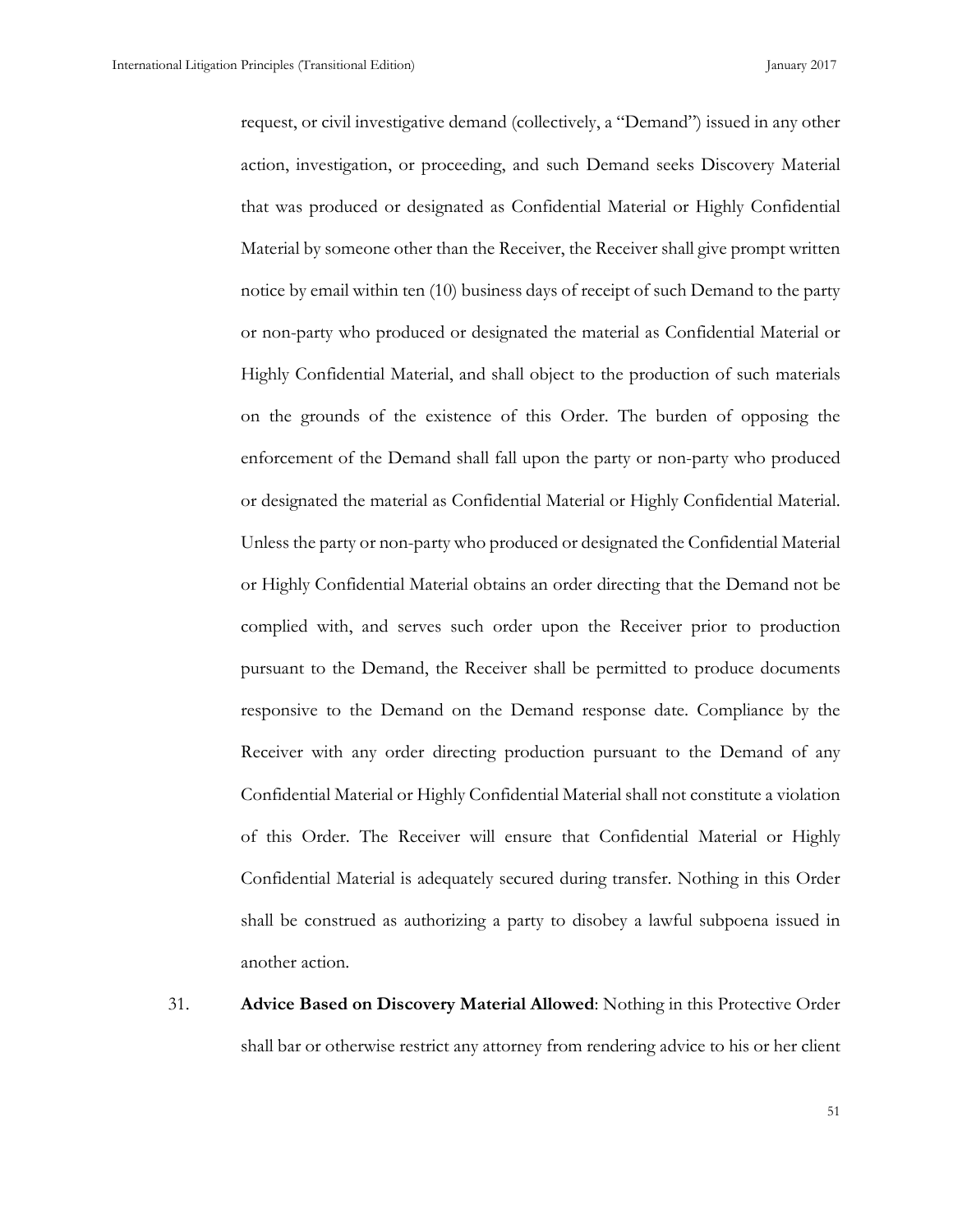with respect to this Litigation and, in the course of rendering advice, referring to or relying generally on the examination of Confidential Material or Highly Confidential Material; provided, however, that in rendering such advice and in otherwise communicating with his or her client, the attorney shall not disclose the contents of any Confidential Material or Highly Confidential Material produced by another party or a non-party if that disclosure would be contrary to the terms of this Protective Order.

32. **Redaction Allowed**: Any Producing Party may redact from the documents and things it produces matter that the Producing Party claims is subject to attorney-client privilege, work product immunity, a legal prohibition against disclosure, or any other privilege or immunity. The Producing Party shall mark each thing where matter has been redacted with a legend stating "REDACTED," and specify the basis for the redaction (e.g., privilege, confidential, highly confidential, etc.), as appropriate, or a comparable notice. Where a document consists of more than one page, at least each page on which information has been redacted shall be so marked. The Producing Party shall preserve an unredacted version of each such document. [INSERT specific provisions for the redaction of privileged matter from electronic files produced in native format, if applicable.] In addition to the foregoing, the following shall apply to redactions of Protected Data:

> 32.1 Any party may redact Protected Data that it claims, in good faith, requires protection under the terms of this Order. Protected Data, however, shall not be redacted from Discovery Material to the extent it directly relates to or identifies an individual named as a party.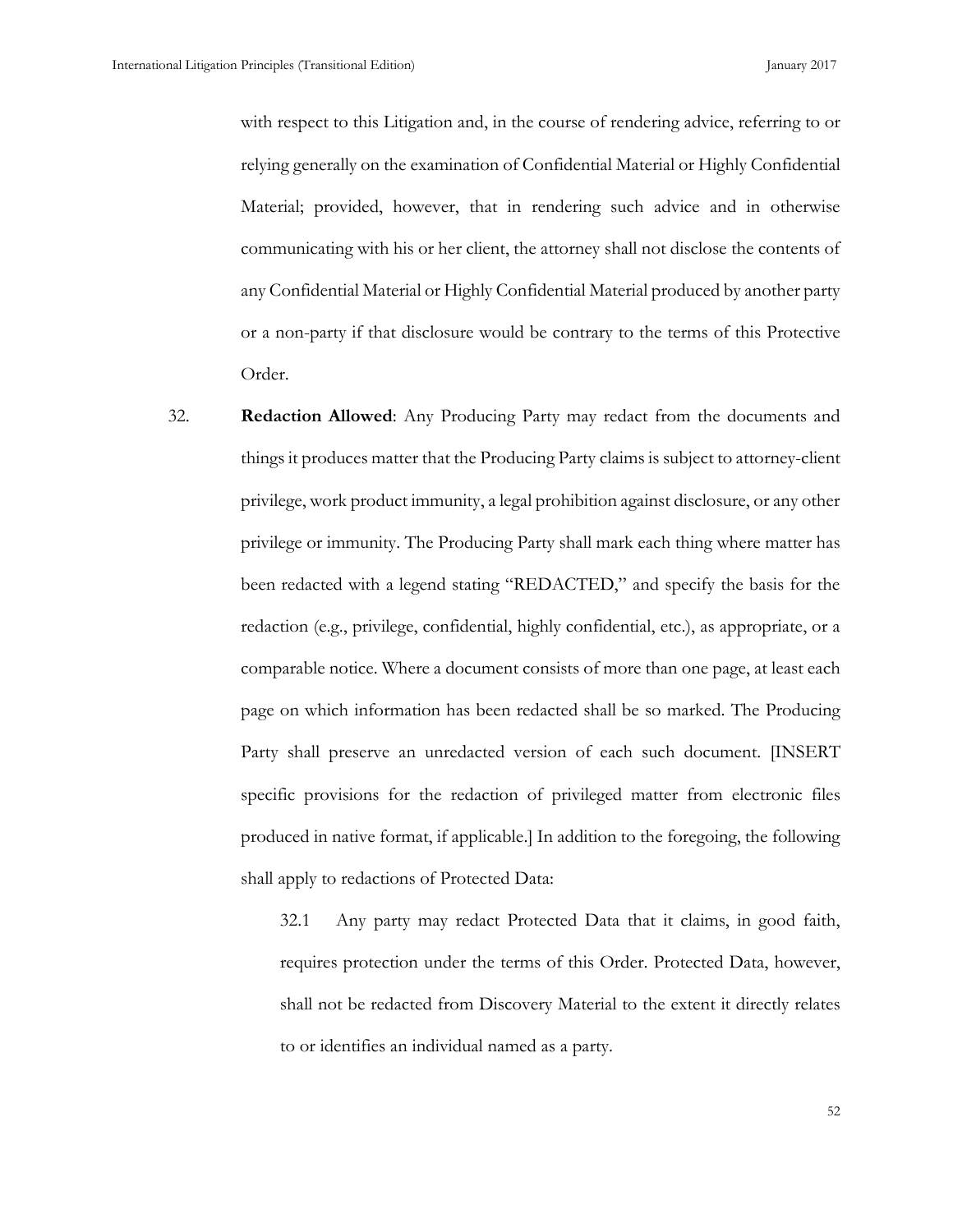32.2 Protected Data shall be redacted from any public filing not filed under seal.

32.3 The right to challenge and process for challenging the designation of redactions shall be the same as the right to challenge and process for challenging the designation of Confidential Material and Highly Confidential Material as set forth in Section 20.

- 33. **Personally Identifiable Information**: Personally identifiable information that a party has designated as Protected Data as defined in Section 5.a, *supra*, based on its good faith belief that the information is subject to federal, state, or foreign Data Protection Laws, data privacy laws, or other privacy obligations, or any of the information contained therein, shall be handled by Counsel for the Receiving Party with the highest care.
- 34. **Data Security**: Any person in possession of Confidential Material or Highly Confidential Material shall maintain a written information security program that includes reasonable administrative, technical, and physical safeguards designed to protect the security and confidentiality of such Confidential Material or Highly Confidential Material, protect against any reasonably anticipated threats or hazards to the security of such Confidential Material or Highly Confidential Material, and protect against unauthorized access to Confidential Material or Highly Confidential Material.<sup>[71](#page-61-0)</sup> To the extent a party or person does not have an

<span id="page-61-0"></span><sup>71</sup> The language sets forth minimum standards that should be included. Depending on the circumstances, other provisions that may be specified include utilization of Secure File Transfer Protocol (SFTP), Secure Sockets Layer (SSL), or Virtual Private Network (VPN) technologies when transferring files; encryption of the data, when data is being transferred to and stored by the Receiver; controlled access to the files themselves (e.g., background checks for personnel handling the data stored in servers, rooms, etc.; agreement between parties as to specified vendor and data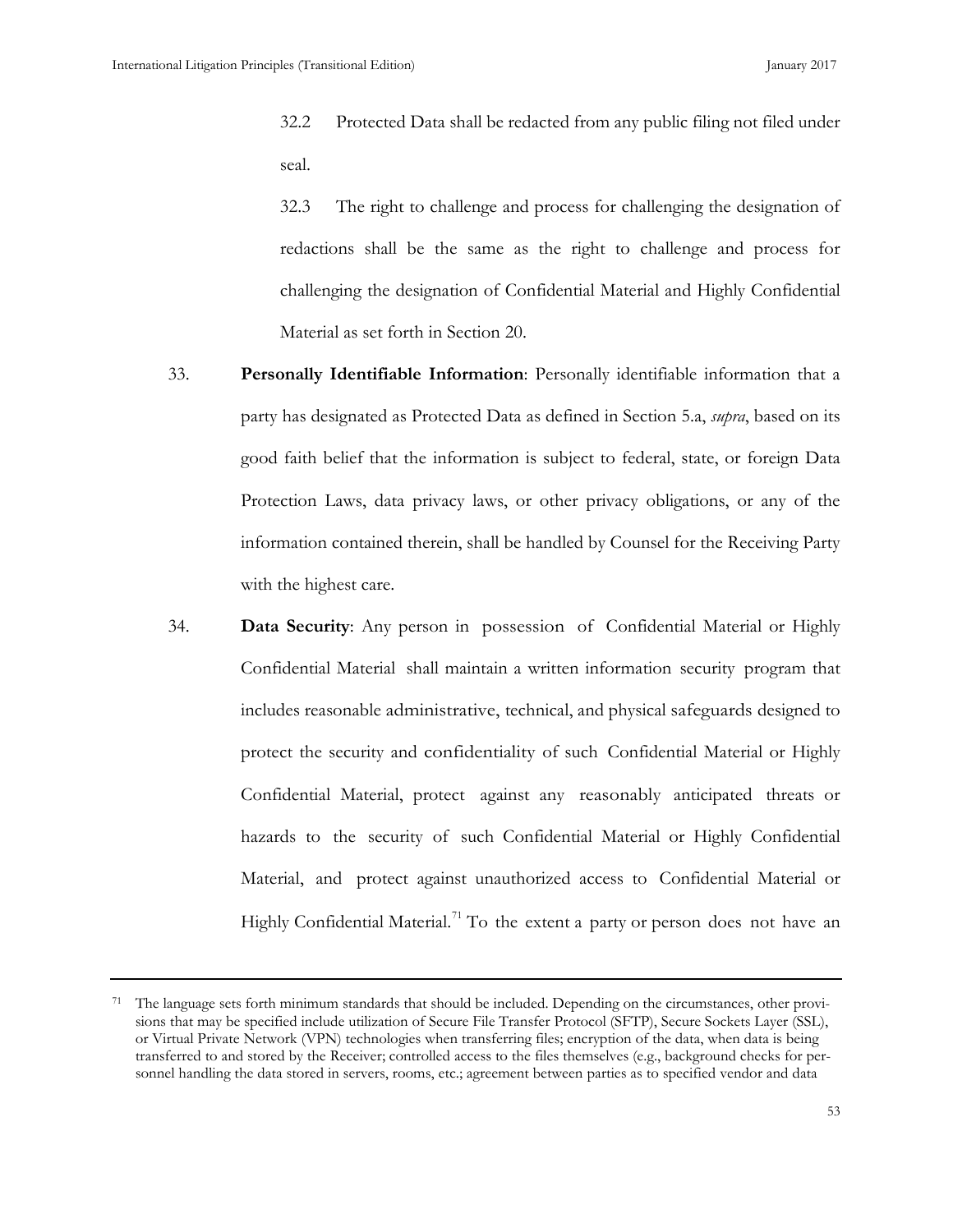information security program, they may comply with this provision by having the Confidential Material or Highly Confidential Material managed by and/or stored with eDiscovery vendors or claims administrators that maintain such an information security program. If a Receiving Party or Authorized Recipient discovers any loss of Confidential Material or Highly Confidential Material or a breach of security, including any actual or suspected unauthorized access, relating to another party's Confidential Material or Highly Confidential Material, the Receiving Party or Authorized Recipient shall: (1) promptly provide written notice to Disclosing Party of such breach; (2) investigate and make reasonable efforts to remediate the effects of the breach, and provide Disclosing Party with assurances reasonably satisfactory to Disclosing Party that such breach shall not recur; and (3) provide sufficient information about the breach that the Disclosing Party can reasonably ascertain the size and scope of the breach. The Receiving Party or Authorized Recipient agrees to cooperate with the Producing Party or law enforcement in investigating any such security incident. In any event, the Receiving Party or Authorized Recipient shall promptly take all necessary and appropriate corrective action to terminate the unauthorized access.

35. **End-of-Matter Data Disposition**: Upon final resolution of this Litigation the Parties will certify that all Confidential Material and/or Highly Confidential Material

security technologies); liquidated damages provision for breach, secured by a bond or other security; access rights management; physical space and device access and usage controls; or where applicable, incorporation of statutory or sectoral standards and specifications. *See* Paul D. Weiner & Denise E. Backhouse, *Securing Protected Data in U.S. Legal Proceedings: Protective Orders*, The 8th Annual Sedona Conference International Programme, Berlin, June 2016, *available at* [https://thesedonaconference.org/system/files/Securing%20Protected%20Data%20in%20U.S.%20Legal%20Pro](https://thesedonaconference.org/system/files/Securing%20Protected%20Data%20in%20U.S.%20Legal%20Proceedings_Protective%20Orders.pdf)[ceedings\\_Protective%20Orders.pdf.](https://thesedonaconference.org/system/files/Securing%20Protected%20Data%20in%20U.S.%20Legal%20Proceedings_Protective%20Orders.pdf)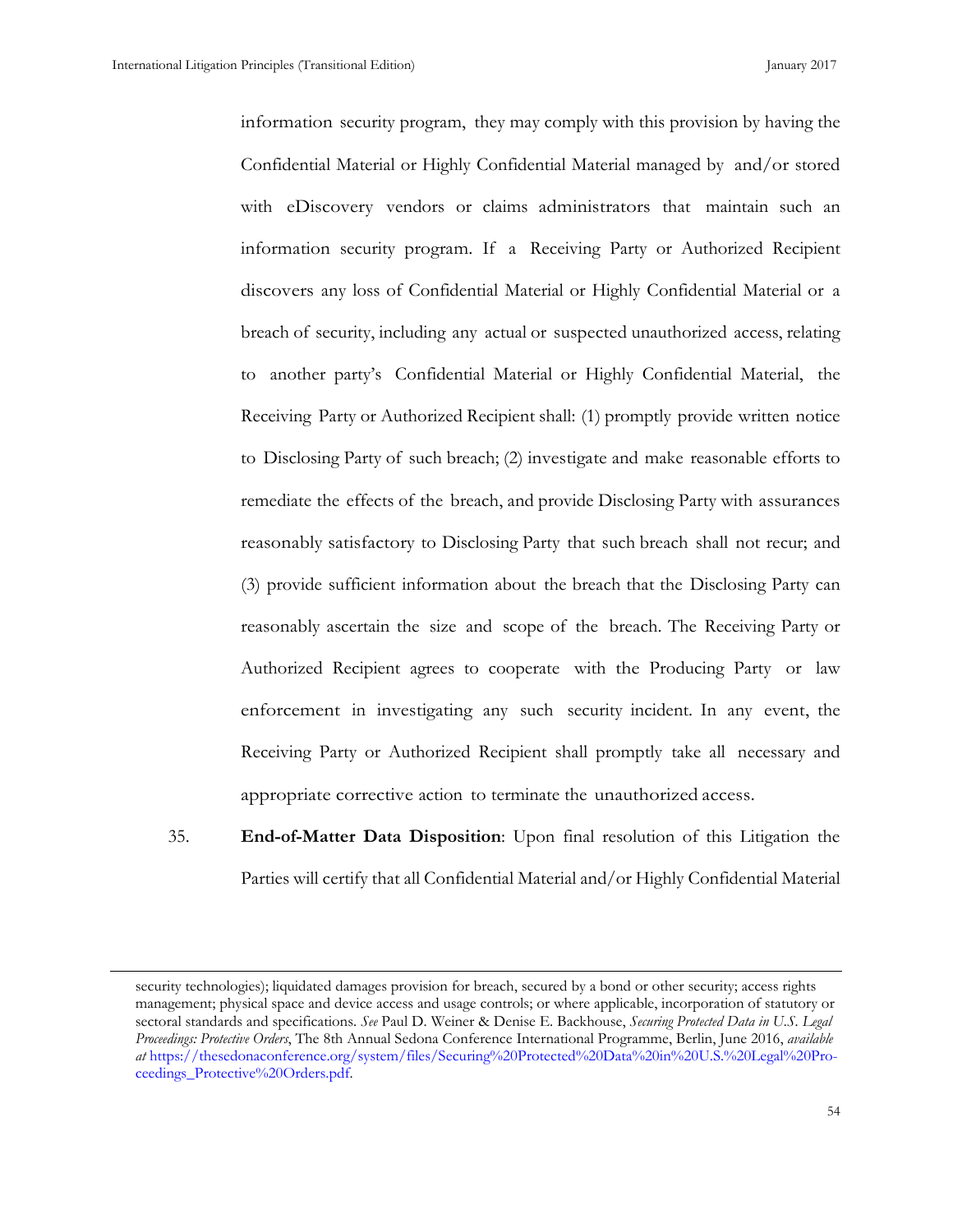has been returned to the Producing Party and/or been destroyed in a secure manner [INSERT DETAILS].<sup>[72](#page-63-0)</sup>

- 36. **Violations of Protective Order**: In the event that any person or party should violate the terms of this Protective Order, the aggrieved Disclosing Party may apply to the Court to obtain relief against any such person or party violating or threatening to violate any of the terms of this Protective Order. In the event that the aggrieved Disclosing Party seeks injunctive relief, it must petition the District Judge for such relief, which may be granted at the sole discretion of the District Judge. The parties and any other person subject to the terms of this Protective Order agree that this Court shall retain jurisdiction over it and them for the purpose of enforcing this Protective Order.
- 37. **Headings**: The headings herein are provided only for the convenience of the parties, and are not intended to define or limit the scope of the express terms of this Protective Order.

<span id="page-63-0"></span> $72$  The decision to destroy material that has been subject to a legal hold has inherent risks that are best mitigated by an express agreement of the parties or an order by the Court. *See, e.g.,* Lord Abbett Mun. Income Fund, Inc. v. Asami, No. C-12-03694, 2014 WL 5477639 (N.D. Cal. Oct. 29, 2014) (disposal of computer hard drives permitted while appeal pending, upon finding that burden and expense of continued preservation outweighed any further value to the litigation).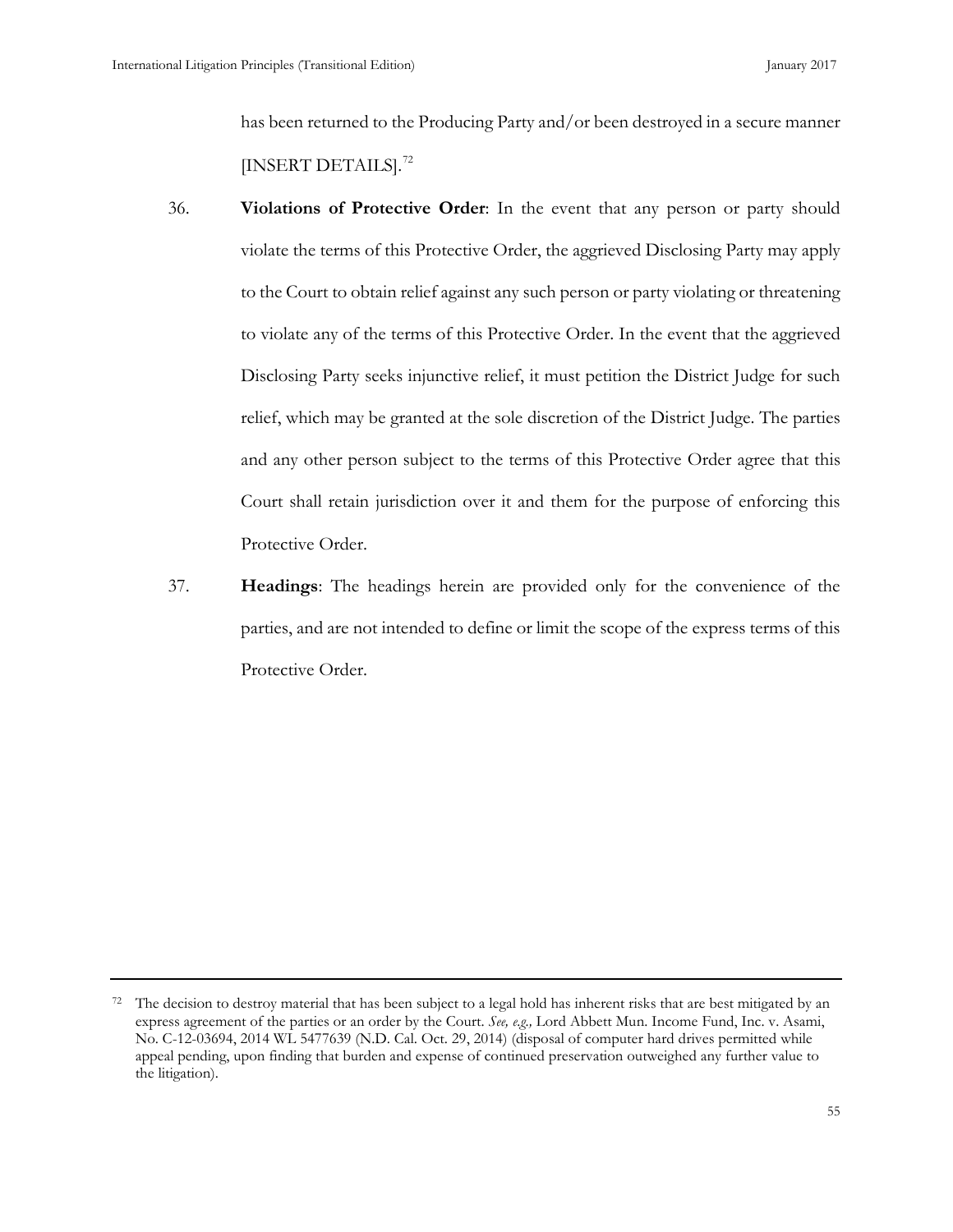#### IT IS SO ORDERED.

Dated: \_\_\_\_\_\_\_\_\_\_\_, 20\_\_\_

United States District Judge

Dated: \_\_\_\_\_\_\_\_\_\_\_, 20\_\_ Respectfully stipulated to and submitted by,

 $\overline{\phantom{a}}$  , and the contract of the contract of the contract of the contract of the contract of the contract of the contract of the contract of the contract of the contract of the contract of the contract of the contrac

By:  $\_\_$ 

[Name, firm, address, phone, bar number]

### Counsel for Plaintiff

 $\rm\,By:\,$ 

[Name, firm, address, phone, bar number]

Counsel for Defendant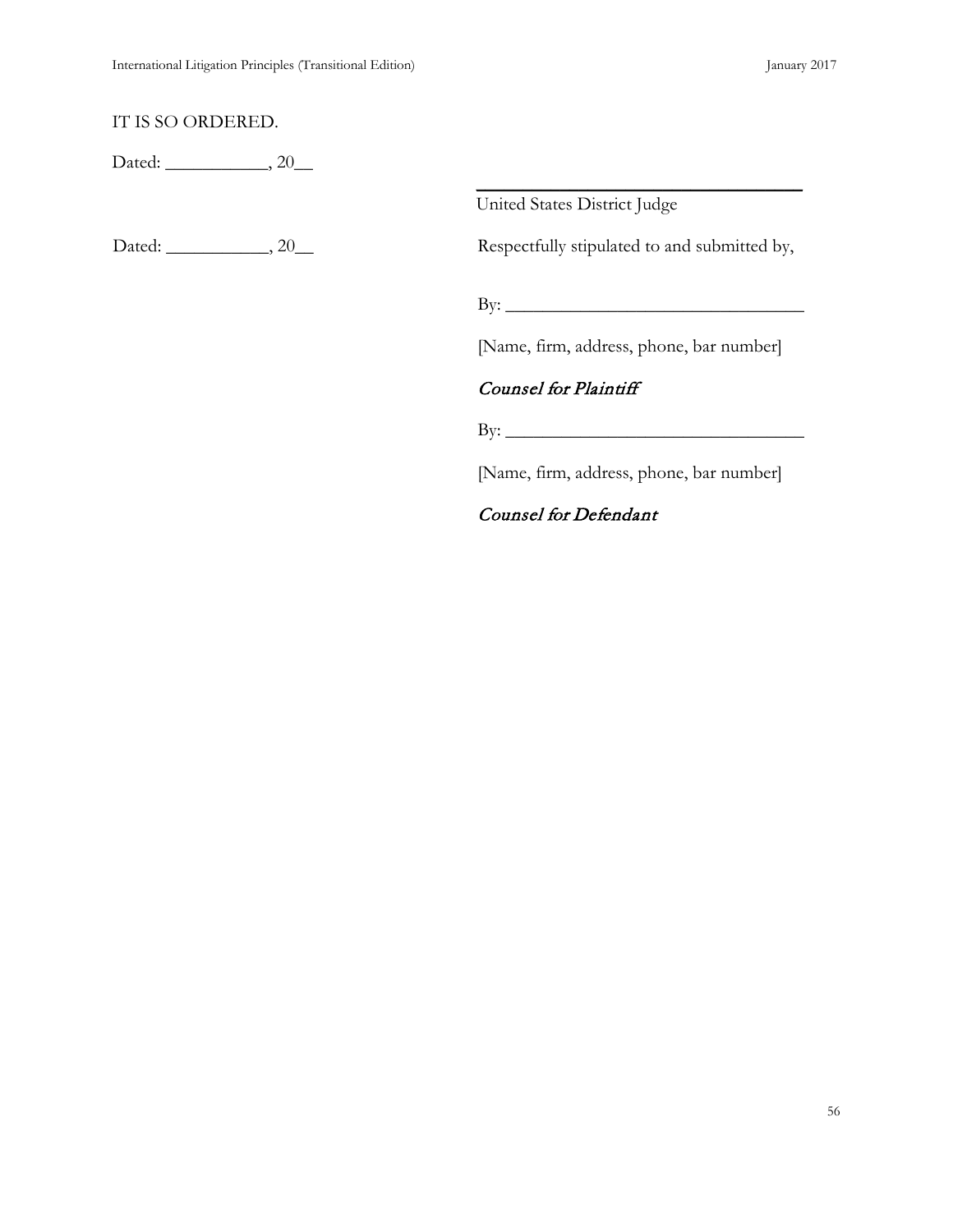#### **EXHIBIT A**

#### **UNITED STATES DISTRICT COURT**

#### **\_\_\_\_\_\_\_ DISTRICT OF \_\_\_\_\_\_\_\_\_\_**

|    | Plaintiff. | Case No. :                                                                                                            |
|----|------------|-----------------------------------------------------------------------------------------------------------------------|
| v. |            | <b>Agreement Concerning Information</b><br><b>Covered By Stipulated Protective Order</b><br><b>Re: Protected Data</b> |
|    | Defendant. |                                                                                                                       |

I, \_\_\_\_\_\_\_\_\_\_\_\_\_\_\_\_\_\_\_\_\_\_\_\_\_, hereby acknowledge that I have received a copy of the Stipulated Protective Order entered in the above-captioned action by the United States District Court for the District of \_\_\_\_\_\_\_\_\_\_ (hereinafter, the "Protective Order").

I have either read the Protective Order or have had the terms of the Protective Order explained to me by my attorney.

I understand the terms of the Protective Order and agree to comply with and to be bound by such terms.

If I receive documents or information designated as Confidential Material or Highly Confidential Material (as those terms are defined in the Protective Order), I understand that such information is provided to me pursuant to the terms and restrictions of the Protective Order.

I agree to hold in confidence and not further disclose or use for any purpose (other than is permitted by the Protective Order) any information disclosed to me pursuant to the terms of the Protective Order. I agree to maintain and abide by the Data Security provisions and End-of-Matter Data Disposition provisions set forth in the Protective Order.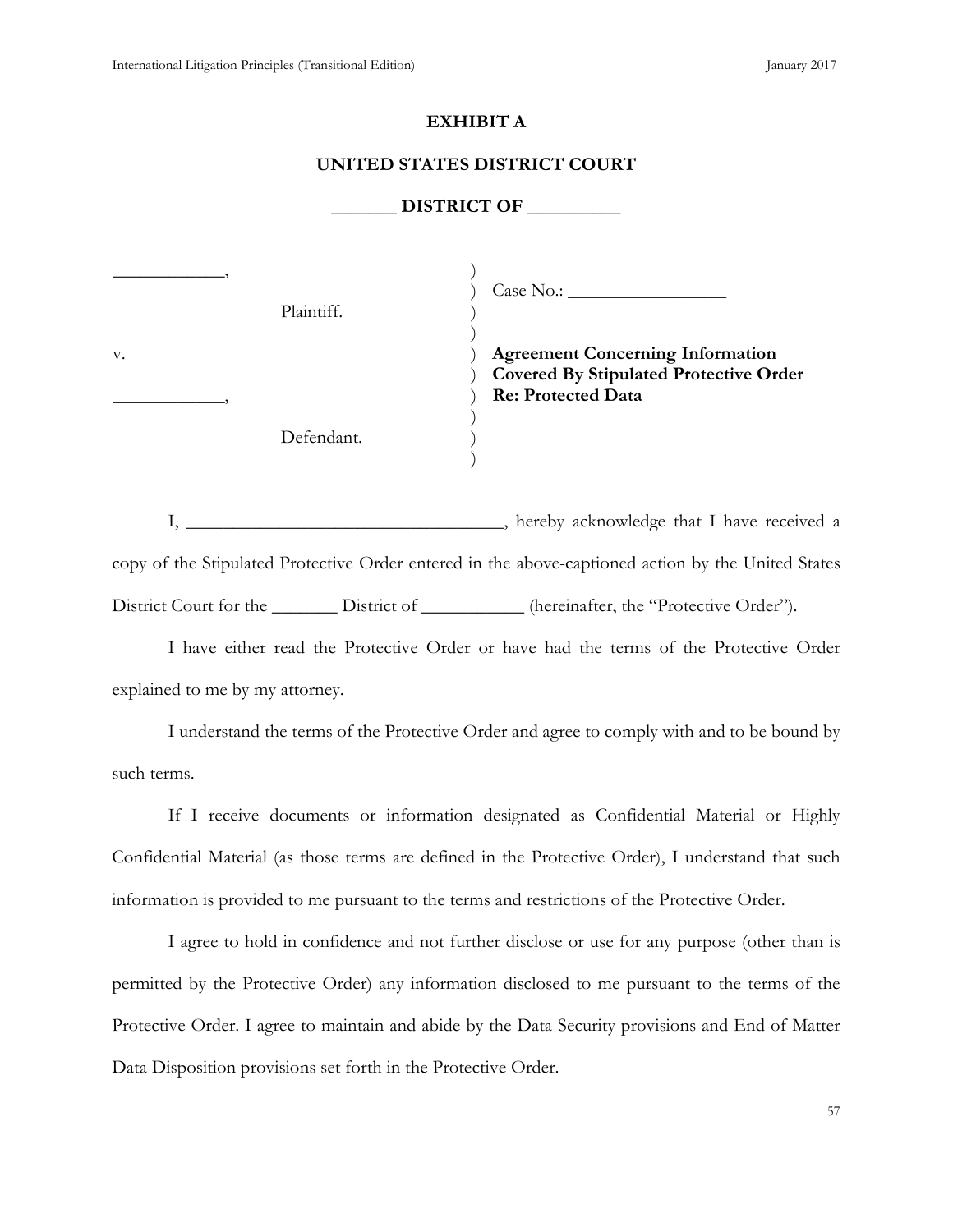I hereby submit myself to the jurisdiction of the United States District Court for the \_\_\_\_\_\_\_

District of \_\_\_\_\_\_\_\_\_\_\_\_ for resolution of any matters pertaining to the Protective Order.

My address is \_\_\_\_\_\_\_\_\_\_\_\_\_\_\_\_\_\_\_\_\_\_\_\_\_\_\_\_\_\_\_\_\_\_\_\_\_\_\_\_\_\_\_\_\_\_\_\_\_\_\_\_\_\_

My present employer is \_\_\_\_\_\_\_\_\_\_\_\_\_\_\_\_\_\_\_\_\_\_\_\_\_\_\_\_\_\_\_\_\_\_\_\_\_\_\_\_\_\_\_\_\_\_\_

Dated: \_\_\_\_\_\_\_\_\_\_\_\_\_\_\_\_\_\_

Signed: \_\_\_\_\_\_\_\_\_\_\_\_\_\_\_\_\_\_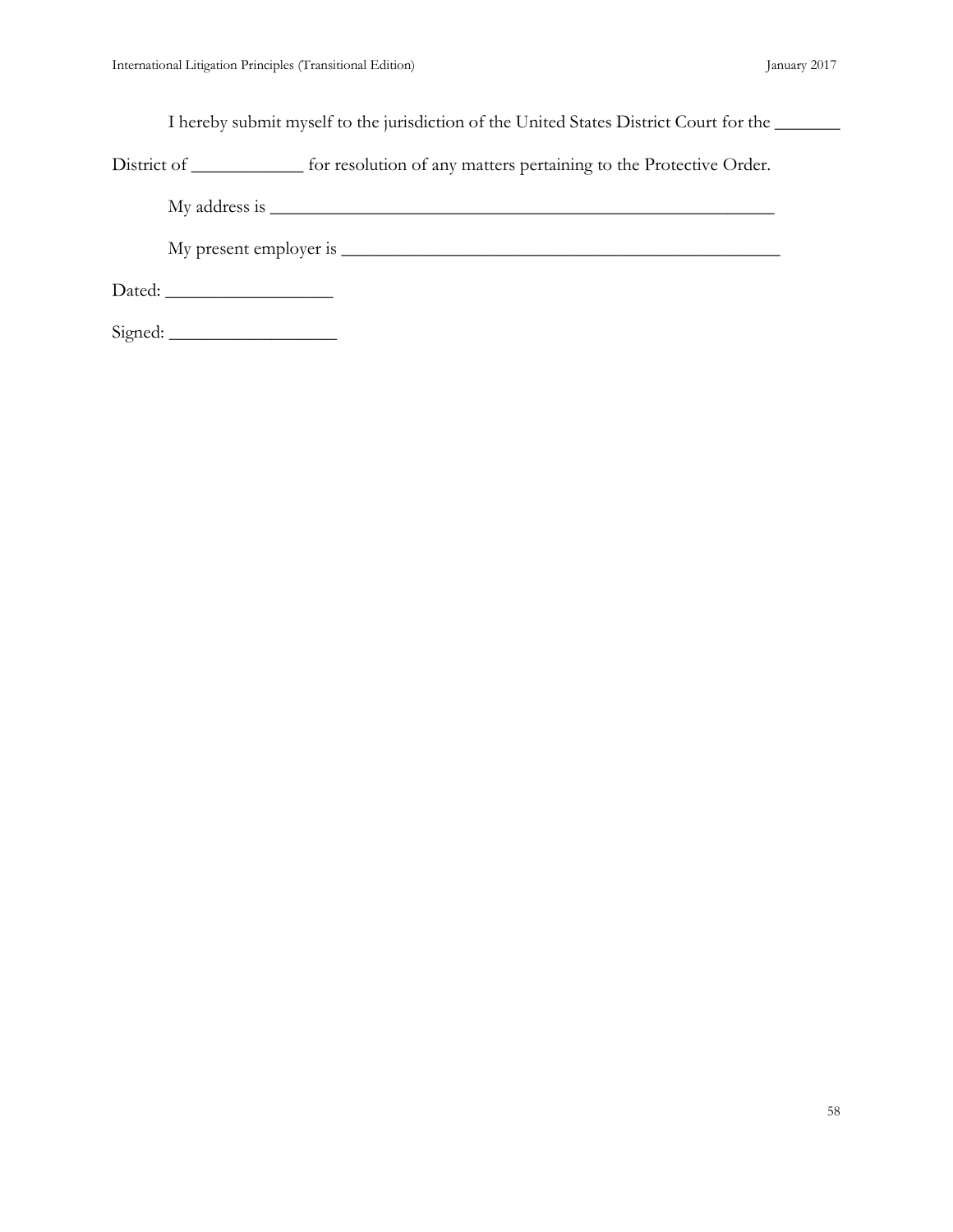# **Appendix D: The Sedona Conference Cross-Border Data Safeguarding Process + Transfer Protocol**

# **INSTRUCTIONS**

<span id="page-67-0"></span>*The Sedona Conference Cross-Border Data Safeguarding Process + Transfer Protocol* (the "*Protocol*") has two interrelated purposes. First, it is an ease-of-reference guide that identifies common techniques used to achieve best possible legal compliance with conflicting U.S. eDiscovery rules and extra-U.S. Data Protection Laws when foreign data needs to be processed and transferred for the purposes of U.S. Litigation. Second, the *Protocol* creates a record that can be presented to those with regulatory responsibilities for Data Protection, evidencing the steps taken to best comply with Data Protection Laws. The *Protocol* must be customized to record fully the actions undertaken to maximize legal compliance and should include a detailed explanation of the circumstances and factors taken into account. The following instructions should be used with the chart below:

- 1. Explain the reasons for preserving or collecting the data. Identify clearly the U.S. proceedings for which the Protected Data is processed and transferred. If the Protected Data is to be preserved or collected for reasons other than litigation, identify the legal proceeding requiring the processing and transfer.
- 2. Determine whether data required to be preserved, processed, or disclosed in the U.S. is subject to Data Protection Laws and, if so, which laws apply. Assess whether alternative, nonprotected, sources of that relevant data exist. To the extent possible, produce non-protected sources of data, making production of relevant Protected Data less necessary. Determine the sources of relevant Protected Data, the methods of preservation, if it has been or will be further processed, and where it will ultimately be transferred.
- 3. Describe measures taken to minimize the processing and transfer of Protected Data, explaining the methodology used to filter and eliminate irrelevant Protected Data. These culling activities may begin with a questionnaire or an in-person interview, followed by iterative use of software tools and other processes, creating a subset of relevant and necessary Protected Data for disclosure. Consider compiling Protected Data locally or in a country that is not subject to the transfer restrictions under the applicable Data Protection law. Identify categories of Protected Data potentially affected by the applicable Data Protection Laws.
- 4. Describe the various categories of Protected Data that will be processed or transferred by type, including personal and sensitive personal data, trade secrets data, restricted data, consumer data, state secrets, etc.
- 5. If appropriate, consider using the *Model U.S. Federal Court Protective Order* (set forth in Appendix C) or similar protective orders, or stipulations with data protection language providing agreed-upon or court-ordered restrictions on the use, disclosure, and dissemination of Pro-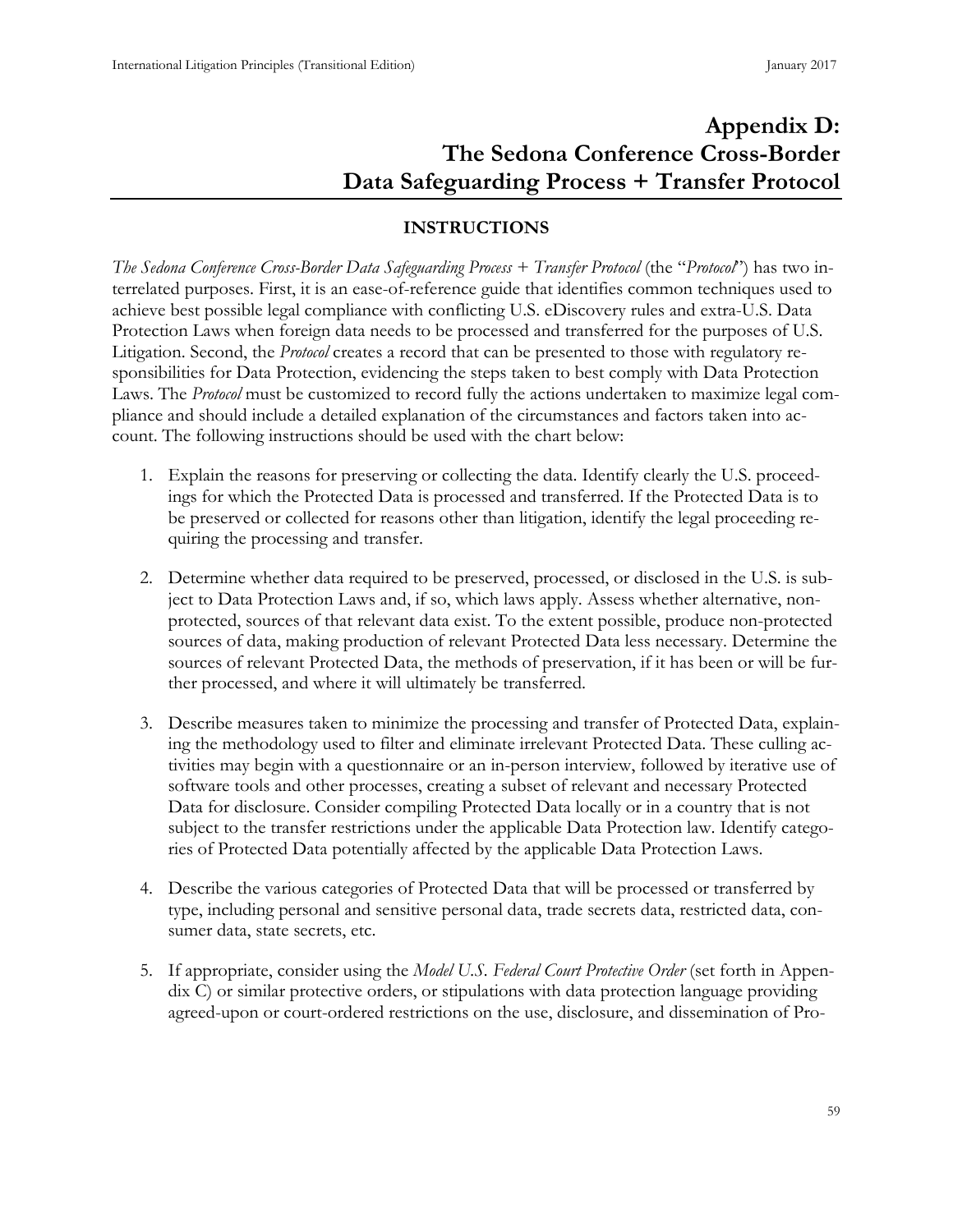tected Data. Consider including options to redact and designate Protected Data as "Confidential" or "Highly Confidential." Further, consider restrictions related to the onward transfer of data once it reaches the U.S.

- 6. Strive to provide a transparent processing and transfer protocol to the Data Subjects, identifying impacted Data Subjects and the means to communicate to them the purpose for the processing and transfer of Protected Data, the categories of Protected Data at issue, the duties and obligations attendant to that Protected Data, data protection measures that will or have been put in place, and such other factors as may be required or appropriate under the circumstances. Such communications to Data Subjects may include postings, one-on-one meetings, group presentations, or notice and acknowledgement documentation requesting consent and providing question and answer information, in writing or orally, in both English and the local language.
- 7. Identify steps taken to secure Protected Data by describing the protective measures undertaken by the Data Controller, including, for example, agreements with third parties, use of a protective order, the nature and type of encryption at rest and in transit, limitations on access to the Protected Data, and any other means of securing the Protected Data. Also describe procedures for responding in the event of a data breach.
- 8. Describe the efforts undertaken if notice is contemplated or required. Others to be consulted may include the Data Controller's data protection personnel such as data protection officers, data protection authorities with jurisdiction over the Protected Data, or local company organizations such as works councils.
- 9. Identify mechanism(s) used to legitimize the transfer of Protected Data. For the EU, depending on the U.S. recipient and transfer purpose, these mechanisms typically include the use of Binding Corporate Rules (intra-group transfers only), the new Privacy Shield certifica-tion,<sup>[73](#page-68-0)</sup> Model Contracts, or some other means of satisfying transfer safeguard requirements.
- 10. Document procedures used to destroy or return Protected Data to the Data Controller when it is no longer necessary.
- 11. Consider identifying those responsible for overseeing preservation, processing, and transfer of the Protected Data and obtaining their signatures to signify that the steps recorded were in fact taken.

<span id="page-68-0"></span><sup>73</sup> The new EU/U.S. Privacy Shield came into effect on June 12, 2016, with certification available since August 1, 2016 (*Commission Implementing Decision of 12.7.2016 Pursuant to Directive 95/46/EC of the European Parliament and of the Council on the Adequacy of the Protection Provided by the EU-U.S. Privacy Shield*, COM (2016) 4176 final (Dec. 12, 2016), *available at* [http://ec.europa.eu/justice/data-protection/files/privacy-shield-adequacy-decision\\_en.pdf\)](http://ec.europa.eu/justice/data-protection/files/privacy-shield-adequacy-decision_en.pdf), replacing the old EU-U.S. Safe Harbor certification after the Commission decision on which it was based was declared invalid by the Court of Justice of the European Union on October 6, 2015.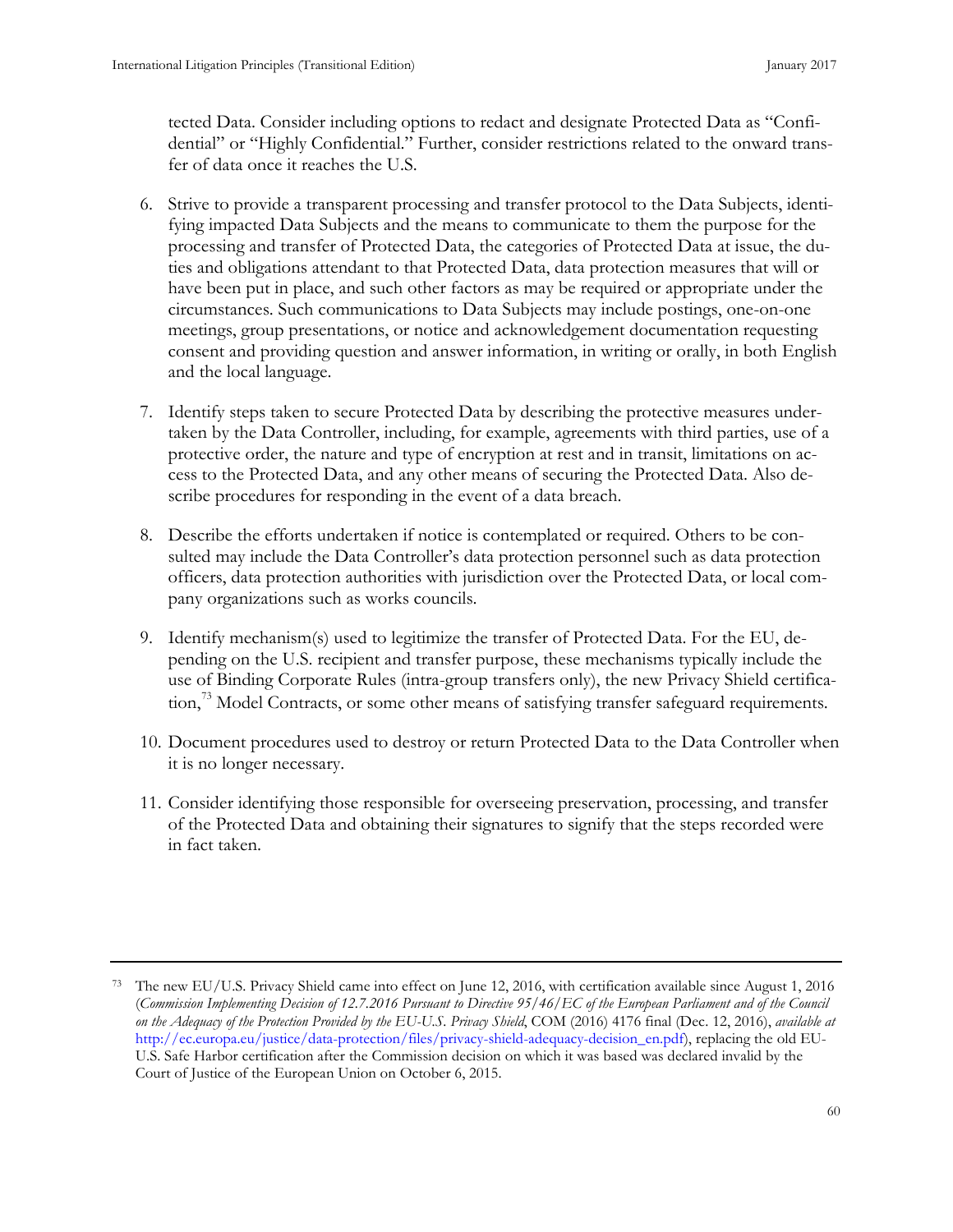|    | The Sedona Conference Cross-Border                                          |                                                                                                                                                                                                                                                                                                                                                                                                                                            |  |
|----|-----------------------------------------------------------------------------|--------------------------------------------------------------------------------------------------------------------------------------------------------------------------------------------------------------------------------------------------------------------------------------------------------------------------------------------------------------------------------------------------------------------------------------------|--|
|    | Data Safeguarding Process + Transfer Protocol                               |                                                                                                                                                                                                                                                                                                                                                                                                                                            |  |
|    | <b>ACTION ITEM</b>                                                          | <b>INFORMATION</b>                                                                                                                                                                                                                                                                                                                                                                                                                         |  |
| 1. | Purpose for processing and transfer of<br>Protected Data                    | Identify the type of legal proceeding for which<br>Protected Data is being processed or transferred<br>(e.g., reasonably anticipated or active civil<br>litigation; government investigation; subpoena)<br>with specific identification information (e.g., case<br>name, docket number, filing location, filing date,<br>description of legal proceeding)                                                                                  |  |
|    | Data Protection Laws at issue and specific<br>sources of Protected Data     | Identify the country whose Data Protection Laws<br>are at issue, the specific Data Protection Laws<br>implicated, and the significance of each; identify<br>the location of the Protected Data, where it is<br>processed, and the location to which it will be<br>transferred                                                                                                                                                              |  |
| 3. | Measures taken to minimize the processing<br>and transfer of Protected Data | Explain methodology used to narrow and cull<br>Protected Data for processing and transfer<br>purposes to include only relevant and necessary<br>material (e.g., use of preliminary questionnaires<br>and interviews; use of technology and processes<br>to de-duplicate and apply iterative searches; filter<br>and compile information in a country not subject<br>to transfer restrictions under the applicable Data<br>Protection Laws) |  |
| 4. | Categories of Protected Data processed<br>and transferred                   | Identify categories of Protected Data processed<br>and transferred (e.g., information that is likely to<br>identify the Data Subject, sensitive personal data,<br>trade secret data, restricted data)                                                                                                                                                                                                                                      |  |
| 5. | Limitation on use and dissemination of<br>Protected Data                    | Identify stipulations or protective orders and<br>their material terms or attach a copy (e.g., Model<br>U.S. Federal Court Protective Order (set forth in<br>Appendix C); general protective order;<br>confidentiality agreement; Data Protection<br>stipulation)                                                                                                                                                                          |  |
| 6. | Transparency of processes and transfers<br>concerning Protected Data        | Identify steps taken (if and as appropriate or<br>feasible) to make information available or to<br>notify Data Subjects of processing, transfer, and<br>onward transfer of Protected Data (e.g., internal<br>communications; posted notice)                                                                                                                                                                                                |  |
|    | Steps taken to secure transferred Protected<br>Data                         | Identify steps taken to secure Protected Data<br>(e.g., third-party agreements, nature and type of<br>encryption, password protection, access<br>limitation and control)                                                                                                                                                                                                                                                                   |  |